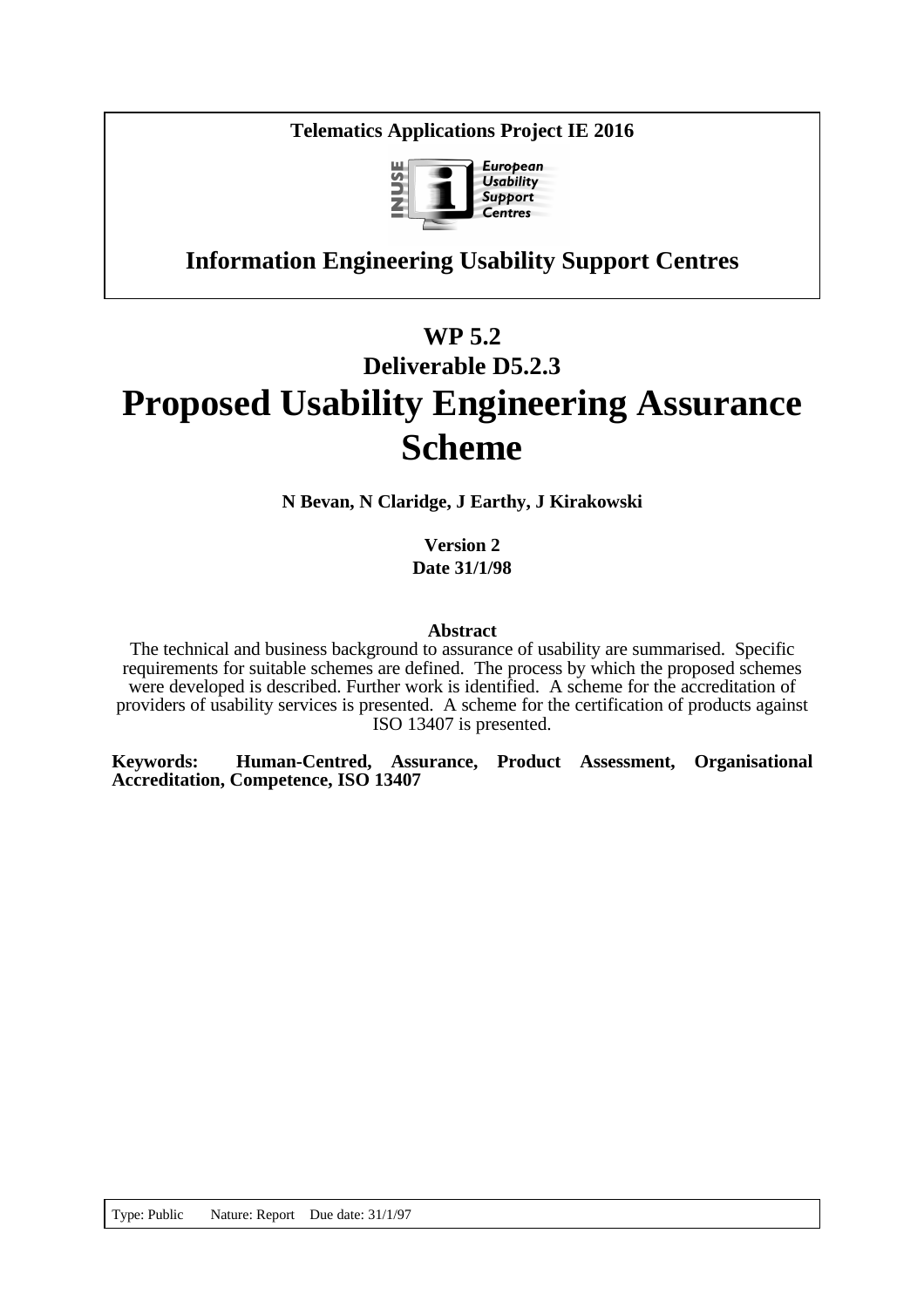### **Executive summary**

As usability becomes widely recognised as a requirement for IT-based systems, such as telematics systems, purchasers and users of such systems will start to need some guarantee that the claims for the usability of a product are valid. At the same time, the developers of ITbased systems who purchase usability services for developing and testing systems will require assurance of the quality of the usability service. The need for assurance of other attributes of product or services is well known, examples are CE marking, ISO 9001 certification, driver's licence etc. This document takes the results of work on the assurance of other attributes of products and services and extends it into the area of usability.

A market breakdown, based on the experience of the INUSE project members, identifies the following potential users of assurance schemes for quality in use or human-centredness of design or of the schemes:

- **users of IT.** They are likely to take account of the existence of a **mark** which they associate with reduced effort and high quality in use.
- **purchasers of IT products.** They are likely to want a mark which provides evidence that the product has been developed to have these attributes, in organisations comparable to their own.
- **purchasers of usability services.** They will look for **accreditation** of the processes and staff in the unit which provides this information to them.
- **purchasers of usability support services.** They will look for accreditation of the competence of the organisation which provides this service to them.

As a result of this review and a survey of user requirements (reported in INUSE D5.2.2) it was decided:

- 1/ to develop a product certification scheme based on the conformance of the specify/build/test cycle of the product to the requirements of ISO 13407
- 2/ to develop a service provider accreditation scheme based on organisational competence in defined areas of the INUSE Usability Maturity Model.

The documentation for the proposed schemes is presented in the last two sections of the document. The proposed schemes form part of the necessary infrastructure for Human Computer Interaction and/or Usability Engineering as a professional discipline. They will be tested as far as is possible in the remainder of the INUSE project, but further work is obviously needed to validate and establish such schemes as a secure basis for the assurance of Usability.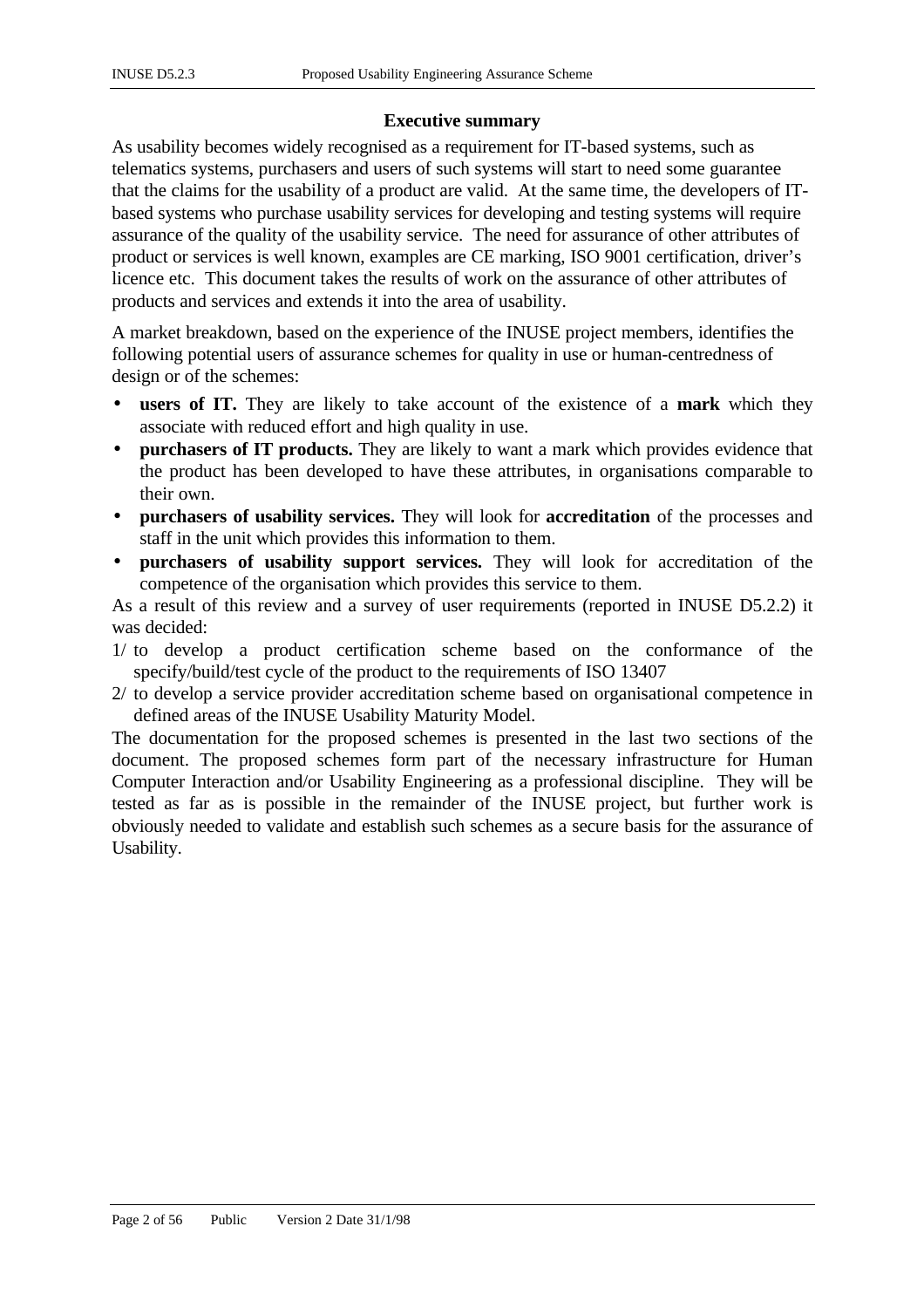# **1.1.1 Changes**

- 01 First version N Bevan, N Claridge, All D523\_01f.DOC 21-23/5/97 J Earthy, J Kirakowski
- 02 Second version J Earthy, J Kirakowski All D523\_02b.DOC 18-20/6/97
- 03 Review version J Earthy First section D523\_03.DOC 30/6/97
- 1 Final version J Earthy Typos, D523\_1.DOC 3/7/97 Addition of scheme
- 2 Updated version N Bevan, J Kirakowski, Consultants, D523\_2.DOC 31/1/98 J Earthy Addition of revised scheme

# **1.1.2 Approval**

**Public**. Copyright on the printed work is retained by Lloyd's Register of Shipping and HFRG 1997. Where indicated certain sections of this document are taken from other documents and the copyright of these documents takes precedence.

### **Contributors**

Nigel Bevan, NPL Nigel Claridge, NOMOS Jonathan Earthy, LR Jurek Kirakowski, HFRG **Editors** Jonathan Earthy, LR Jurek Kirakowski, HFRG **Project Manager at LR** J V Earthy, LR **Service Manager at LR** Richard Eldridge, LR (approval of sections: Lloyd's Register did not generate and has not reviewed the Service Provider Accreditation scheme. This section is not subject to LR approval procedures.)

# **1.1.3 Disclaimers**

HFRG and Lloyd's Register, their officers, employees or agents (on behalf of each of whom this notice is given) shall be under no liability or responsibility in negligence or otherwise howsoever in respect of any information or advice or any omission or inaccuracy contained in this report or in respect of any act or omission which has caused or contributed to this report being issued with the information and advice it contains (if any).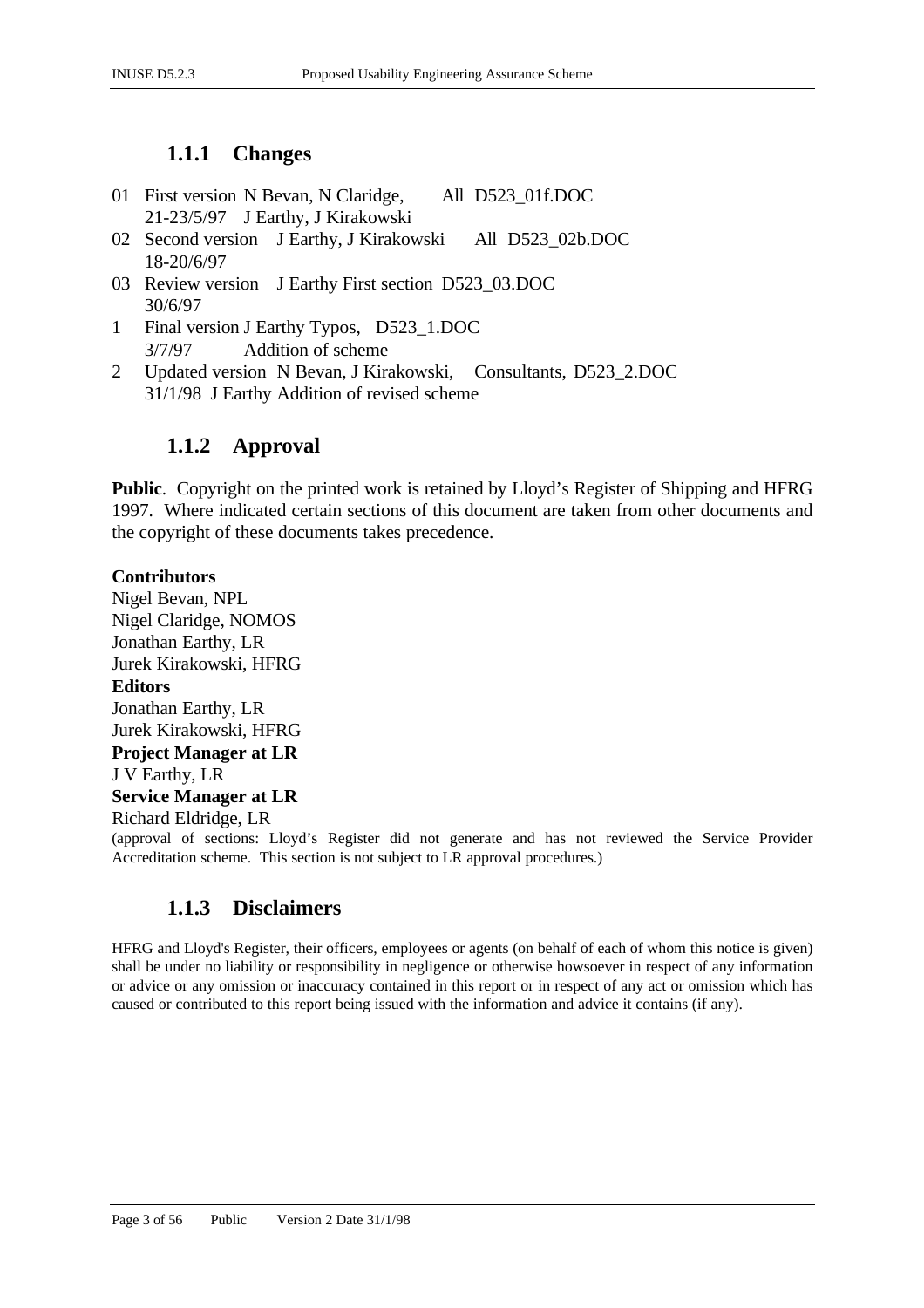# **TABLE OF CONTENTS**

| <b>INTRODUCTION</b>                                          | $6\phantom{1}6$  |
|--------------------------------------------------------------|------------------|
| <b>Background to this document</b>                           | 6                |
| 'Usability' certification                                    | 7                |
| <b>REQUIREMENTS FOR THE SCHEMES</b>                          | 9                |
| <b>Definitions</b>                                           | $\boldsymbol{9}$ |
| Product and process assessment                               | $\boldsymbol{9}$ |
| Need for assurance in the area of HCI                        | $\boldsymbol{9}$ |
| <b>Consultancy services and their assessment</b>             | 12               |
| <b>DESIGNING THE SCHEMES</b>                                 | 14               |
| EN45000 as a framework                                       | 14               |
| <b>Testing the schemes</b>                                   | 15               |
| <b>DEVELOPING THE SCHEMES</b>                                | 17               |
| <b>CONCLUSION</b>                                            | 18               |
| <b>Progress</b>                                              | 18               |
| <b>Review</b>                                                | 18               |
| REFERENCES/BIBLIOGRAPHY                                      | 19               |
| USABILITY SUPPORT PROVIDER ACCREDITATION SCHEME, USP         | 21               |
| <b>Overview</b>                                              | 21               |
| Assessment criteria                                          | 21               |
| <b>Usability Support Provider accreditation request form</b> | 25               |
| <b>Assessment procedure</b>                                  | 28               |
| <b>Certification procedure</b>                               | 29               |
|                                                              |                  |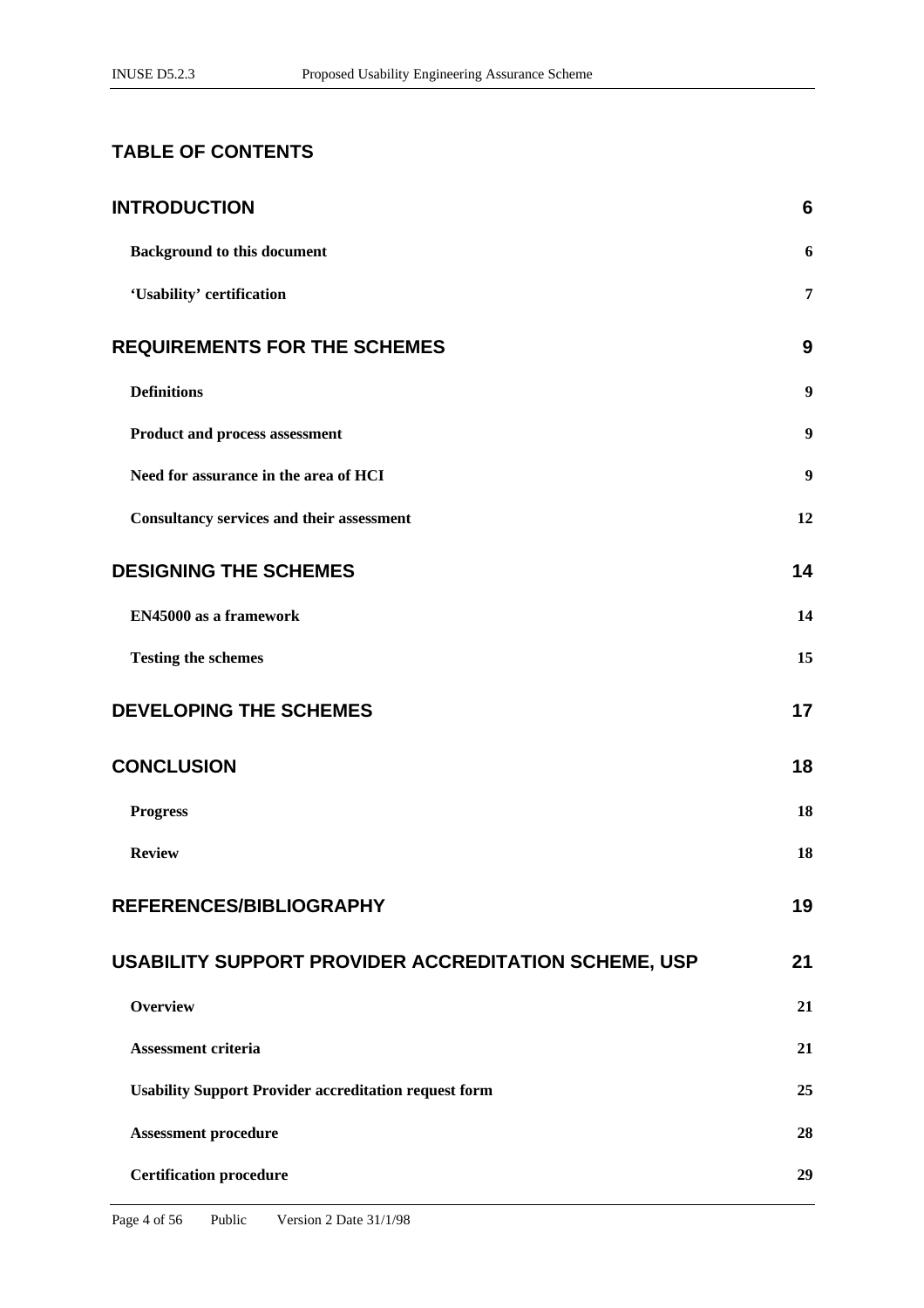| <b>Annex A Assessment Criteria</b>                 | 32 |
|----------------------------------------------------|----|
| <b>Annex B Human-Centred Development processes</b> | 37 |
| <b>Annex C: Guidance for on-site assessments</b>   | 44 |
| ISO 13407 CONFORMITY ASSESSMENT SCHEME, 13407 G    | 45 |
| <b>Overview</b>                                    | 45 |
| <b>Assessment procedure</b>                        | 45 |
| <b>Certification</b>                               | 46 |
| <b>Appeals</b>                                     | 48 |
| <b>Conformity mark</b>                             | 48 |
| Fees                                               | 48 |
| Producer's responsibility                          | 48 |
| <b>Publication</b>                                 | 49 |
| <b>Declaration</b>                                 | 49 |
| <b>Definitions</b>                                 | 49 |
| <b>Submission information</b>                      | 51 |
| <b>Assessment Criteria</b>                         | 54 |

**2.**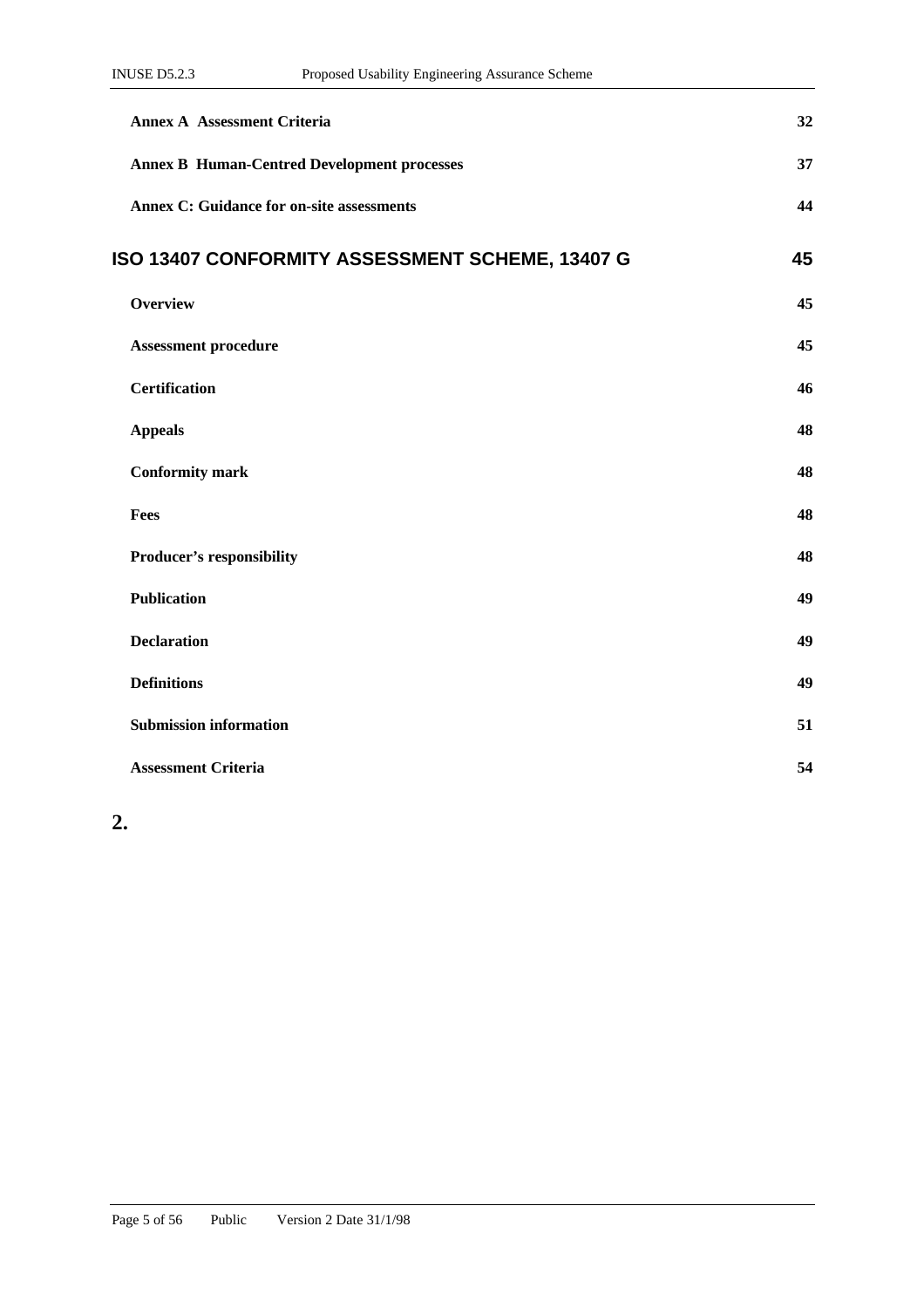# **Introduction**

# **2.1 Background to this document**

INUSE workpackage 5.1 addresses the assessment of the maturity of human-centred processes. Workpackage 5.2 investigates the aspects of the assurance of quality of use of IT products most relevant to the INUSE project (WP5.2).

Assurance is performed in order to know that a given level of some quality has been achieved in a product or service. In order to have meaning, any statement of assurance should specify the degree of certainty of each factor (the quality attribute being assessed, the level of assurance given and the accuracy of the statement). The following diagram, Figure 1, provides a graphical illustration of these three parameters.



**Figure 1 Relationship between quality, level and accuracy**

For any type of assessment it is important to have the right set of measures and the right profile of criteria to measure. For each individual measure the accuracy, validity and correctness of the measure should be assessed and the performance of the measurement tool(s) should be known.

As usability becomes widely recognised as a requirement for IT-based systems, such as telematics systems, purchasers and users of such systems will start to need some guarantee that the claims for the usability of a product are valid. At the same time, the developers of ITbased systems who purchase usability services for developing and testing systems will require assurance of the quality of the usability service. The need for assurance of other attributes of product or services is well known, examples are CE marking, ISO 9001 certification, driver's licence etc. This document takes the results of work on the assurance of other attributes of products and services and extends it into the area of usability.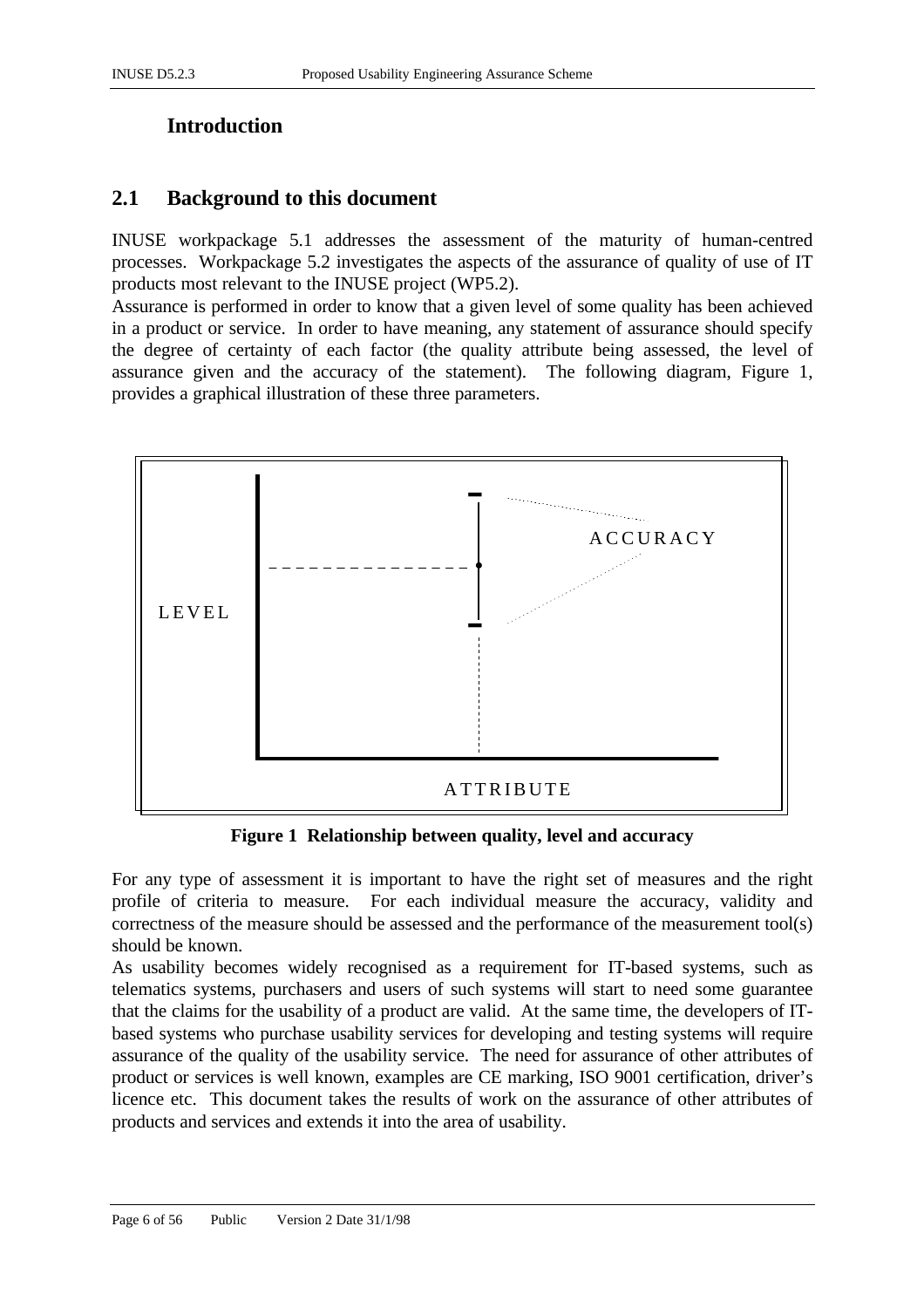# **2.2 'Usability' certification**

# **2.2.1 Attribute**

Certification of usability is a means of providing assurance that a product has achieved a certain level of *quality in use*. The quality in use of a product depends on the quality of implementation and integration of all of the human-centred processes in the product's lifecycle<sup>1</sup>. This quality attribute can be achieved in the most reliable fashion through timely assessment of the product and its development processes against appropriate standards. There are three quality attributes which should be assessed when assuring the quality in use of a product. Each of these gives a different type of confidence in the quality in use. The quality attributes to assess are as follows:

- measurement of the quality in use of the IT product itself,
- assessment of the quality of human-centred processes performed on a project (or in an organisation),
- assessment of the quality of any services provided by usability/HCI consultants.

The benefits and risks associated with each of these quality factors are reviewed in this document and recommendations are made for the most appropriate approaches for INUSE to take in providing assurance of usability engineering.

# **2.2.2 Level**

The levels of assurance of product usability is related to the effort invested in usability during the development of the product. The range is as follows:

- 1. general principles of (software) ergonomics applied on a project
- 2. 1. plus input from experts vs. defined criteria
- 3. 2. plus input from typical users working in context with a subjective debriefing
- 4. 3. plus input from significant numbers of users in managed, measured trials against defined targets for usability.

Where 1 takes the least effort and 4 the highest. There is no 'right' level for usability effort or degree of assurance. The required level and hence the effort allocated, depends on the importance of usability as a guaranteed attribute of the final product. The required level of assurance of usability should be defined for the product during the specification process. A similar range of levels can be defined for the assurance of the quality of usability services.

# **2.2.3 Accuracy**

 $\overline{a}$ 

<sup>1</sup> Roles for HF Practitioner. There are three roles for HCI/HF experts (or expertise) in the assessment of usability in the lifecycle:

<sup>•</sup> member of or consultant to the development team

<sup>•</sup> tester/evaluator of the product

<sup>•</sup> auditor of human-centred processes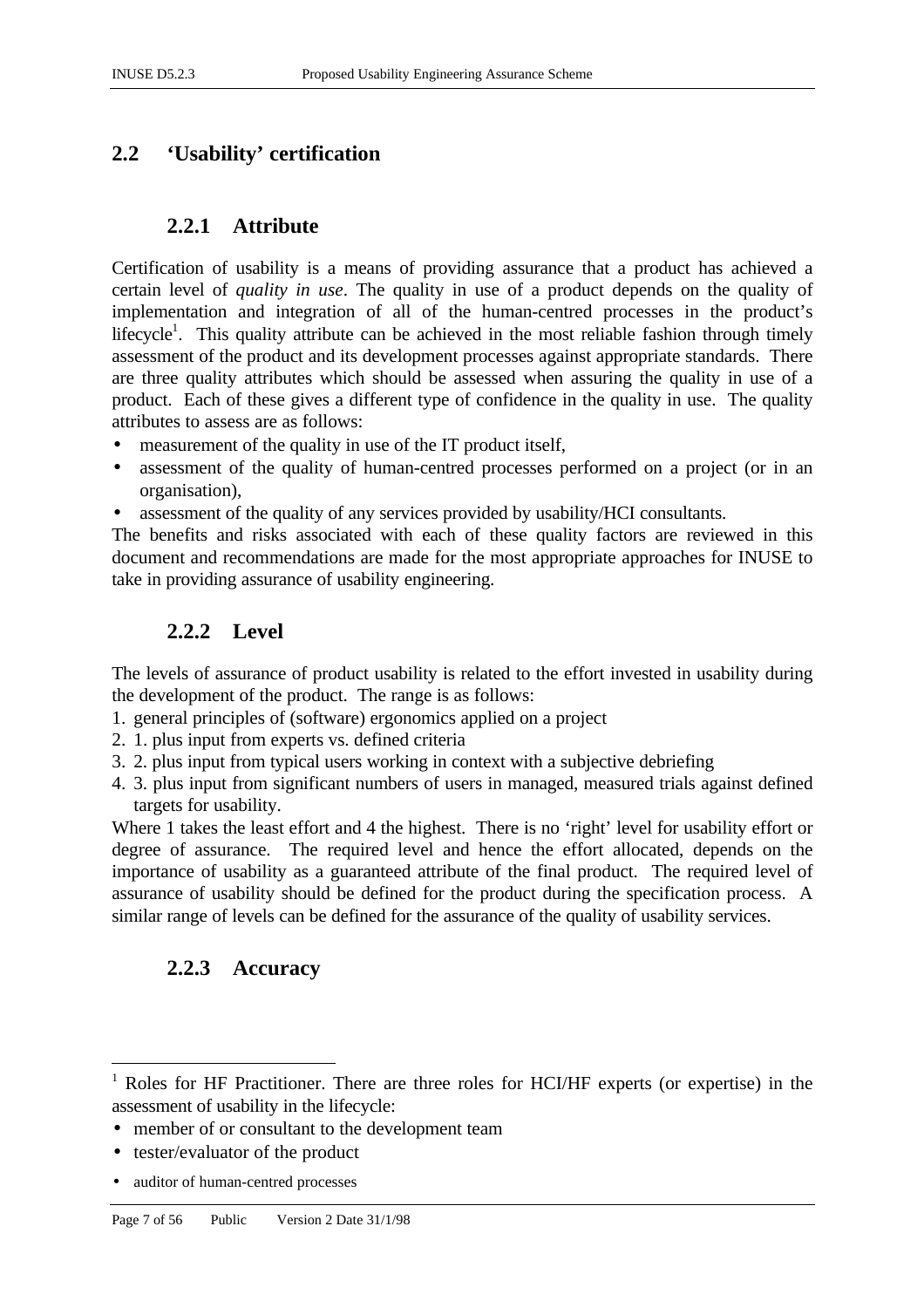The accuracy of the assessment will depend on the quality of the procedures and tools used in the assessment and the competence of the staff performing the assessment. Standards exist for the performance of assessments. These standards are used as a basis for the proposed INUSE assurance schemes.

Attributes that can be measured include:

- the products produced (intermediate and final)
- the quality and maturity of the process
- the capabilities of staff
- the quality management system that is in place.

In order to ensure the quality of assessment of the above attributes a credible and valid assessment organisation<sup>2</sup> has:

- a verifiable assessment process
- a verifiable maintenance process
- quality records
- liability insurance
- staff accreditation.

• first party - same department

 $\overline{a}$ 

- second party- independent department
- third party independent organisation

 $2$  There are three levels of independence of assessors: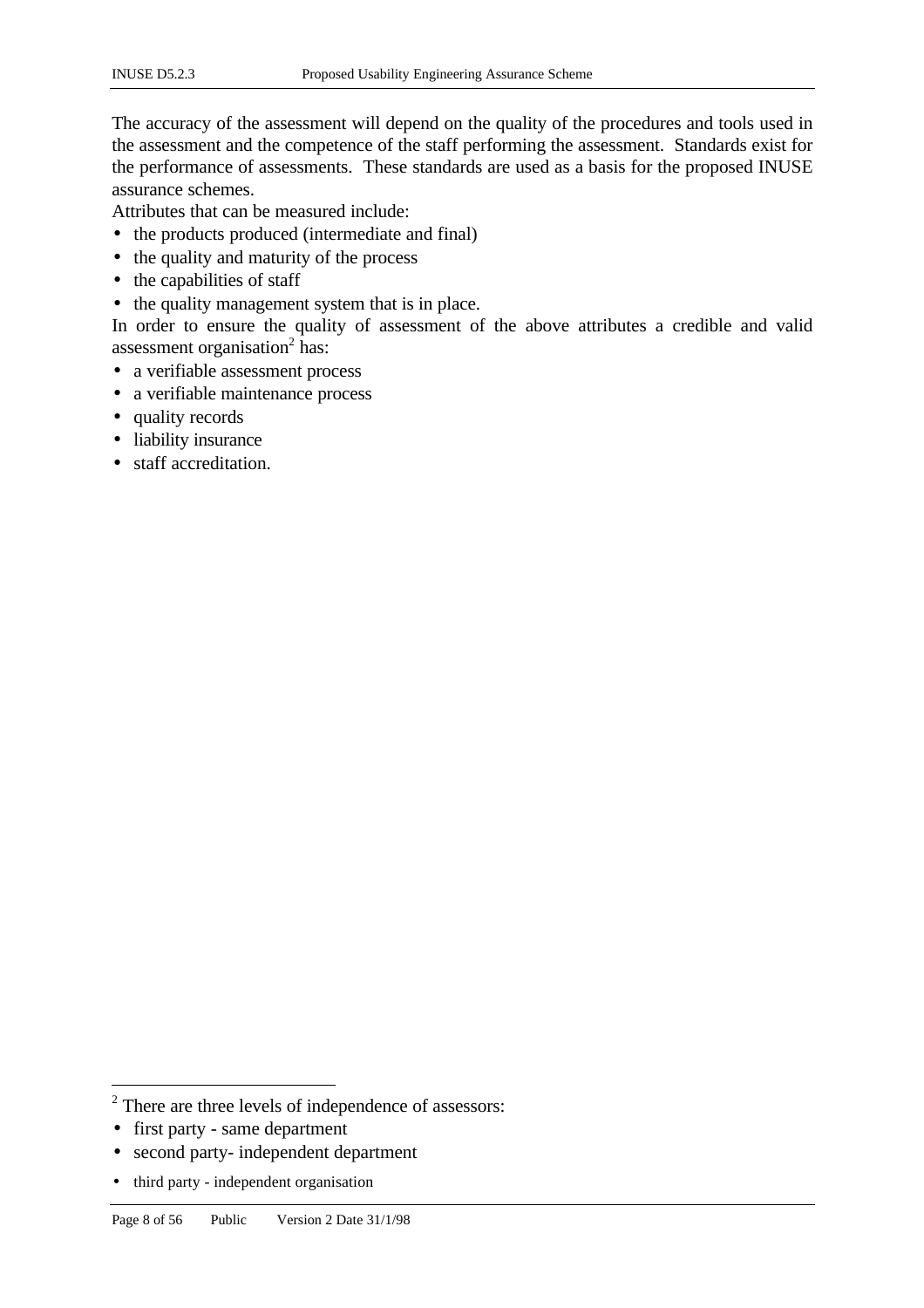# **3. Requirements for the Schemes**

# **3.1 Definitions**

**Certification of Conformity**: *Action by a third party demonstrating that adequate confidence is provided that a duly identified product, process or service is in conformity with a specific standard or other normative document.*

**Assessment**: *Evaluation of the HC lifecycle processes and products to ensure that the system is of the required usability and is fit for its intended purpose.*

**Accreditation**: *A systematic and independent examination to certify an individual's skills in a specified process or activity or an organisation's qualification to carry out certification (e.g. compliance to EN 45011).*

# **3.2 Product and process assessment**

Traditional assurance takes a product and tests it against an agreed Standard. The more complex a product, the less valid an evaluation based on fixed performance or feature attributes will be. This is often the case with an attribute as complex as quality in use. A process-based assessment, which checks that a project or organisation develops an understanding of the goals for their product and assesses whether these goals have been met, is much more likely to provide real assurance of fitness for purpose. This represents a shift in role for organisations providing assurance services and the split of V&V activities between internal V&V, through the developer's quality system, and external V&V of the development process. Because the V&V is more tightly coupled to the development there is a greater likelihood that the required quality of product will be achieved. Because the majority of V&V effort is under direct control of the project the costs can be managed to best effect.

# **3.3 Need for assurance in the area of HCI**

Industrial sectors and/or organisations, and even individuals, have different emphasis on what is considered the key aspect which delivers quality in their products and organisations. Some consider that suitably motivated **People** are the key. Others concentrate on **Product** measurement and an increasing number focus on the **Processes** which their organisation performs. In fact all three aspects need to be present in order to achieve **Total Quality** in products and services. Even if organisations take one of the aspects as key, in order to achieve a quality product the other two aspects still have to be performed. People use processes to develop and test products, Processes are performed by people developing and testing products etc. The following composition diagram (Figure 2) unites the three points of view. Relating these points of view on such a diagram clarifies their contribution to a common goal of total HCI quality in a product or organisation. The areas covered by the different INUSE tools or workpackages are indicated in italics.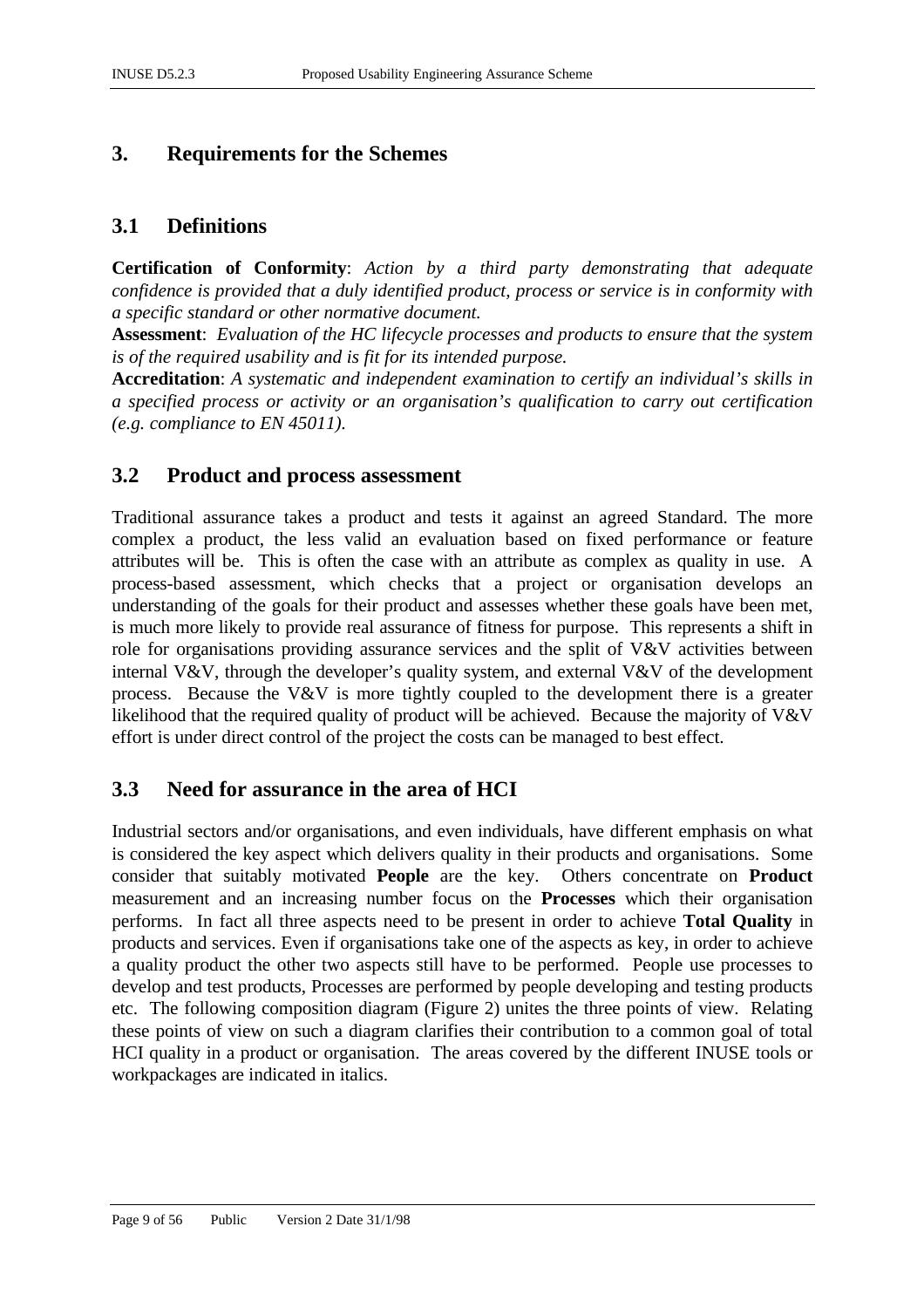

**Figure 2 Relationship between the factors contributing to total HCI quality** This relationship and the various viewpoints presents a potentially wide range of assurance schemes. The INUSE project carried out two exercises to scope its work and identify the schemes of most benefit to INUSE clients and the European HCI community in general. These are described in the following sections.

# **3.3.1 Users and user requirements for the schemes**

A market breakdown, based on the experience of the INUSE project members, identified the following potential users of assurance schemes for quality in use or human-centredness of design or the schemes:

- **users of IT products.** this group wants to be able to do their job with minimum extra effort. They are likely to take account of the existence of a **mark** which they associate with reduced effort and high quality in use.
- **purchasers of IT products.** this group wants staff/organisational productivity, least risk of harm and best return on investment. They are likely to want a mark which provides evidence that the product has been developed to have these attributes, in organisations comparable to their own.
- **purchasers of usability services.** this group want to be sure that they get the right design advice and feedback during development. They will look for **accreditation** of the processes and staff in the unit which provides this information to them.
- **purchasers of usability support services.** this group wants to be sure that the products and consultancy which they purchase are technically sound and cost effective and that the service is of high quality. They will look for accreditation of the competence of the organisation which provides this service to them.

The second Human Centred Process Improvement meeting held at the NPL on 20th May 1997 (reported in INUSE D5.2.2) included a workshop to identify requirements for the infrastructure of Human Computer Interaction as a professional discipline. The following lists summarise the Group's main requirements for Verification and Validation in the area of HCI.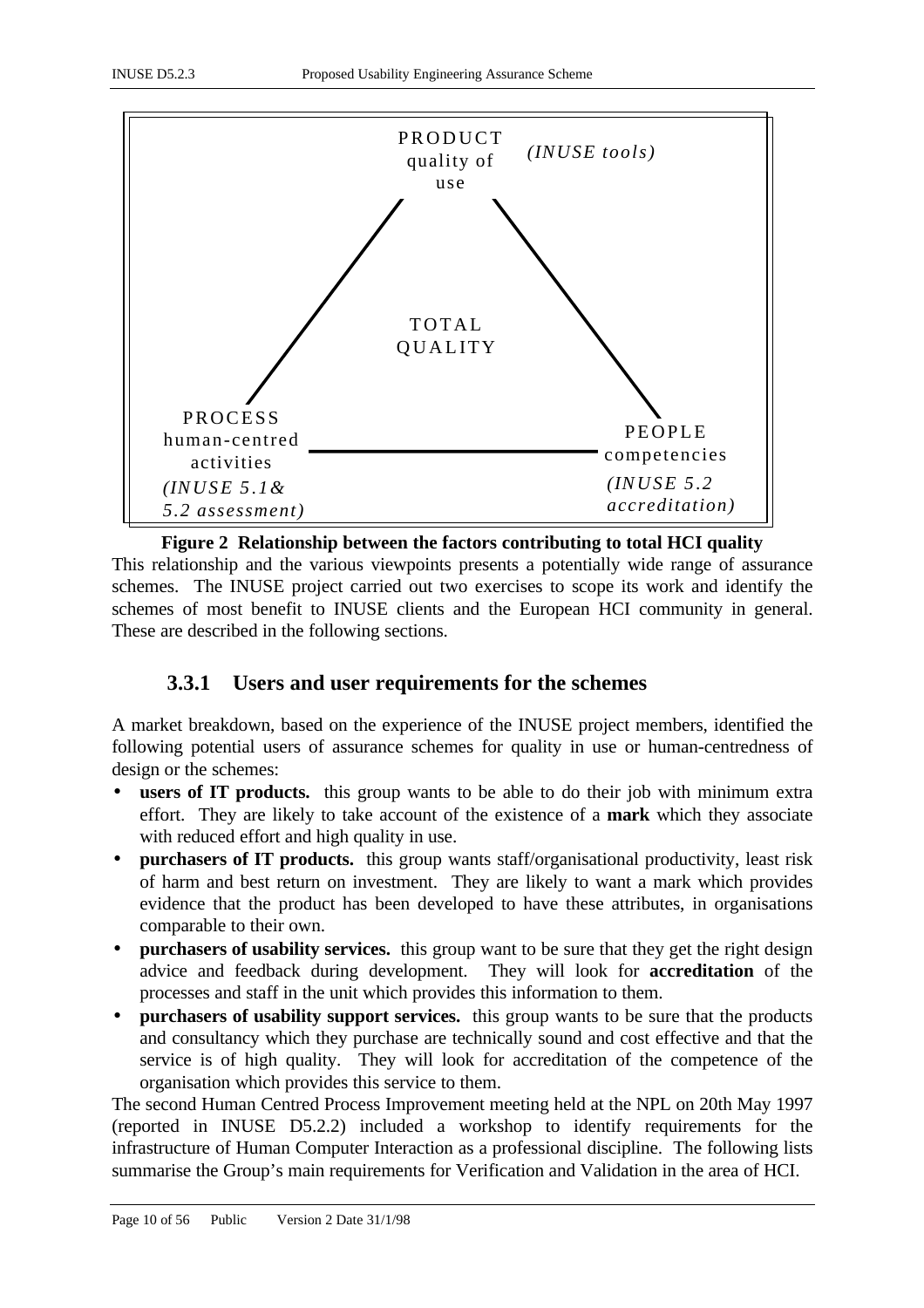Assurance of usability should be:

- recognised by a certificate,
- based on evidence.
- based on a reliable assessment.
- Assurance of human-centredness should be:
- based on an unambiguous standard,
- demonstrate user involvement.
- given by a reproducible assessment (such as conformance to 13407).

Accreditation of organisations should be:

- based on a widely recognised scheme,
- based on actual results.
- given grades or levels of maturity.

Accreditation of people should:

- be based on an accepted/recognised scheme,
- be based on defined competencies,
- recognise experience as well as qualifications.

# **3.3.2 Review of INUSE needs for assurance schemes**

After considering the technical and user requirements for assurance of usability the following detailed requirements were defined for the draft schemes to be defined by INUSE workpackage 5.2.

1/ Organisations offering usability services should be able to demonstrate the following:

- availability of at least minimum knowledge
- availability of at least minimum skills
- demonstrate levels of experience in usability and human-centred development from core/base to expert
- evidence of the above competencies
- an ability to select criteria for assessment
- use of a scheme or process for assessments
- a mechanism for the selection of staff for work
- competence in recommending appropriate human-centred activities
- an ability to take account of professional ethics
- the ability to train staff (optional)
- the usefulness to the INUSE network (optional)
- 2/ The assurance of the usability of a client's products should include:
- reference to a defined standard,
- a procedure for assessment,
- a list of (process) criteria (i.e. a model) against which the product will be evaluated. This is to include:
	- a quality system
	- skills/competencies
	- tools and methods
	- user activities
	- V&V requirements
	- deliverables/products
	- standards,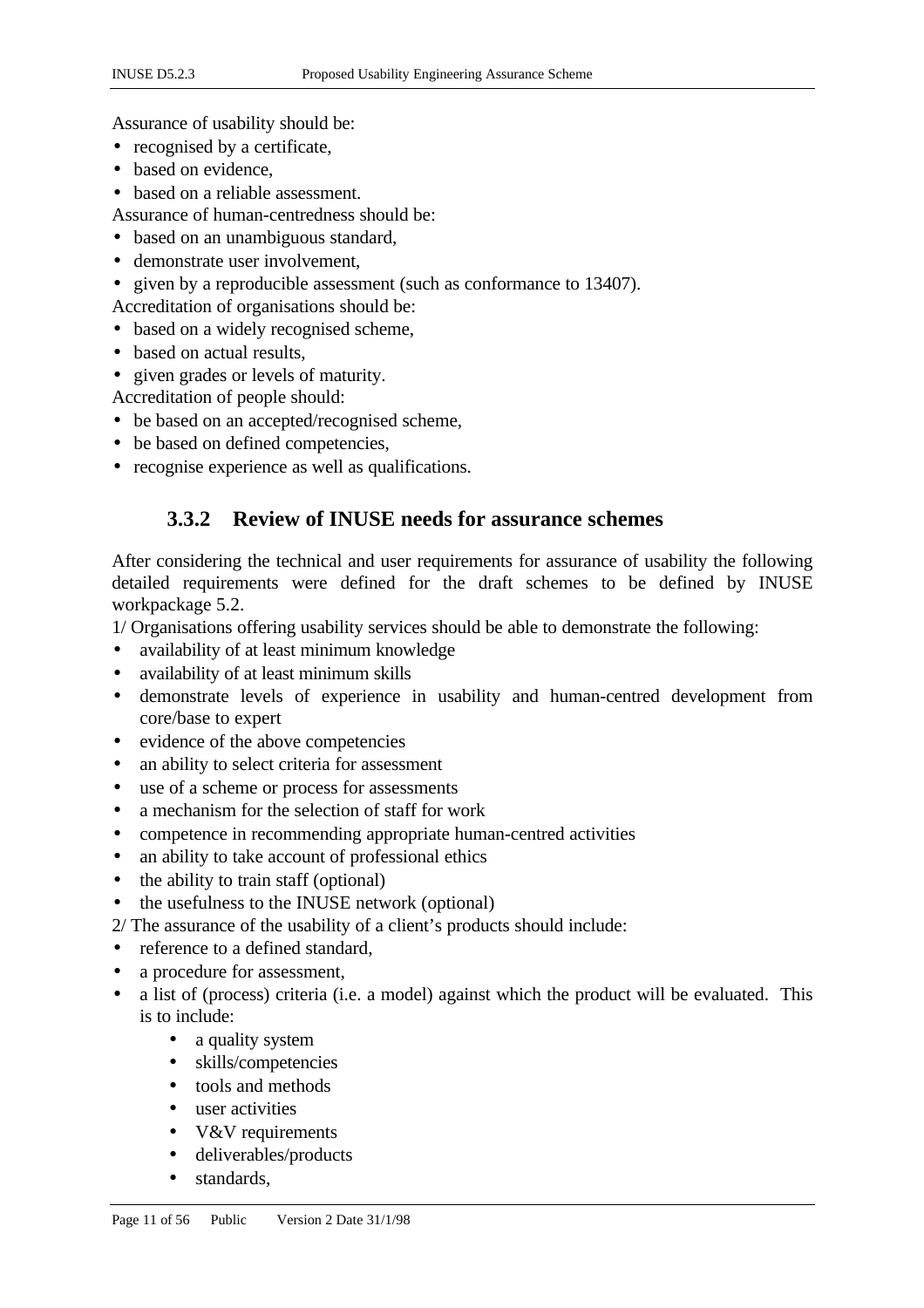- levels or pass/fail criteria,
- trained assessors.
- a quality procedure for the assessment organisation,
- evidence of the above.

# **3.4 Consultancy services and their assessment**

Usability is a new and expanding area in systems development. Many organisations will acquire usability services through consultants. This section reviews how consultancy is provided.

# **3.4.1 Areas of usability service provision**

Figure 3 shows the relationship between the areas of usability service provision, the required competence characteristics and the possible forms of assessment. The usability service provider scheme (USP) described in this document is one possible implementation of an accreditation scheme for usability service provision.

| which<br><b>Entity</b><br>has | of<br><b>Characteristics</b> | Area(s)<br><b>of</b>             | <b>Typical approaches</b> |
|-------------------------------|------------------------------|----------------------------------|---------------------------|
| this competence               | competence                   | competence                       | to assessment             |
| Any organisation              | operate                      | Operational                      | ISO $9001$ (part)         |
|                               | attract                      | management <sup>3</sup>          | Investors in People       |
|                               | account                      |                                  | (part)                    |
|                               | employ                       |                                  | USP scheme (part)         |
|                               | contract                     |                                  |                           |
|                               | resource                     |                                  |                           |
| Any service provider          | diagnose                     | Consultancy                      | USP scheme                |
|                               | assess<br>$\bullet$          | Technology Transfer <sup>4</sup> |                           |
|                               | support                      |                                  |                           |
|                               | transfer                     |                                  |                           |
| service<br><b>Usability</b>   | perform<br>$\bullet$         | Planning<br>User                 | USP scheme (part)         |
| provider                      | provide<br>٠                 | <b>Centred Design</b>            | <b>UMM</b><br>process     |
|                               | manage<br>$\bullet$          | Evaluation<br>and                | assessment                |
|                               | undertake                    | Testing                          |                           |
|                               | staff                        | Requirements                     |                           |
|                               | specify context <sup>5</sup> | Engineering                      |                           |
|                               |                              | Product<br>Design                |                           |
|                               |                              | Support                          |                           |

|  |  | Figure 3 Areas of usability service provision |
|--|--|-----------------------------------------------|
|  |  |                                               |

# **3.4.2 Types of consultancy**

 $\overline{a}$ 

 $3$  The complete set of criteria at this level would be as for the USP scheme plus control of documents, money and staff, negotiation of contracts. These will not be assessed since USP's seeking accreditation are assumed to be competent organisations.

<sup>&</sup>lt;sup>4</sup> Training is one means or part of technology transfer.

<sup>&</sup>lt;sup>5</sup> For use in a specified area.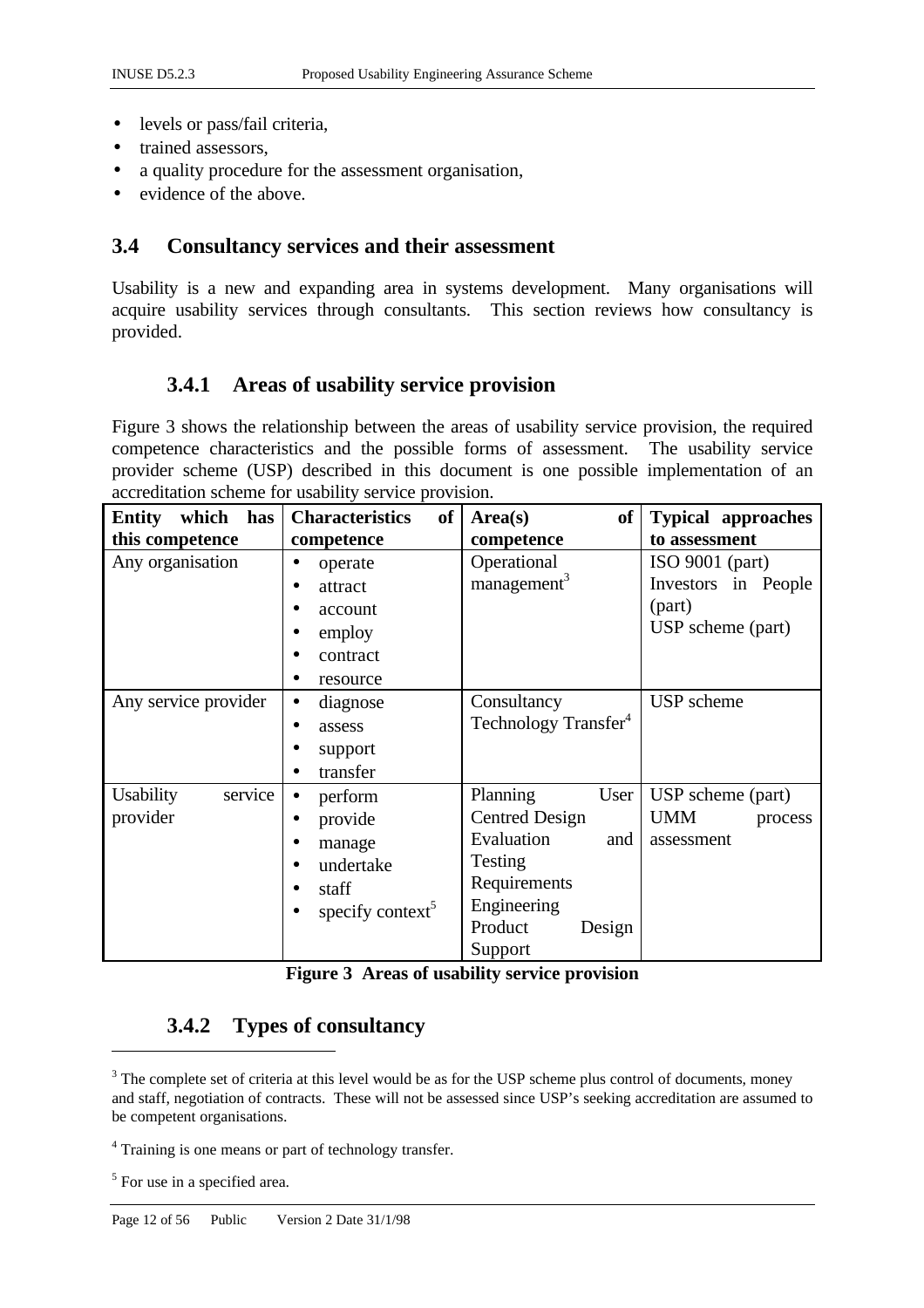The following list identifies the various types of consultancy which are likely to be required of a usability service provider. The proposed scheme supports all forms of consultancy. It is important to be clear about which form one is offering in any contact with a client or potential client. More than one service may be offered to one client.:

- 1. **Specialist technical service.** Joining an existing team, project or organisation on a temporary (possibly very short term) basis to provide a particular, widely recognised skill. This role may entail working in a well-defined and recognised special position within a team or simply offering advice or opinion on material provided. Examples of this form of consultancy are consulting engineers, lawyers, accountants, academic experts. Expert evaluation and standards advice are two examples from human factors.
- 2. **Body shopping.** The supply of (skilled) staff to a client organisation to perform work specified by the client. The payment, personnel management and representation of those staff. Examples are provision of contract programmers to a project. Provision of staff to work in a client's evaluation team is an example from human factors.
- 3. **'Management' consultancy.** Provision of advice or expertise to a client which results in the client making changes to their technical, personnel or business processes. Examples of this form are, of course, management consultants or business process re-engineering consultants. Many human factors interventions by consultants are covertly on this basis.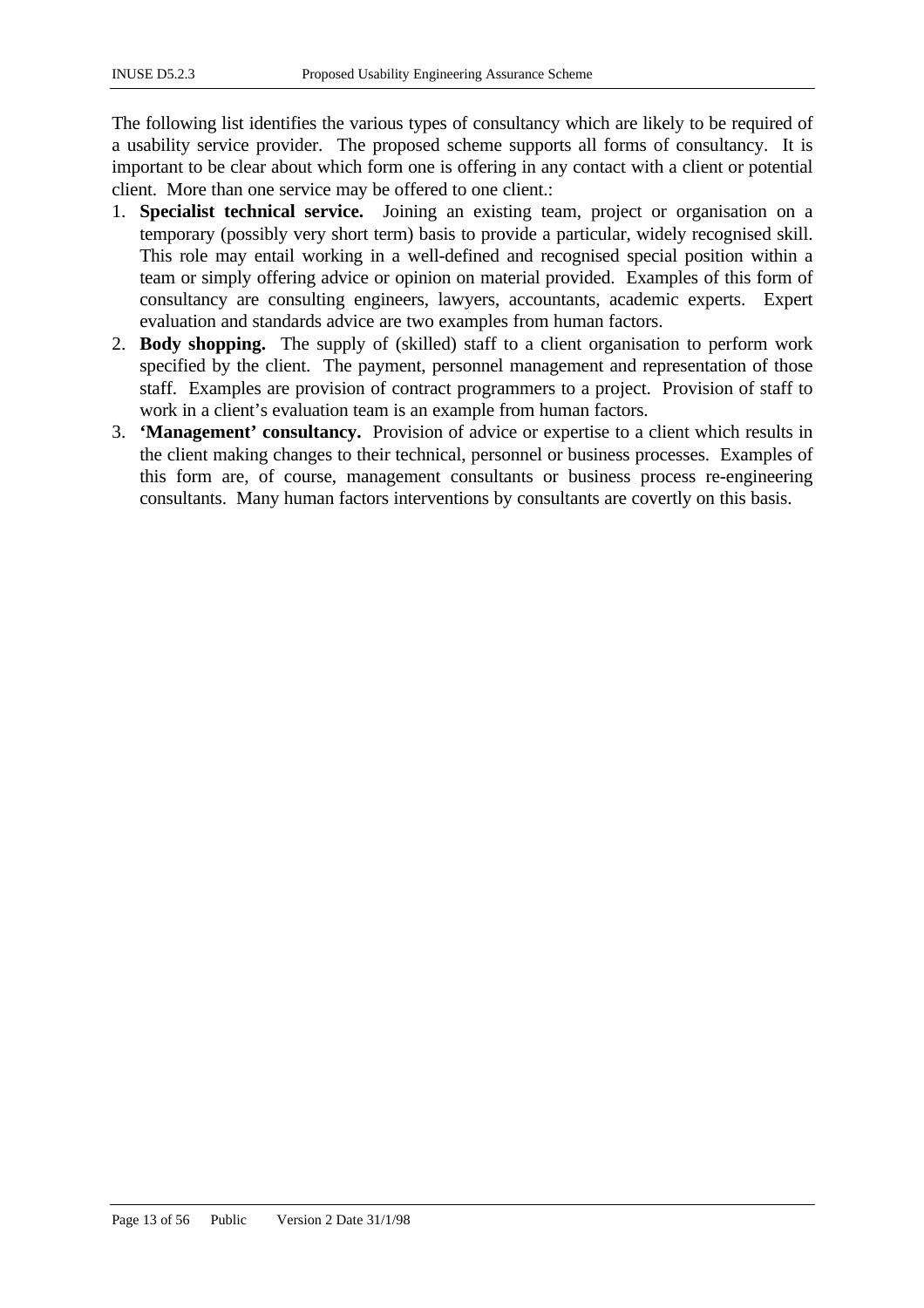# **4. Designing the schemes**

# **4.1 EN45000 as a framework**

The European standardisation organisation (CEN) has produced a set of standards which define requirements for testing and certification schemes. The standards most relevant to this project are:

- EN45001 General criteria for the operation of testing laboratories
- EN45011 General criteria for certification bodies operating product certification

The broad requirements of these standards require the operators of such schemes to have: a quality system, defined methods, verifiable processes, verifiable maintenance processes, quality records, insurance, staff accreditation, fee recovery mechanisms.

The evidence which could be used in the assessment of people or organisations can come from: log books, examinations, panel examinations, publications, professional development schemes, case studies, observation of performance, complaint records, surveys of client satisfaction, etc.

The evidence which could be used in the assessment of processes can come from: work products/deliverables, quality record, product evaluations, project plans, records of staff/organisational competence, interviews with staff, audits, etc.

In order to be credible schemes must demonstrate impartiality and uniformity. This is partially achieved through quality assurance of certification bodies and accreditation of individual assessors, but the independence of schemes is also a key issue in this area. This issue is reviewed below:

- **Service provider accreditation**: This scheme could apply to a client's usability unit, third party usability consultants or EUSCs. As long as there is a published scheme, public criteria, a defined complaints procedure and a quality system for the scheme it is not absolutely necessary for a third party to operate the scheme. However, there will always be a question about independence when EUSCs are assessed. It is advisable for EUSC assessments to be approved by a third party or operated by an organisation able to establish a suitable 'glass wall'. The maintenance of lists of accredited service providers and accredited assessors should be centralised.
- **Product certification**: This scheme applies to clients and therefore could be operated by an EUSC, provided that the assessors have sufficient training and that the requirements of EN45011 for organisations offering certification are followed. However, one of the major benefits of certification schemes for products (which this is) is the existence of a maintained register of approved products. Prospective purchasers of IT products with a "13407 G" mark can query this register to check the currency of the certificate and the version of the product to which it applies. This would have to be centralised and managed.

These issues are important if the schemes are operated commercially. The work in INUSE WP 5.2 is only intended to develop draft schemes. This document will go no further than raising the importance of independence if the proposed schemes are put into practice.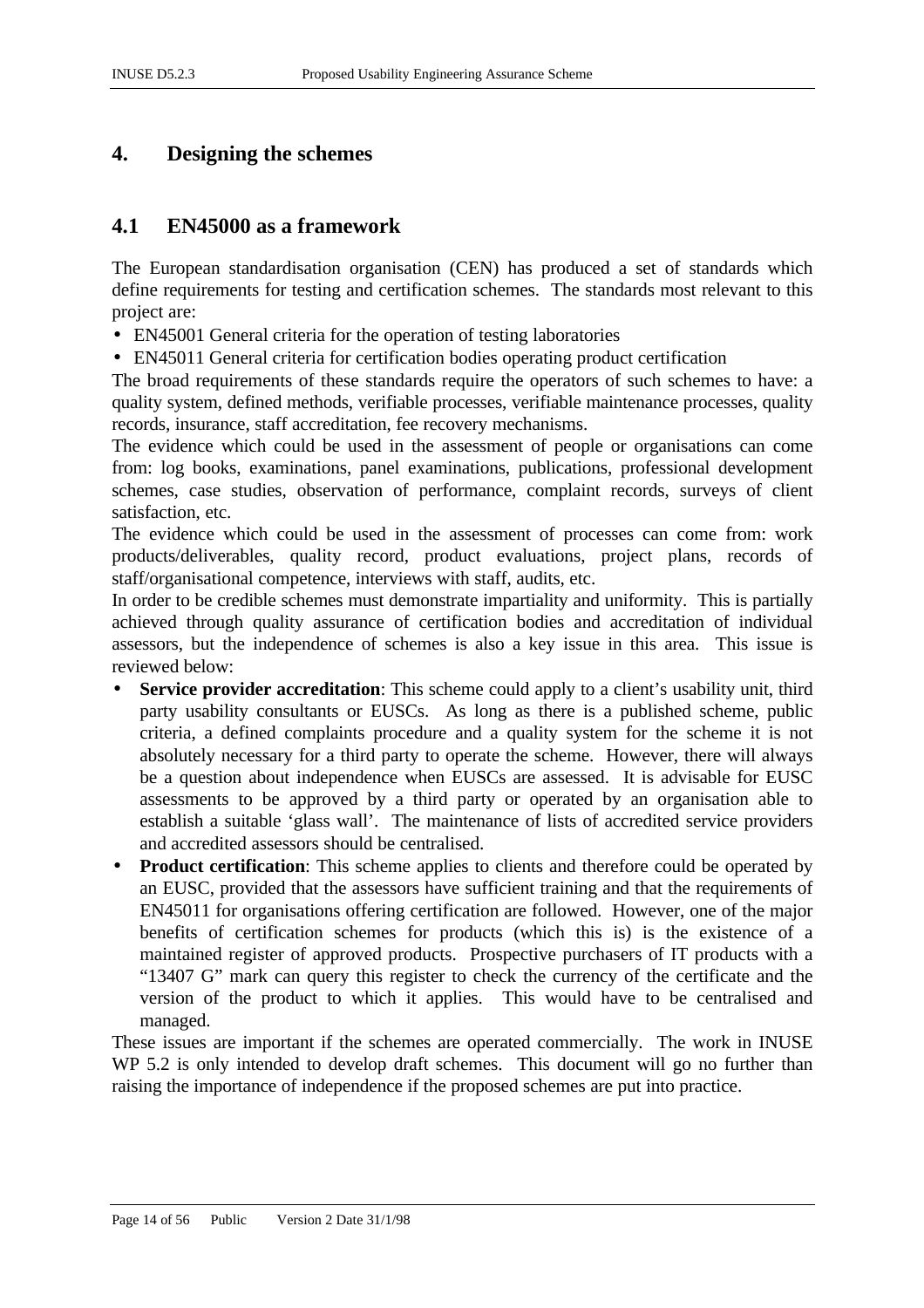# **4.2 Testing the schemes**

Schemes have different risks and benefits, depending on exactly what is assessed and the reference against which it is assessed. In order to identify the most credible schemes, the claims which effectively underlie a variety of schemes were reviewed from the point of view of either an organisation trying to gain certification 'on the cheap' (*KludgeSoft inc. test*), or an inept service provider attempting to gain accreditation (*InSult s/a test*). The following sections summarise the results of the review. Two draft schemes based on the safest alternative in each area (Product and Service Provider) are given at the end of this document.

# **4.2.1 Product assurance Schemes**

*'This product has passed <defined> usability tests'*

- process usability statement
- base standard ISO 9241 part 11
- scope parts of a product
- based on usability tests of the product either a/performance or b/checklist
- Fails to bar Kludge Soft because it is possible to scope and run tests to create nonrepresentative results.
- Not safe to operate at reasonable cost because scheme operator may be misled by accident or intent.

*'The development of this product has followed a human centred development process'*

- process analysis of evidence
- base standard ISO 13407
- scope parts of a development process for a particular product
- based on examination of the activities carried out by a client either: a/audits and interviews b/ inspection of work products
- Passes Kludge Soft test because it requires too much effort to create process evidence.
- Safer to operate because the effort required to falsify the required evidence in a convincing fashion is close to the cost of performing human-centred design.

# **4.2.2 Service provider accreditation**

*'This organisation employs staff who have <defined> skills and experience'*

- process professional accreditation
- base standard professional society accreditation scheme
- scope approval of particular individuals
- based on academic examination and/or verified log of experience *vs.* professional development programme
- Fails InSult test because, for a variety of reasons, appropriately qualified staff may not be allocated to work which requires their level of competence. Furthermore, the evidence that actual work has been completed to an acceptable standard is very sparse.
- Not safe to operate at reasonable cost because scheme operator may be misled by accident or intent, especially at times of high workload for the service provider.

*'This organisation does <defined> processes to a <defined> degree of competence'*

- process organisational accreditation
- base standard base practices in the INUSE Usability Maturity Model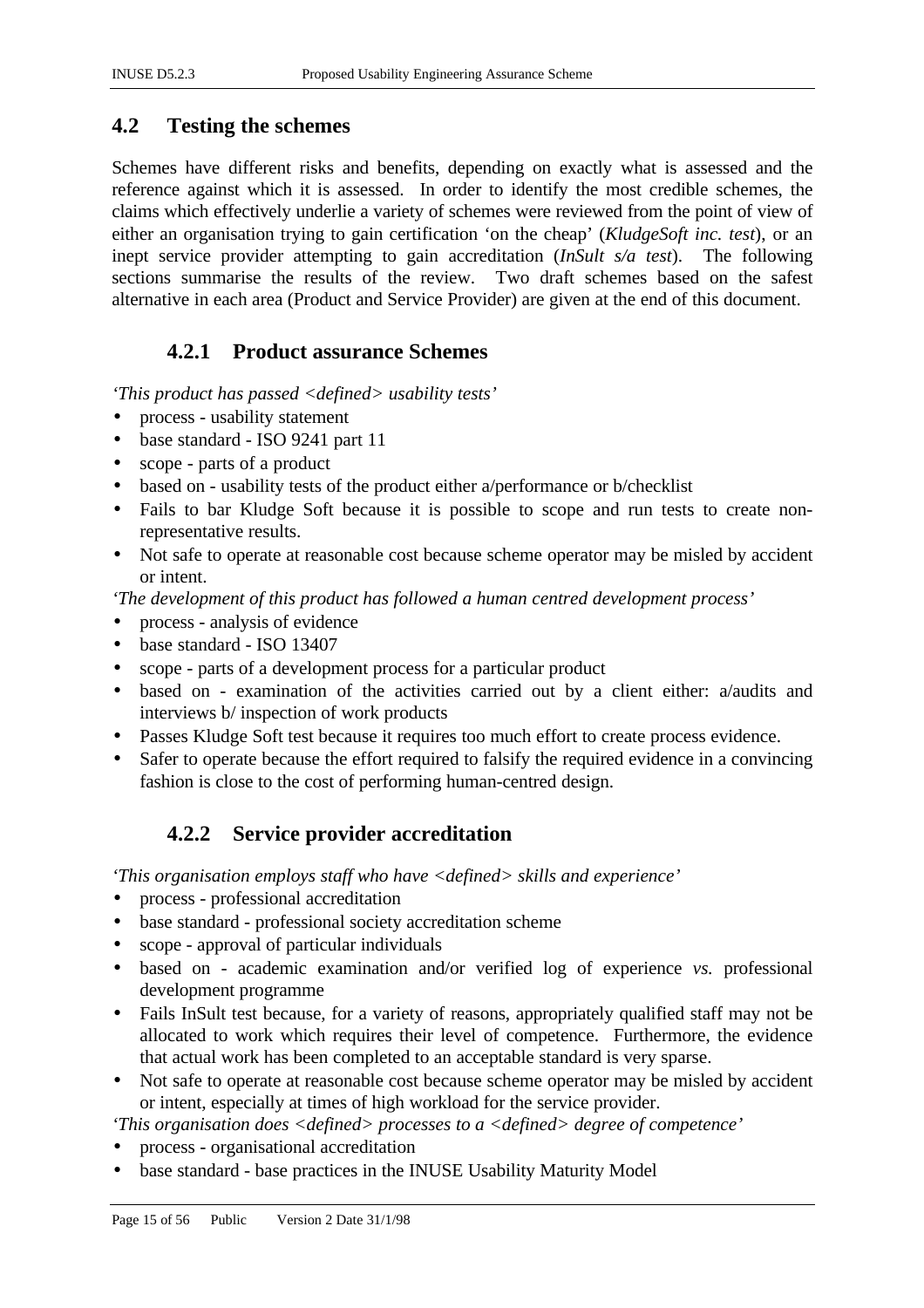- scope approval of the procedures used by the service provider
- based on attestation and follow-up audits of the service provider's quality system
- Passes InSult test because the scope of the assessment requires them to establish and provide evidence of fully competent work on each project.
- Safe to operate at reasonable cost because: a/ the knowledge and effort required to falsify evidence in a convincing fashion for un-announced audits is very high, and b/ the cost of loosing accreditation is high in terms of remedial action and loss of image.

As a result of this review it was decided:

- 1/ to develop a product certification scheme based on the conformance of the specify/build/test cycle of the product to the requirements of ISO 13407 and
- 2/ to develop a service provider accreditation scheme based on organisational competence in defined areas of the INUSE Usability Maturity Model.

The documentation for the proposed schemes is presented in the last two sections of this document.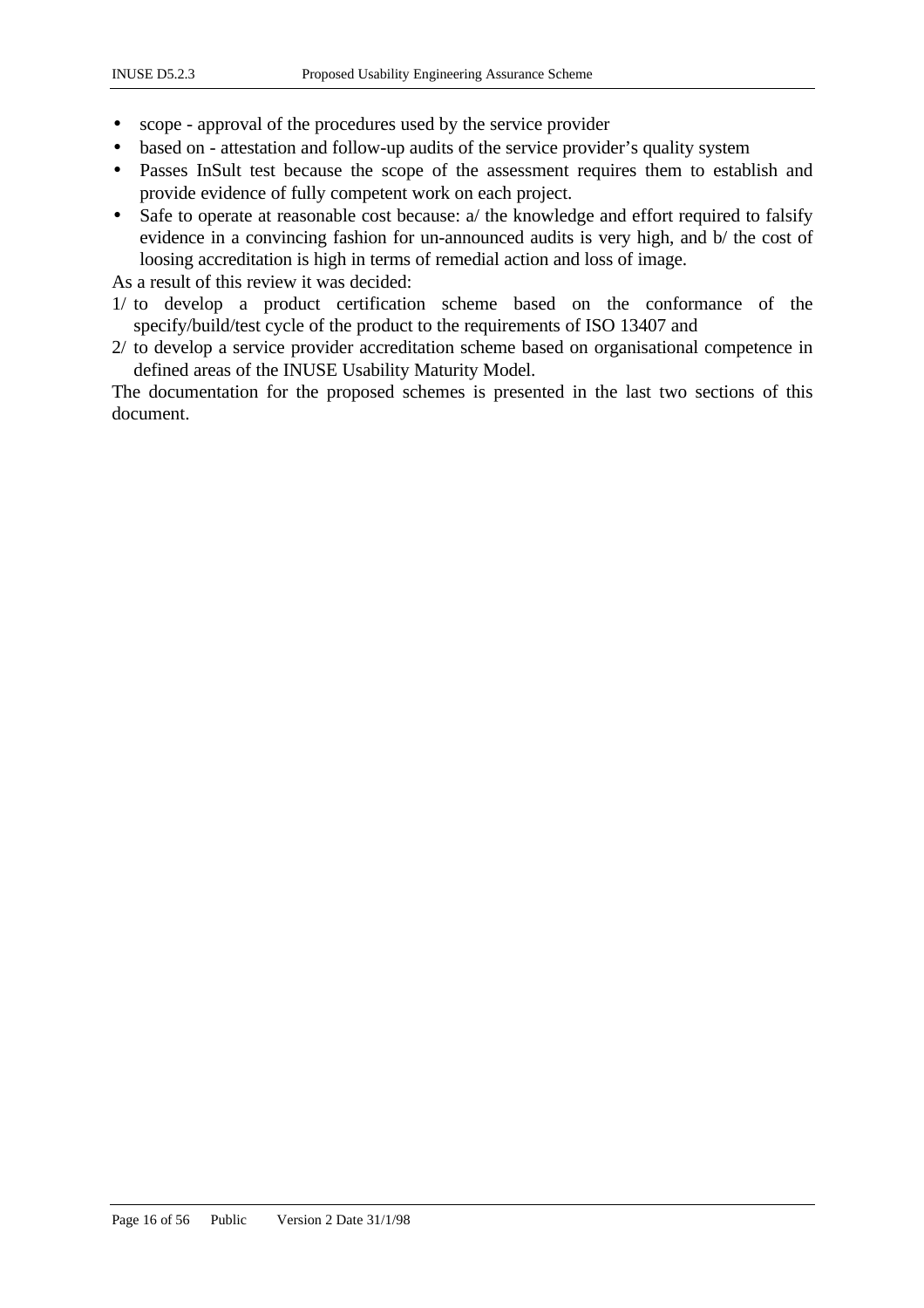# **5. Developing the Schemes**

The work described in this document was carried out in a one-week workshop hosted by NPL Usability Services. Participants (the contributors to this document) prepared for the workshop using the material supplied in INUSE D5.2.1, briefing materials on usability assurance. The goal for the workshop was the production of schemes for client assurance and service provider assurance.

The first day of the workshop was spent reviewing material, collecting further information from the Web and defining working practices. On the second day NPL hosted the second Human Centred Process Improvement Group (HCPIG) meeting. This meeting was used in part to define the specific needs of industry for assurance in this area. On the third day the scope of the schemes was defined and tested. The fourth day was spend drafting the schemes which were reviewed and revised on the last day. Editorial changes, the introductory section to this document and part of the Service Provider scheme were completed after the workshop.

The first draft of the usability service provider scheme was reviewed and tested by NPL between July 1997 and January 1998 through trial assessments of the existing EUSCs. Prior to the trials the structural basis of the scheme was reviewed and one more optional section was added. The trials with the EUSCs took the form of questions based on each of the items in the checklist. The trials revealed that the competency criteria in the draft USP scheme are largely applicable to the (probably typical) range of usability support providers within the existing network.

The depth of assessment was reviewed but no firm decisions were made as to a recommended or acceptable degree of rigour for an assessment. The issue of scope of accreditation was discussed. In particular, whether accreditation covers all sectors of industry. Some aspects of the practice of usability differs significantly between sectors.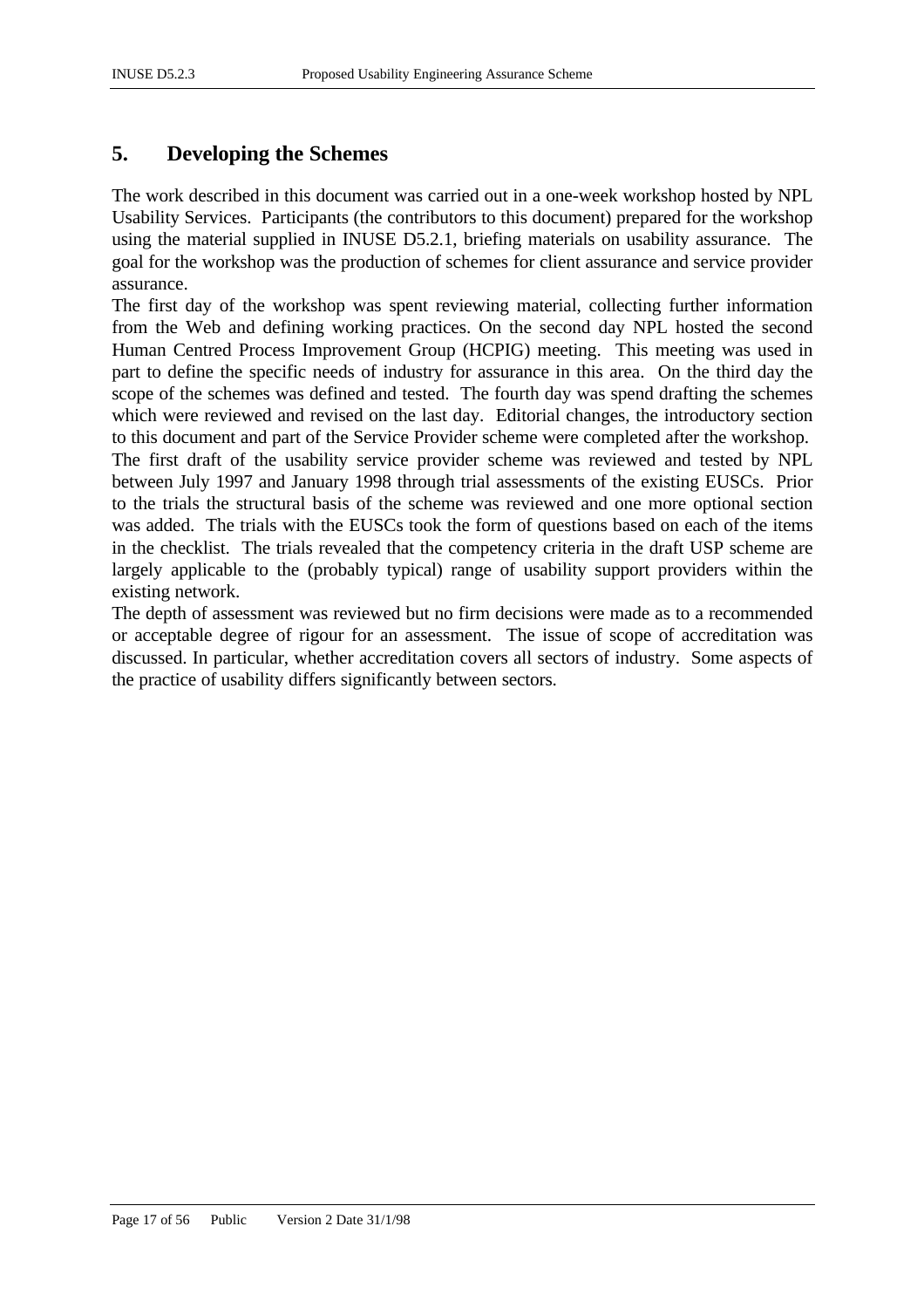# **6. Conclusion**

# **6.1 Progress**

How far have the user requirements listed above been achieved by the current work?

**Assurance of usability** (certificate, evidence, reliability) and Assurance of human-centredness (based on unambiguous standard, demonstrating user involvement, reproducible assessment (such as conformance to ISO 13407)). These are both met by the *13407 G* scheme in that the standard requires that usability is measured as part of the human-centred development of products. Reliability and reproducibility will have to be proved by use of the scheme.

**Accreditation of organisations** (widely recognised scheme, based on actual results, graded/maturity based). Wide recognition will depend on use. Use by the INUSE consortium partners and in follow-on projects will establish a scheme. The USP scheme is based on a broadly-based set of best practices. Gradings are not currently offered but the scheme includes optional areas of assessment.

**Accreditation of people** (accepted/recognised scheme, defined competencies, recognition of experience). This is not addressed in this workpackage.

# **6.2 Review**

There are a number of ways of providing assurance that a product will be usable. These range from a specific product certificate to a general organisational maturity assessment.

The level and type of assurance required depends on the business sector and application of the product.

The cost rises with the degree of assurance.

The product, the process, the staff or the quality system can be assessed.

Assurance level and method should be specified in contracts or, for a generic product, in a statement of usability.

A workshop approach to the development of complex, new usability engineering products or services is highly effective.

Two schemes have been defined. One for the accreditation of service providers and one for the certification of the usability of products. The proposed schemes form part of the necessary infrastructure for Human Computer Interaction and/or Usability Engineering as a professional discipline. These schemes have been tested as far as is possible in the INUSE project, but further work is obviously needed to validate and establish such schemes as a secure basis for the assurance of Usability.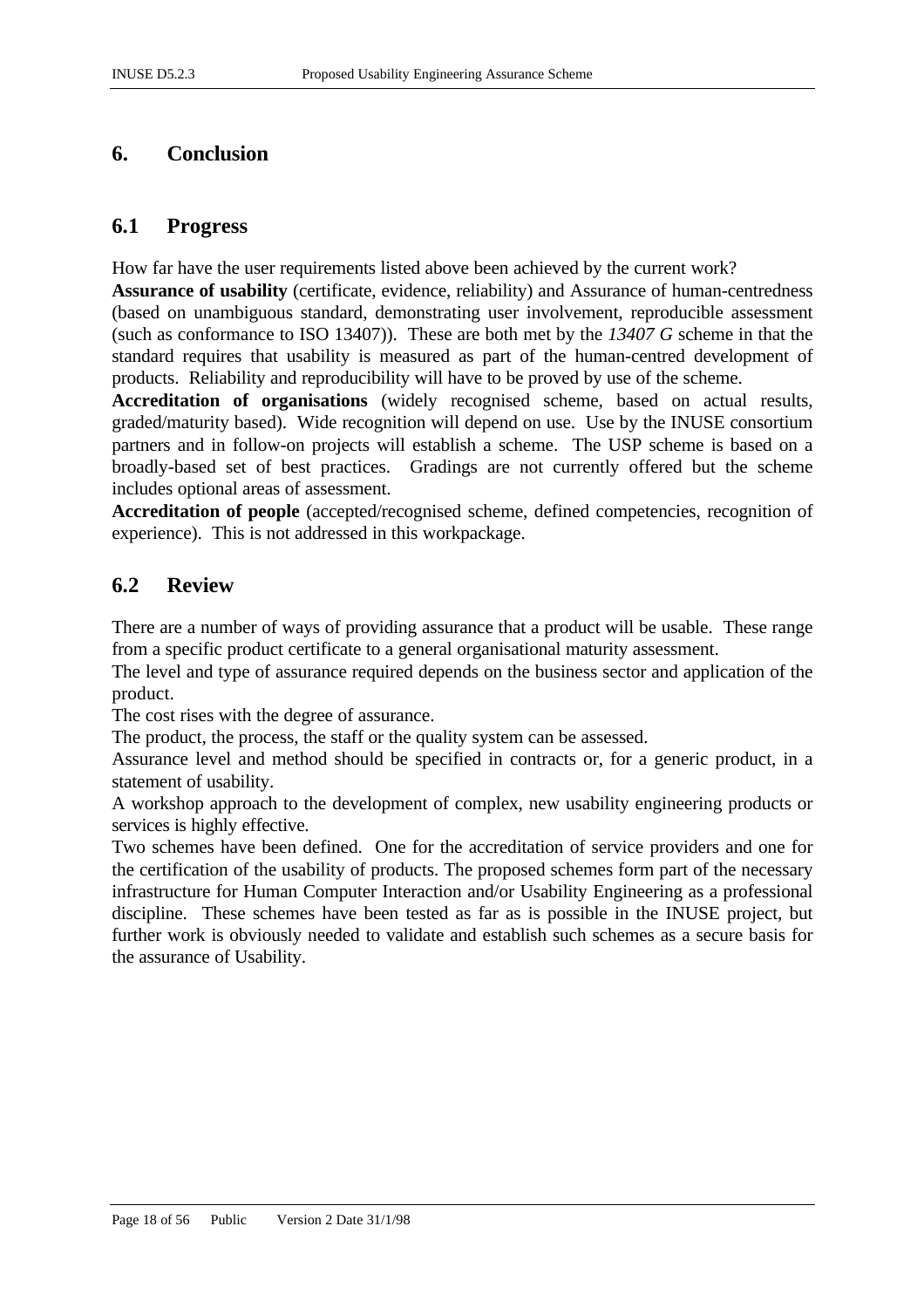# **7. References/Bibliography**

Anon, 1989, A global approach to certification and testing. Quality measures for industrial products. Preparatory Act white paper in the Official Journal of the European Communities, 19.10.89.

Anon, PM Accreditation. Usability Services Quality Procedure US/19. National Physical Laboratory.

Anon, 1997, Requirements for infrastructure to HCI in response to question: What do I need from this to do my job better? Responses to this question at the second HCPIG, NPL May 20th 1997.

American Association of Computing Machinery (ACM), web site information.

Brennan, Earthy and Jennings, 1995, The British HCI Group Industry Structure Model: Template/Ticksheet of: User Requirements Analysis, User Interface Design, Human-Centred Implementation, Usability Management, Human Impact Assessment, System Ergonomics Evaluation, BRTL Human Factors Unit, *pers. comm.*

British Psychological Society, 1997, Membership Information, BPS web site.

British Psychological Society, 1997, Division of Occupational Psychology, What is a Chartered Occupational Psychologist? BPS web site.

BSI, 1995, The TickIT Guide. A guide to software quality system construction and certification using ISO 9001:1994, Issue 3.0.

Breslin P *et al*, 1996, Fresco -wp 4- Final Report, Part 2: Framework Definition. Fresco deliverable.

Breslin P *et al*, 1996, Fresco -wp 4- Final Report. Part 1: General Aspects. Fresco deliverable.

Earthy J, 1997, Report on the second HCIP meeting, INUSE technical report, Lloyd's Register, *in press.*

Earthy, Gupta, Gianetti, Hakiel, and Sherwood-Jones, 1997, Report on a Panel Discussion on Human-Centred Process Improvement at Software Process Improvement '96. *in press.*

Earthy J, 1996, Usability Maturity Model Fact Sheet, Lloyd's Register/NPL Usability Services.

Earthy J, 1996, Quality and assessment of human centred processes in the life cycle, Presentation to BPS AGM 1997.

Estdale J, 1994, The Regulatory Framework & Accreditation of Assessment Services, LR internal reports, DEVISE project working notes, *pers. comm*.

EN 45001:1989, General criteria for the operation of testing laboratories.

EN 45011:1989, General criteria for certification bodies operating product certification.

EN 45012:1998, General criteria for certification bodies operating quality system certification.

EN 45014:1989, General criteria for supplier's declaration of conformity.

Hakiel, Simon, 1997, Delivering ease of use, Computing and Control Engineering Journal, April 1997, IEE, v8 no2.

Investors in People UK Ltd, 1996, Better People Better Business, An introduction to Investors in People.

Investors in People UK Ltd, 1996, Investors in People What does it mean for me? Information for Employers.

Kletz T, Reflections on safety.

Lloyds Register, 1994, Software Conformity Assessment System. Procedure SC94.

Lloyds Register, LR Software Conformity Assessment System. Assessment Module GEN1. 1994.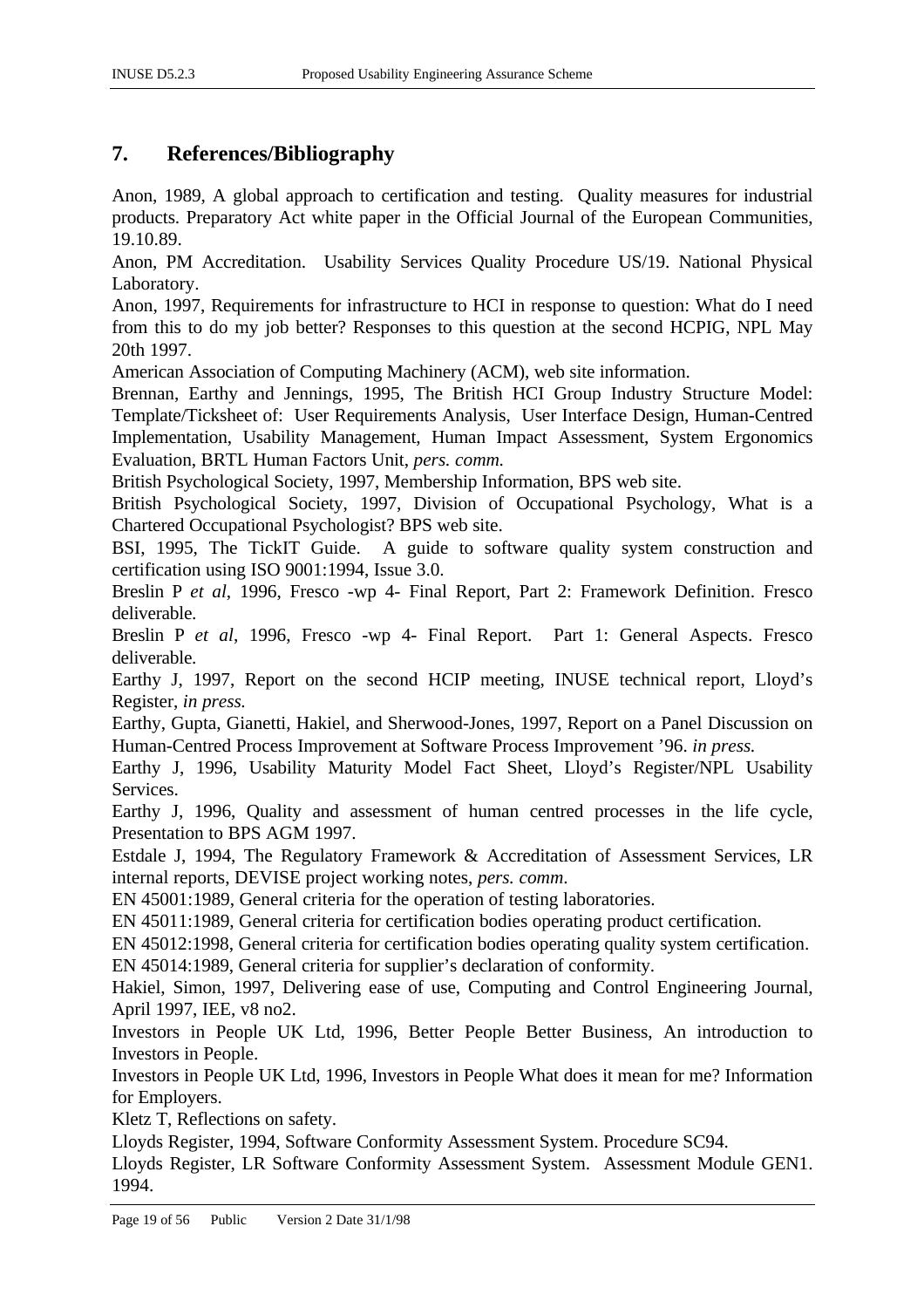Lloyds Register, 1997, LR Software Conformity Assessment System. Draft Assessment Module 9241.

NAMAS 1995, The Conduct of NAMAS Assessments: To be used by Assessors, document M21, United Kingdom Accreditation Service.

NAMAS 1992, The Conduct of NAMAS Assessments: A Guide for Laboratories, document M22, United Kingdom Accreditation Service.

NAMAS 1992, Schedule of Accreditation and Applications for Extension of Accreditation, document M52, United Kingdom Accreditation Service.

Souter J, Process Certification and Product testing coming together, BSI Quality Assurance.

Software Engineering Institute 1995, Introduction to the People Capability Maturity Model, (P-CMM), SEI web site 1997.

SPACE-UFO (Software Product Advanced Certification and Evaluation - User Focus), A Project Summary.

Tomlinson and Earthy, 1997, Human-Centred Process Assessment. The Assessment Instrument. LR internal report, background working document for INUSE TAP IE 2016.

Tomlinson, C, 1997, Briefing materials on assurance. Deliverable D5.2.1, INUSE, TAP IE 2016.

Wheeler, Penny, 1994, Certification of Usability, Presentation to the NPL Usability Forum, DTI, Kingsgate House.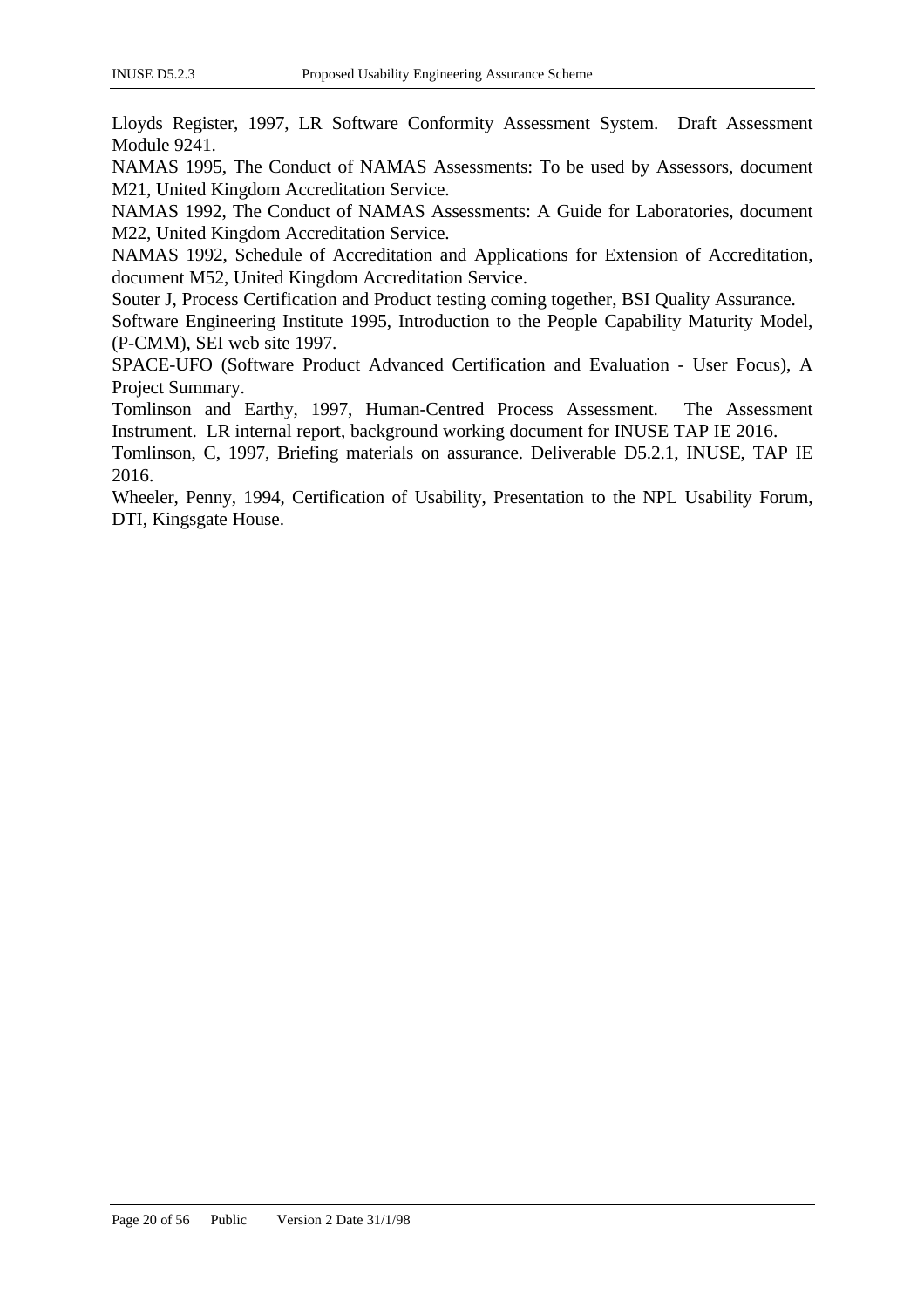# **8. Usability Support Provider Accreditation Scheme, USP**

# **8.1 Overview**

This document presents a scheme of accreditation for organisations wishing to certify themselves as Usability Support Providers. In order to be certified, an organisation must show evidence that it possesses the following core competencies:

Usability consultancy

Planning user centred design

Evaluation and testing.

The following areas of competency may also be accredited at the organisation's request:

Requirements engineering

Product design support

**Training** 

Technology transfer.

Criteria for acceptable competency levels are described below. Organisations wishing to be accredited as a usability support provider will either be visited by an auditor, or need to send the accreditation body the information that will allow an auditor to decide whether or not accreditation should be granted.

# **8.2 Assessment criteria**

It is up to each organisation to show that it possesses the necessary skills, tools and established processes to meet the assessment criteria detailed below for each group of required competencies. Each group of required competencies submitted must be represented by at least one individual in the organisation possessing the requisite skills (including the skill to use any tools appropriately), and one established process covering part or all of the required competence.

### **Definitions**

**Tool** A tool is defined as an artefact (hardware, software, or both) that can be used to gather data or to compress and summarise data.

**Skill** A skill is recognised with reference to an individual's attainment of educational or training criteria (awarded by an appropriate organisation) combined with relevant experience leading to the demonstration of excellence (by means of publications, commercial reports, etc., some of which may be labelled 'commercial in confidence') for the necessary competency.

**Process** An established process is a set of steps, supported by appropriate methods, which achieves the stated goal of the process.

# **8.2.1 Usability consultancy**

Competency: to actively represent the usability service provision concept in their catchment area and to provide appropriate assistance to clients within the domain areas for which they are accredited.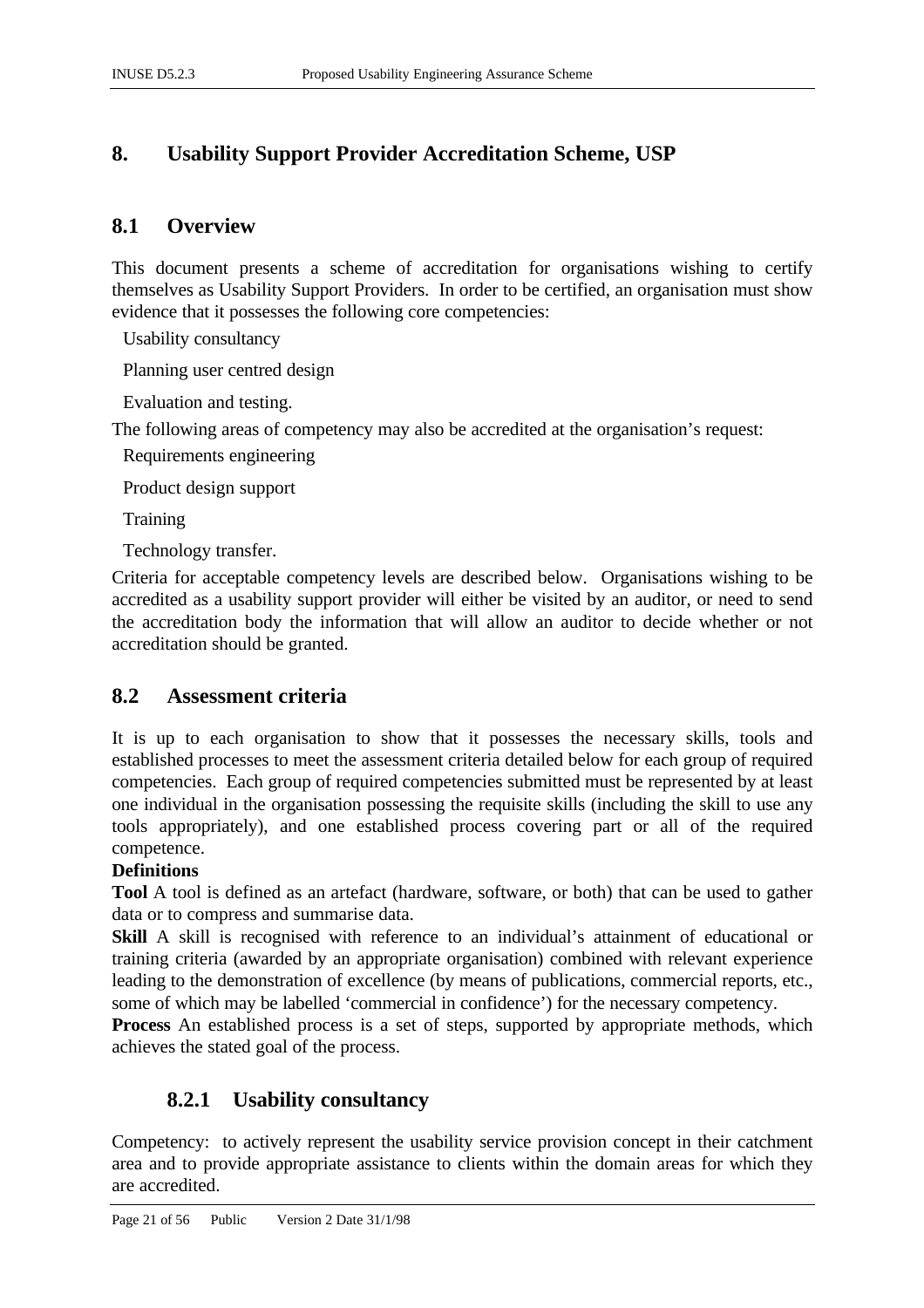The Organisation can:

1.attract clients from its designated catchment area;

- 2.assess the organisation's degree of expertise and familiarity with usability (usability maturity);
- 3.analyse the client's organisational and work practices as well as the client's needs;
- 4.suggest, instantiate, and operate the necessary practices, tools, and support required by the client within the framework required by the client;
- 5.obtain meaningful corrective feedback on its own technical and professional performance, which feedback is fed into the mode of operation of the Support Provider in future.

# **8.2.2 Planning user centred design**

Competency: to select and use methods which provide the most cost-beneficial user input to the appropriate stages of the design process.

The Organisation can:

- 1.recommend how to fit UCD to the client's organisation and specific development work;
- 2.show how user centred development work can resolve critical business issues;
- 3.plan for the use of appropriate requirements engineering, product design support and evaluation and testing methods (HCD 2.1 - 2.6) at all stages of the development cycle.

# **8.2.3 Evaluation and testing**

Competency: to assess which aspects of a product can be evaluated for usability and quality of use, to determine the appropriate procedures for testing, carry out the tests, analyse and report the results.

The Organisation can:

- 1. Formulate goals for the usability evaluation or testing;
- 2. Select tools and techniques which are appropriate for assessing the extent to which the goals have been achieved;
- 3. Define an appropriate context of evaluation which takes account of the context of use;
- 4. Design and carry out evaluation and testing procedures, analyse and report the results, and produce diagnostics to improve the product;
- 5. Assess whether goals have been achieved.

# **8.2.4 Requirements engineering**

Competency: to identify the intended context of use, to elicit the users' requirements and to state them in such a way that the user requirements can be easily amalgamated with technical (system) requirements and to obtain feedback on the adequacy of the proposed design for the designated user categories in order to clarify and elaborate the user requirements.

The Organisation can:

1.elicit the relevant context of use at the necessary level of detail as part of the requirements;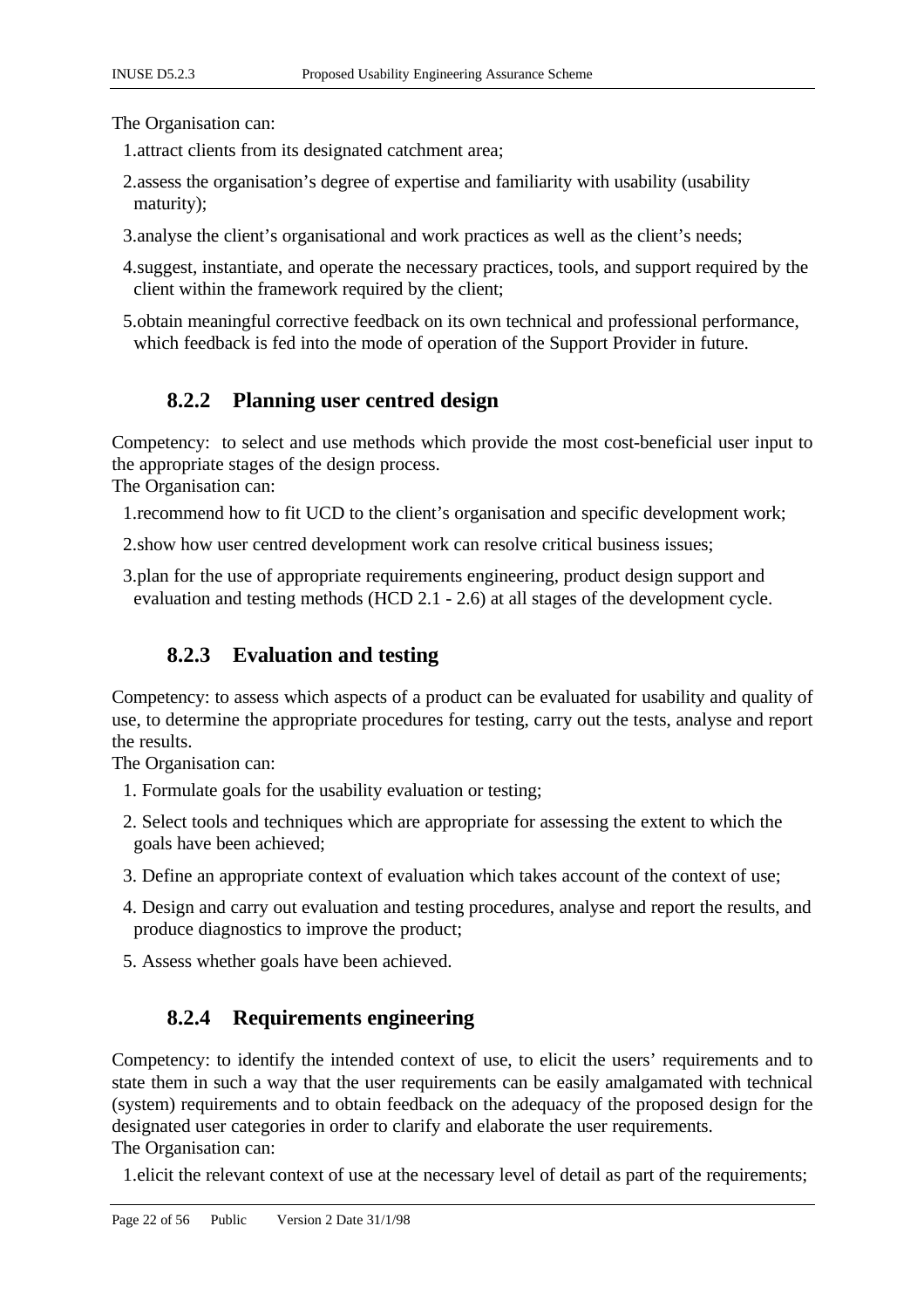2.elicit and verify the user-based requirements;

3.state user-based requirements so they can be incorporated with system (technical) requirements.

# **8.2.5 Product design support**

Competency: to assist in the development of the product, system or service which meets the user requirements.

The Organisation can:

1.generate a range of design options to support the users' tasks;

2.recommend the most suitable guidelines and style guides and national and international standards for the interface when required:

3.assist the client in instantiating these standards, guidelines, and style guides;

4.use the most appropriate methods for evaluating prototypes.

# **8.2.6 Training courses**

Competency: to determine what the training need and achievement level of the client is with regard to areas such as requirements, UCD, and evaluation and testing, and to supply training modules, examples, and practical experience in order to bring the client to the necessary level. The Organisation can:

1.set out a syllabus of instruction appropriate to the expertise of the trainees in usability and user centred design;

2.carry out a self-assessed training course following the syllabus;

3.supply coursework documentation (notes, selected reading, bibliographies, URLs etc.);

4.refer to appropriate previous experience in the course topic(s);

5.set up a practical exercise in the coursework topic (if relevant);

6.use appropriate training materials.

# **8.2.7 Technology transfer**

Competency: to provide training and assistance to enable a client organisation to obtain competency in one or more of the areas described above, to an acceptable professional standard.

The organisation can:

1.assess a client's technology transfer and support needs;

2.organise and run training courses;

3.provide appropriate reference documentation, which is improved though feedback on its use;

4.provide support and assistance at the client's premises, until the client demonstrates an acceptable level of skill;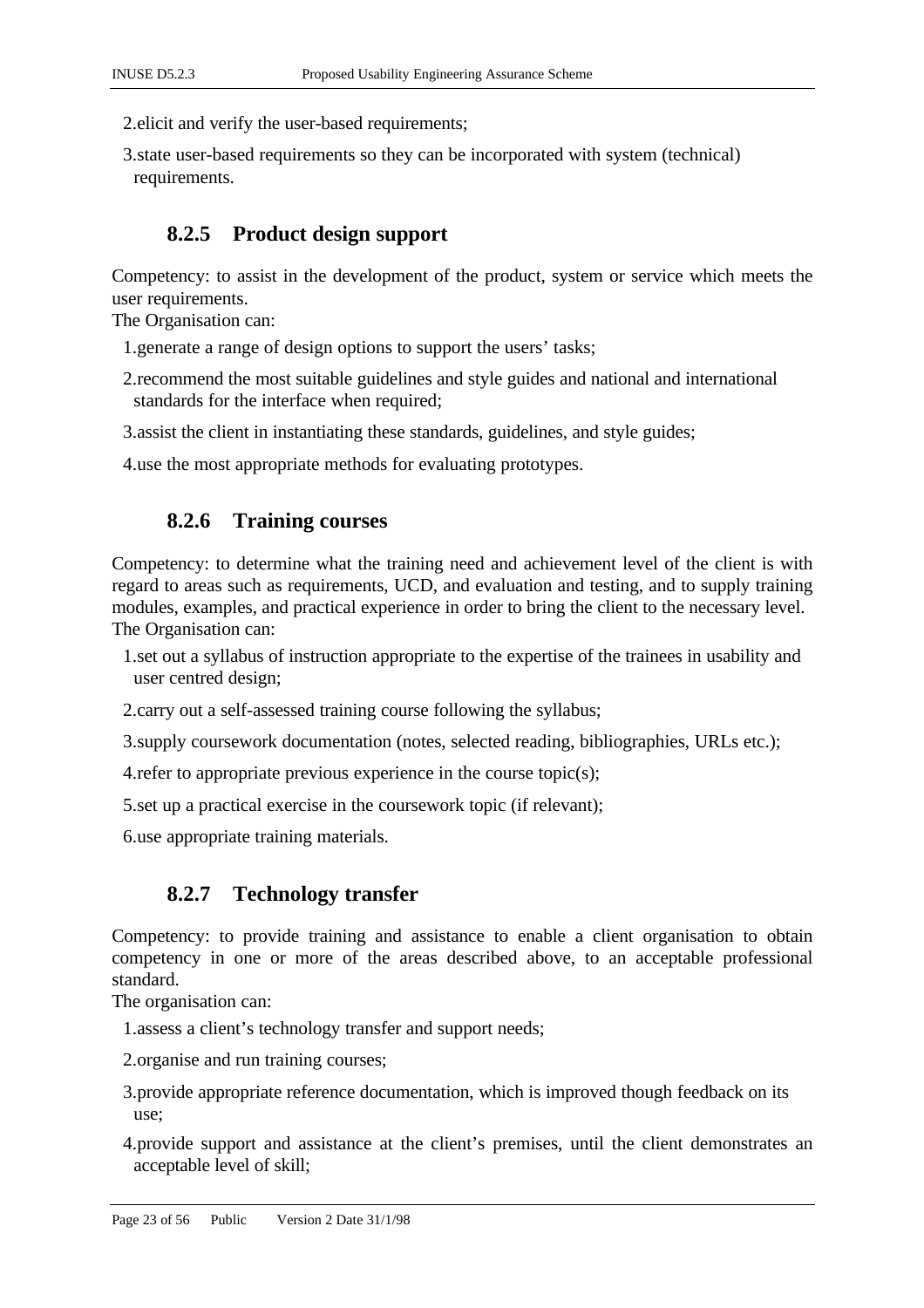5.provide appropriate tools and methods to a client;

- 6. provide remote support to a client as required during the transfer period $6$ .
- A checklist including the relevant HCD base practices is given in Annex A of this section.

 $\overline{a}$ 

<sup>&</sup>lt;sup>6</sup> This may be achieved in a number of ways including telephone or Email helplines, mentoring etc.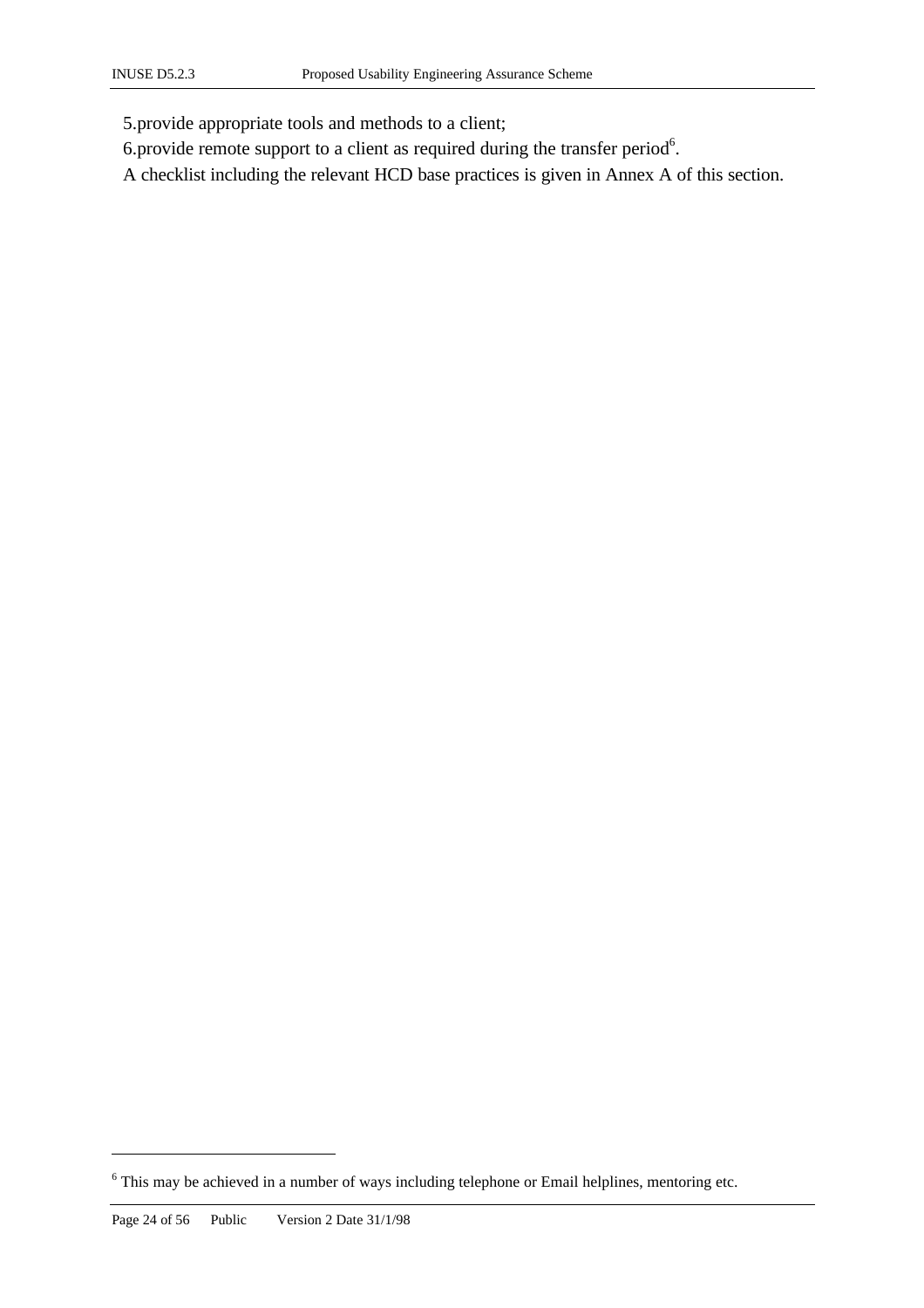# **8.3 Usability Support Provider accreditation request form**

*This proforma may be copied or scanned into an electronic document. All sections must be completed by the applying organisation. This proforma must appear on the page following the title page of the first volume of the portfolio.*

### **Contact Details**

Applicant company's name and normal business address

Individual in company processing the application (name, usual work address, telephone  $\&$ extension, fax, Email address)

Address of site to be inspected (if applicable)

Names and usual work addresses of additional individuals mentioned in the application.

### **Type of Application**

Please indicate which of the following competencies this application is relevant for: Mandatory:

Usability consultancy Evaluation and testing Planning user centred design

Optional:

Requirements engineering Product design support Training courses Technology transfer Type of request: new certificate

extension of certificate Method of assessment visit/postal

For a postal assessment, state the name and location of the document which provides an index to the documents in this application portfolio.

If a previous certificate has been granted, please state the name (and location) of the document detailing the changes in the current submission.

If a previous certificate has been refused, please state the names (and locations) of the documents detailing (1) the grounds for previous refusal, and (2) changes in the current submission.

### **Type of business activity(activities)**

State the name (and location) of the document which outlines which business activities the organisation intends to address with its service provision.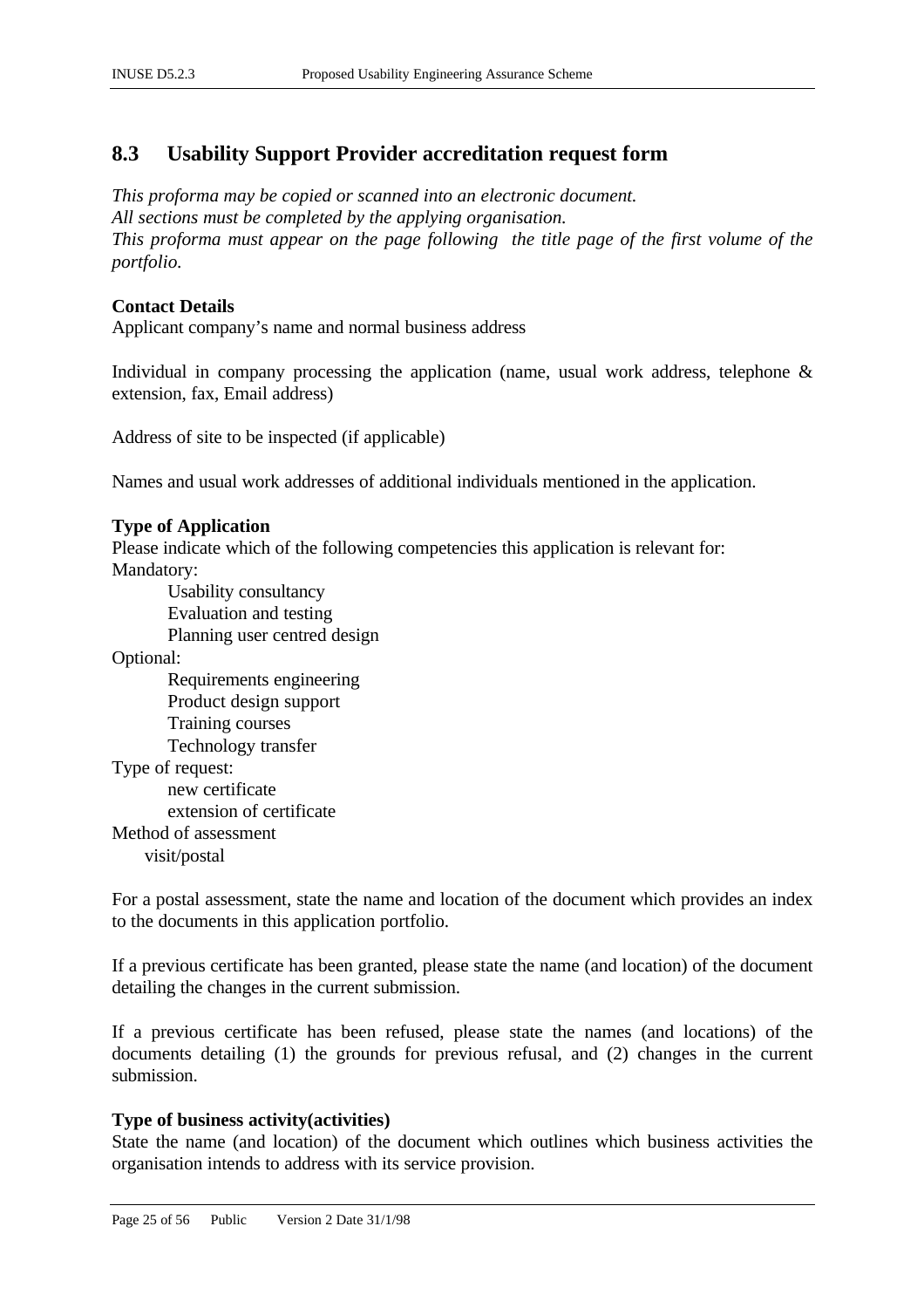### **Information in support of application**

For each of the criteria in the relevant competencies, please ensure that the listed information is available for assessment. In the following list please delete the competencies for which the candidate organisation is not applying. For a postal application, state the name (identifier) and location of the information required. Usability consultancy advertising and promotional material client need assessment procedure list of services available customer/client list (confidential) list of tools and documented practices available for consultation work self-assessment scheme client satisfaction survey results. Evaluation and testing goals for usability evaluation and testing statement procedure suitable tool(s) and techniques personnel skills to employ tool(s) definition of the context of evaluation sample design and testing procedure sample analysis and report of evaluation and testing result sample assessment of goal achievement sample diagnostics to improve the product. Planning user centred design ISO 13 407 text (latest version) and/or UCD principles statement client-centred explanation of application of 13 407 and/or UCD principles to business activity business issues analysis procedure suitable range of tools, skills, and/or procedures to support UCD in all phases as outlined Requirements engineering: context of use elicitation procedure user-based requirements elicitation tools and/or procedures user-based requirements with end users verification tools and/or procedures requirements statement with end users verification tools and/or procedures. Product design support: interface standard(s) relevant to business activity(activities) document(s) guideline(s) and style guide(s) relevant to business activity(activities) document(s) example(s) of instantiating standards, guidelines, and style guides in business activity(activities) assess, diagnose, and rank severity of interface problems procedure. Training courses client maturity level assessment procedure training syllabus with achievement criteria documentation personnel with presentation and training skills coursework documentation (notes, selected reading, bibliographies, URLs etc.) list of practical projects carried out in training area. Technology transfer examples of client socio-technical needs analysis examples of assessment of client's technology requirements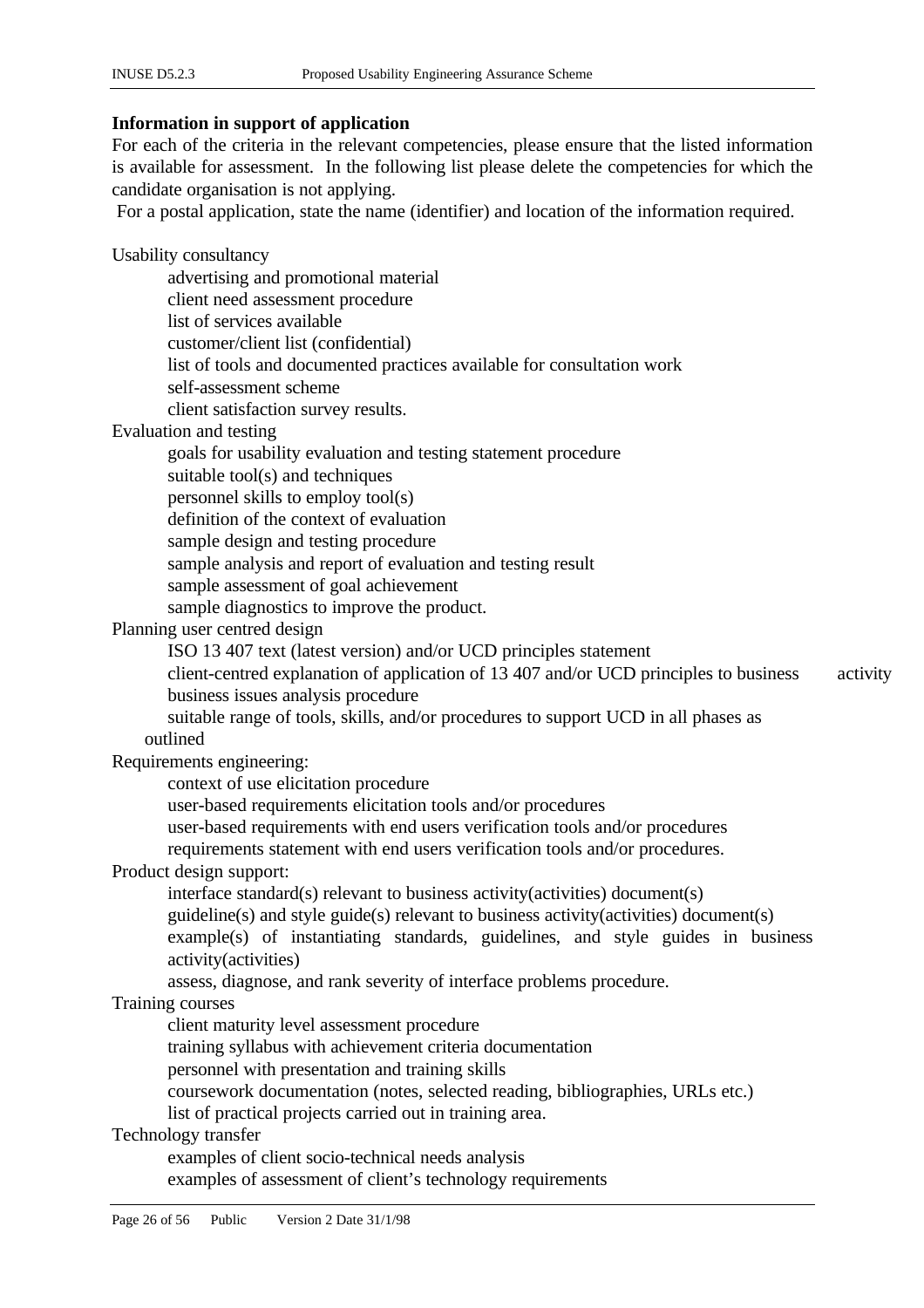examples of transfer plan lists of documents, tools and methods provided examples of training programmes examples of final reports on transfer exercise.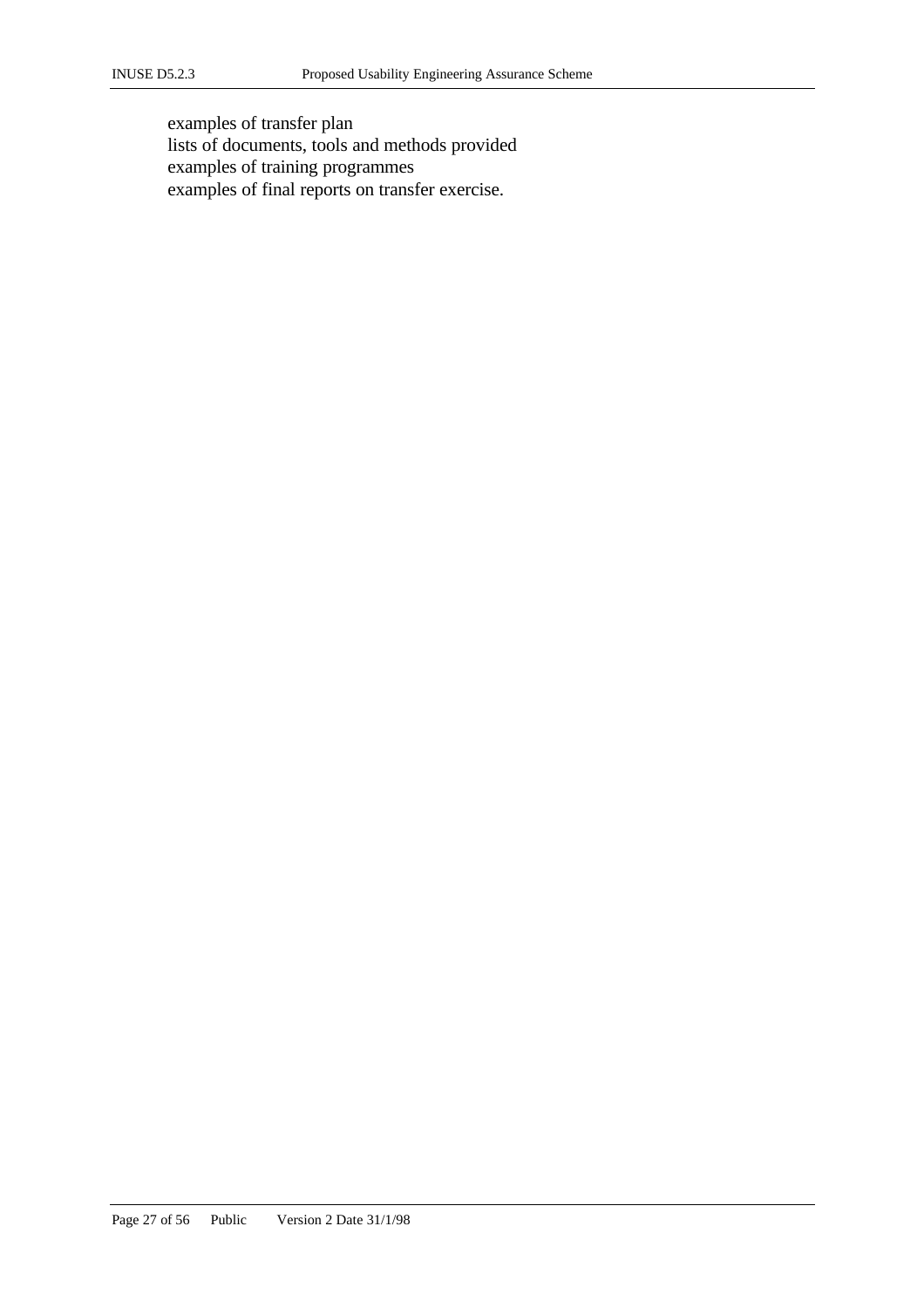# **8.4 Assessment procedure**

# **8.4.1 General**

The assessment procedure is based on a review of material gathered together by the organisation in support of its claims to meet the specific criteria outlined above. The assessment will normally be carried out on site by an auditor appointed by the Usability Support Provider Accreditation Board, who will interview named skilled personnel at the site. For a postal assessment:

- The organisation will submit the material in one or more bound volumes, produced to the inhouse standard of the organisation.
- It is the duty of the candidate organisation to make all necessary material available in a form suitable for review by an auditor. The material will be retained by the Usability Support Provider accreditation board whether or not a certificate is issued.

Unless otherwise agreed with the Accreditation Board and noted in an exchange of letters before the submission, all documentation shall be in the English language.

# **8.4.2 Application procedure**

Application for assessment should be made on the Usability Support Provider Accreditation Request form which should be completed in full by the organisation.

For a postal assessment, the organisation should also prepare a portfolio of evidence that is submitted to the Usability Support Provider Accreditation Board at the same time. The Board will consider the evidence and may make a site inspection of the applicant, including interviews (if necessary) with named skilled personnel at the site. All information provided by the candidate organisation is treated by the Board as 'Commercial in Confidence'.

### **8.4.3 Assessment inspections**

The Accreditation Board may make a site inspection at any time, giving no less than one calendar month's notice. During the inspection, the Board will satisfy itself that the organisation is able to perform at the level at which it has claimed and that the associated documentation submitted can be used for providing the services for which it is intended.

# **8.4.4 Acceptance and Rejection**

The Accreditation Board will make a report recommending either acceptance of the candidate organisation, or rejection of the candidate organisation.

The following areas of operation are mandatory in order to be recommended for acceptance:

Usability consultancy

Planning user centred design

Evaluation and testing

The following areas of operation are optional: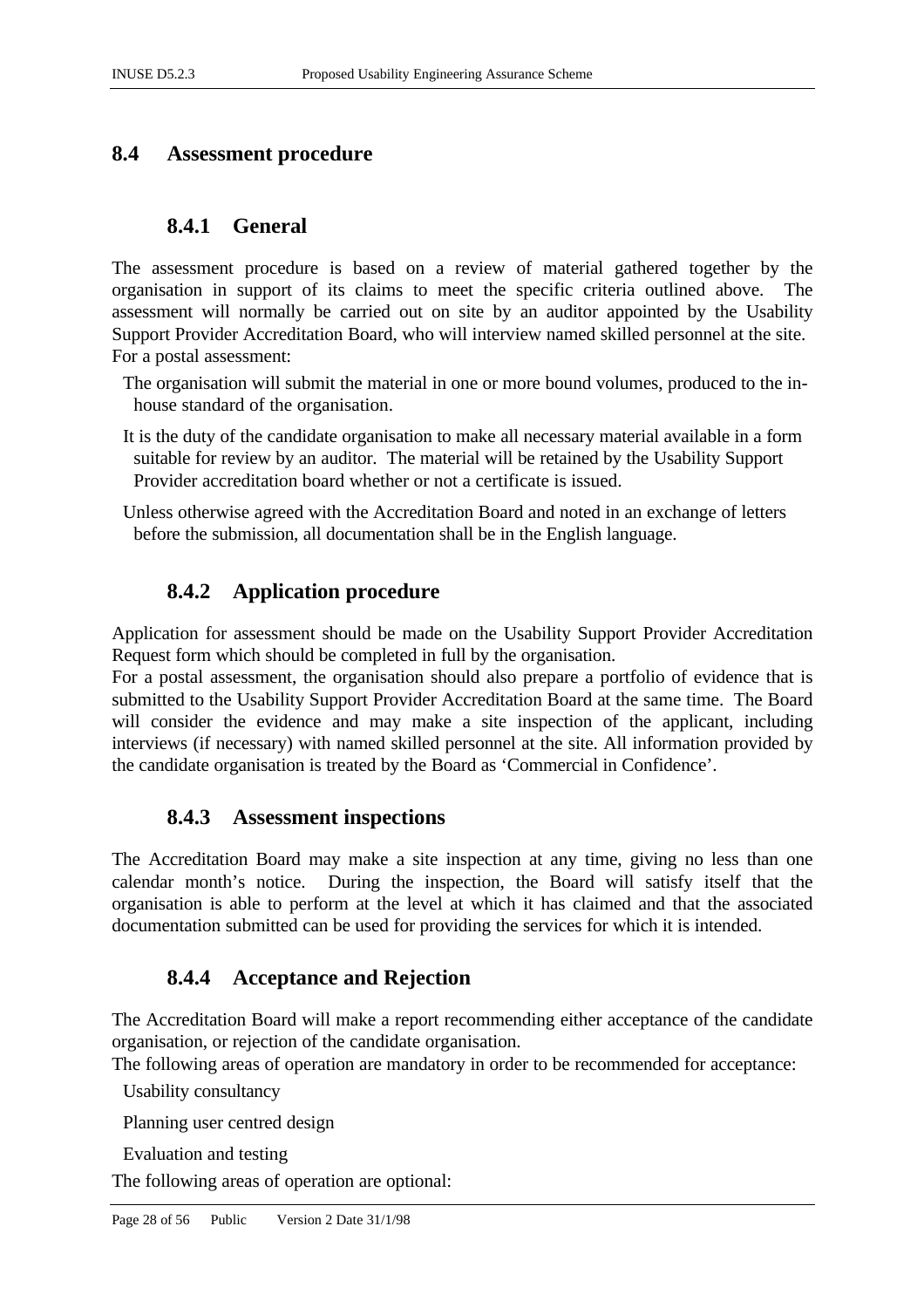Requirements engineering

Product design support

Training courses

Technology transfer

In cases of acceptance, the Accreditation Board will clearly state which services it recommends that the candidate organisation is capable of providing. In cases of rejection, the grounds for rejection will be supplied to the rejected candidate organisation.

# **8.4.5 Resubmission**

An organisation may request reassessment only if all the non compliances have been addressed. An organisation that wishes to up-grade itself may likewise request reassessment at any time after a successful submission.

# **8.5 Certification procedure**

# **8.5.1 General**

If an organisation satisfies the requirements given above the Accreditation Board will issue a certificate.

# **8.5.2 Issue of the Usability Support Provider certificate**

The certificate will contain the following information at minimum:

name and address of the organisation's registered office

address of business (if different)

identification of the accredited services exactly by description

identification of tools used and documentation supplied to clients exactly by description

industrial context in which service is offered

a statement to the effect that the certificate has been awarded

references to any non-conformances found in the assessment criteria

certificate number and date of issue

expiry date of certificate

a statement of the terms and conditions covering the assessment.

The certificate will be signed *by all members of* the Accreditation Board.

# **8.5.3 Period of validity**

Certificates are normally valid for a maximum period of two years from date of issue after which they are deemed null.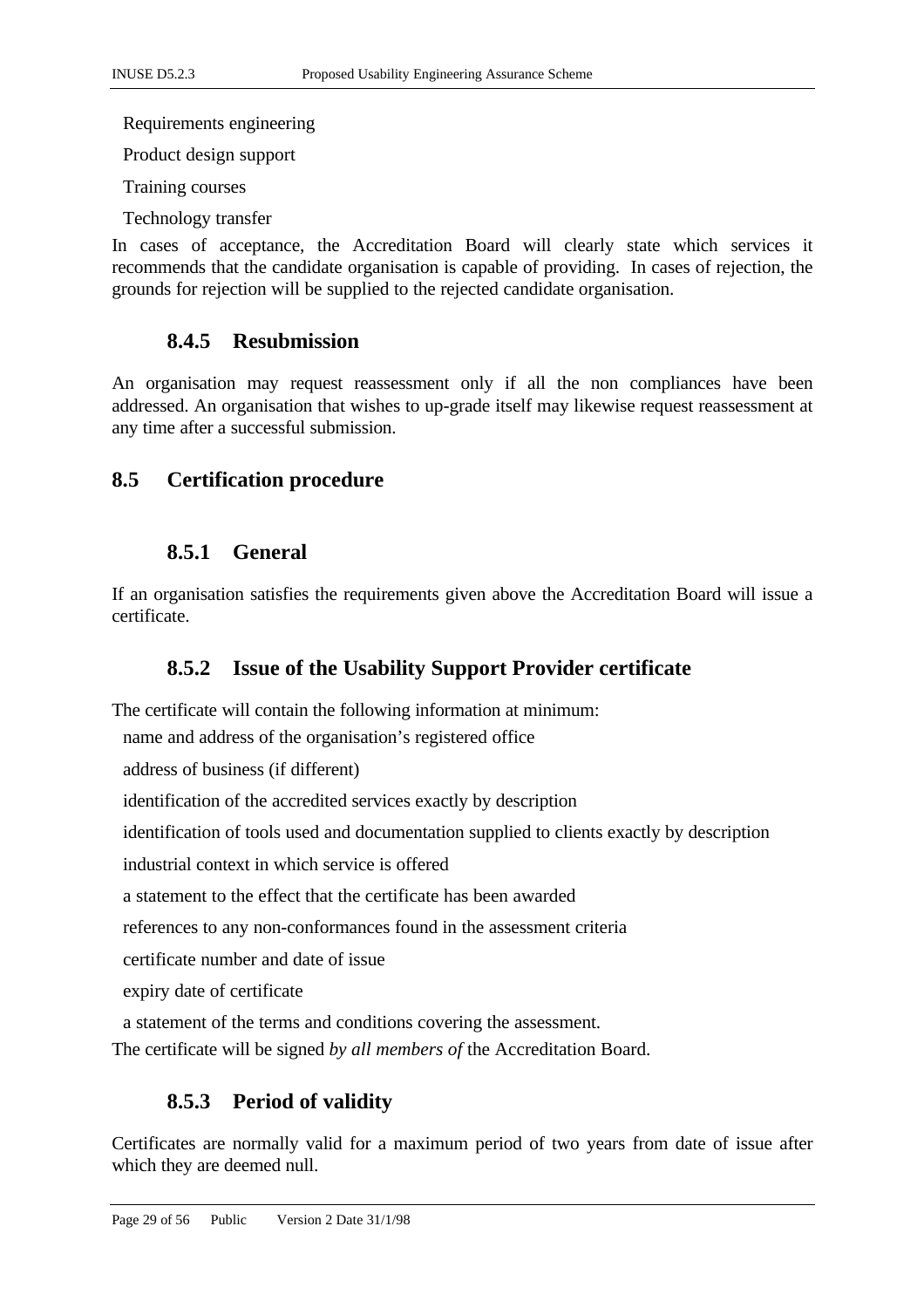# **8.5.4 Extending a certificate**

A certificate may be extended by nullifying the current certificate if it is still valid and issuing a replacement certificate. Certificates may be extended because:

an organisation wishes to extend the period of validity of the certificate

an organisation wishes to cover additional services

an organisation has removed causes of non-compliance

In order to extend a certificate, the organisation must clearly state the services it wishes to add to the current certificate, include the current certificate number, and the additional supporting evidence necessary in a portfolio. The procedures for recommending an extended certificate are the same as for recommending a certificate.

An extended certificate is valid for two years from the date of issuing of the extended certificate.

# **8.5.5 Cancellation**

The Accreditation Board reserves the right to cancel a certificate if:

- any changes are made to the certificated services offered by the organisation which adversely affect these services
- improper use is made of the certificate

the organisation no longer wishes to be an accredited usability support provider.

# **8.5.6 Appeals**

If a dispute arises the applicant should first of all address itself to the Accreditation Board in writing and attempt to resolve the impasse. If this does not resolve itself within three months of the date of the letter from the applicant to the Accreditation Board, the applicant may formally appeal to the Accreditation Board in writing, stating the history of the application procedure and the problems encountered.

# **8.5.7 Accreditation mark**

<A Mark will be defined if the USP scheme is put into operation.>

The Mark may be included in all documentation, papers, and software relating to the accredited services provided by the organisation.

# **8.5.8 Fees**

Once the scheme is established, fees will be changed to cover the costs of the assessment activity. At the outset of the scheme, until enough organisations have been accredited to constitute an accreditation board, fees will not be charged.

# **8.5.9 Organisation's Responsibility**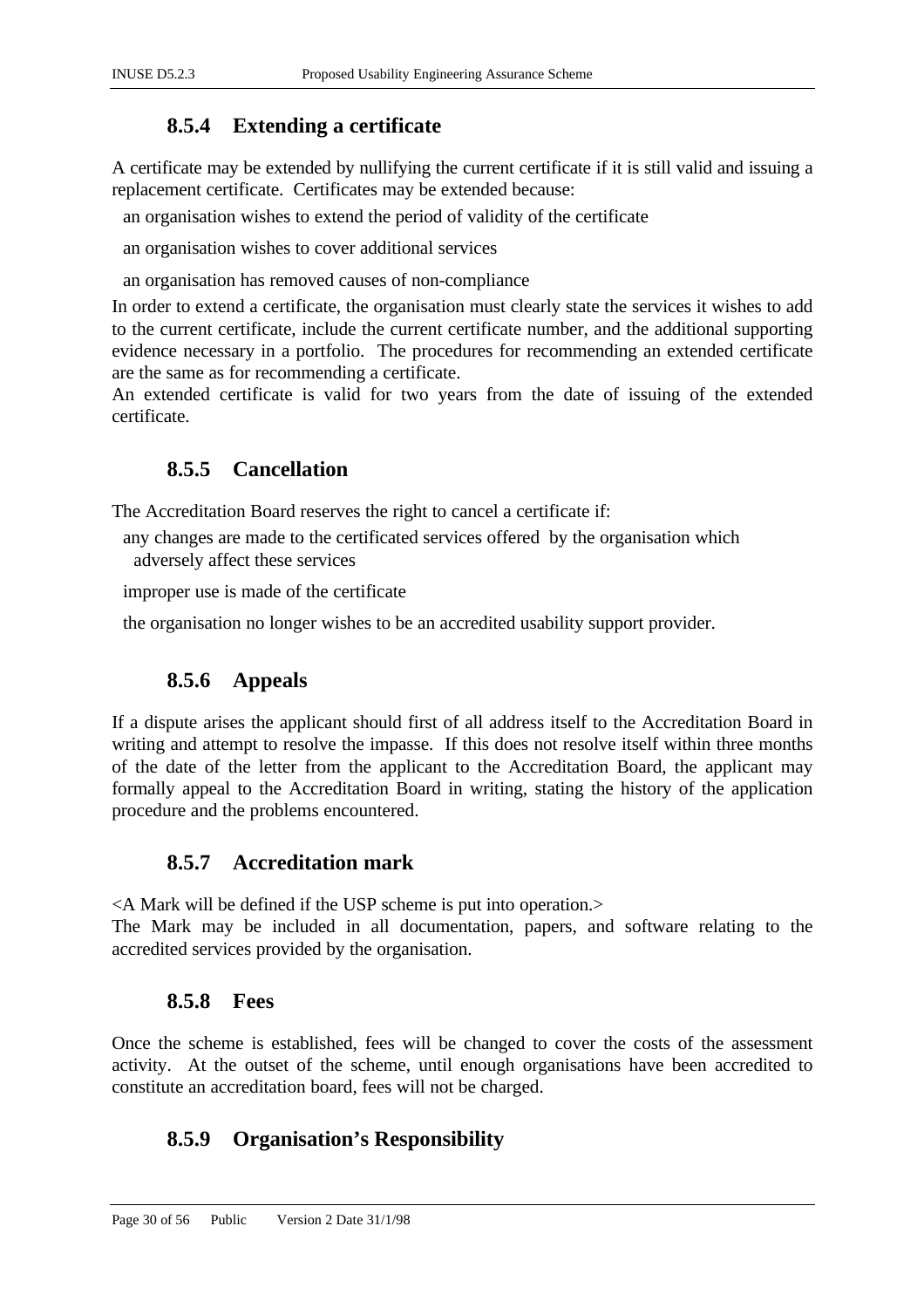The organisation's responsibility is to provide services in accordance with the criteria which have been successfully accredited. The organisation may only make reference to the accreditation in relation to services for which it is certified. The organisation shall make available to the Accreditation Board its self-evaluation results, any complaints from its clients, and their resolutions. The organisation should notify if there has been any change in staff, circumstances, or procedures, which necessitate application for an extended certificate.

# **8.5.10 Publication**

The Accreditation Board will maintain a list of organisations which have been accredited. This list will be first published in the month the accreditation board has come into being, and will be published annually thereafter.

# **8.5.11 Definitions**

Publication means issuing a list which is available to any reasonable request, and if possible, posting it on a publicly available notice space (e.g. on the Web, in trade magazines, at conferences and exhibitions of relevance).

Portfolio means a collection of documents which support the candidature of the organisation, placed in a semi-permanent binding, and which are prepared to the house style of the candidate organisation.

Location means reference within the portfolio to a unique set of pages, or other publicly accessible URL.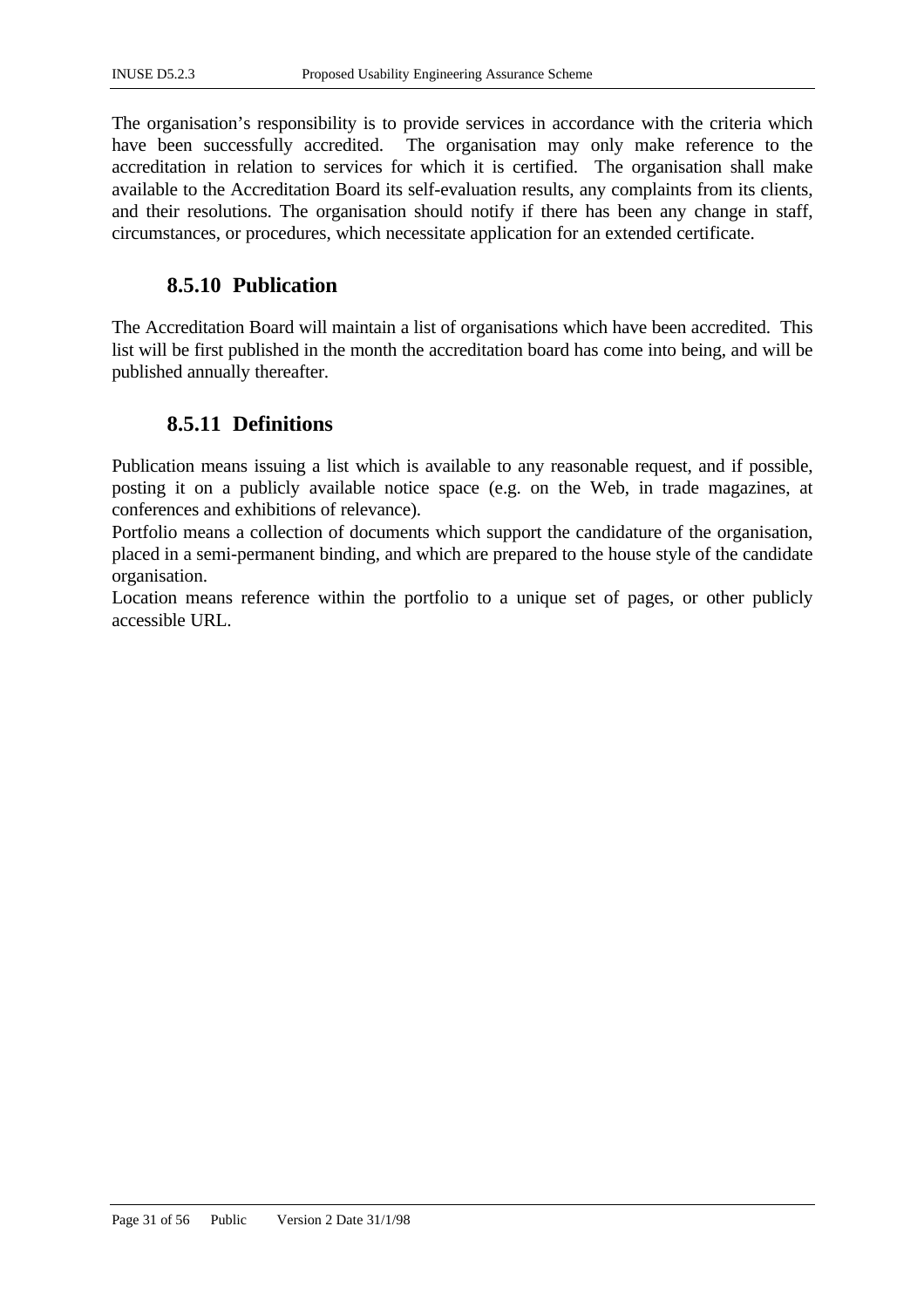# **8.6 Annex A Assessment Criteria**

| N <sub>0</sub>     | <b>Criteria</b>                                                                                                                                                                                                                              | <b>Rating</b> |
|--------------------|----------------------------------------------------------------------------------------------------------------------------------------------------------------------------------------------------------------------------------------------|---------------|
| $\mathbf{1}$       | <b>Usability consultancy</b>                                                                                                                                                                                                                 |               |
| 1.1                | Attract clients from its designated catchment area                                                                                                                                                                                           |               |
| 1.2                | Assess the organisation's degree of expertise and familiarity with<br>usability (usability maturity)                                                                                                                                         |               |
| 1.3                | Analyse the client's organisational and work practices as well as the<br>client's needs.                                                                                                                                                     |               |
| 1.4                | Suggest, instantiate, and make to operate within the consultancy<br>framework required by the client the necessary practices, tools, and<br>support as required by the client.                                                               |               |
| 1.5                | Obtain meaningful corrective feedback on its own technical and<br>professional performance, which feedback is fed into the mode of<br>operation of the Support Provider in future                                                            |               |
| $\overline{2}$     | <b>Planning user centred design</b>                                                                                                                                                                                                          |               |
| 2.1                | Recommend how to fit UCD to the clients organisation and specific<br>development work.                                                                                                                                                       |               |
| 2.2                | Show how user centred development work can resolve critical business<br>issues.                                                                                                                                                              |               |
| 2.3                | Plan for the use of appropriate requirements engineering, product design<br>support and evaluation and testing methods (HCD 2.1 - 2.6) at all stages<br>of the development cycle.                                                            |               |
| HCD.2<br>$\cdot$ 1 | <b>Identify stakeholders.</b> Define and analyse the<br>8.6.1<br>roles of all user stakeholders likely to be affected<br>by a system. Assess the significance of the<br>system to each stakeholder group.                                    |               |
| HCD.2<br>$\cdot$   | 8.6.2<br>Consult stakeholders. Establish<br>structures,<br>mechanisms and procedures to ensure that<br>relevant stakeholders are effectively involved<br>and consulted in all significant aspects of the<br>system implementation.           |               |
| HCD.2<br>$\cdot$ 3 | 8.6.3<br><b>Identify and plan user involvement.</b> Decide on<br>the most effective way to elicit user input at each<br>stage of the project, taking best advantage of<br>established good practice in team working and<br>user involvement. |               |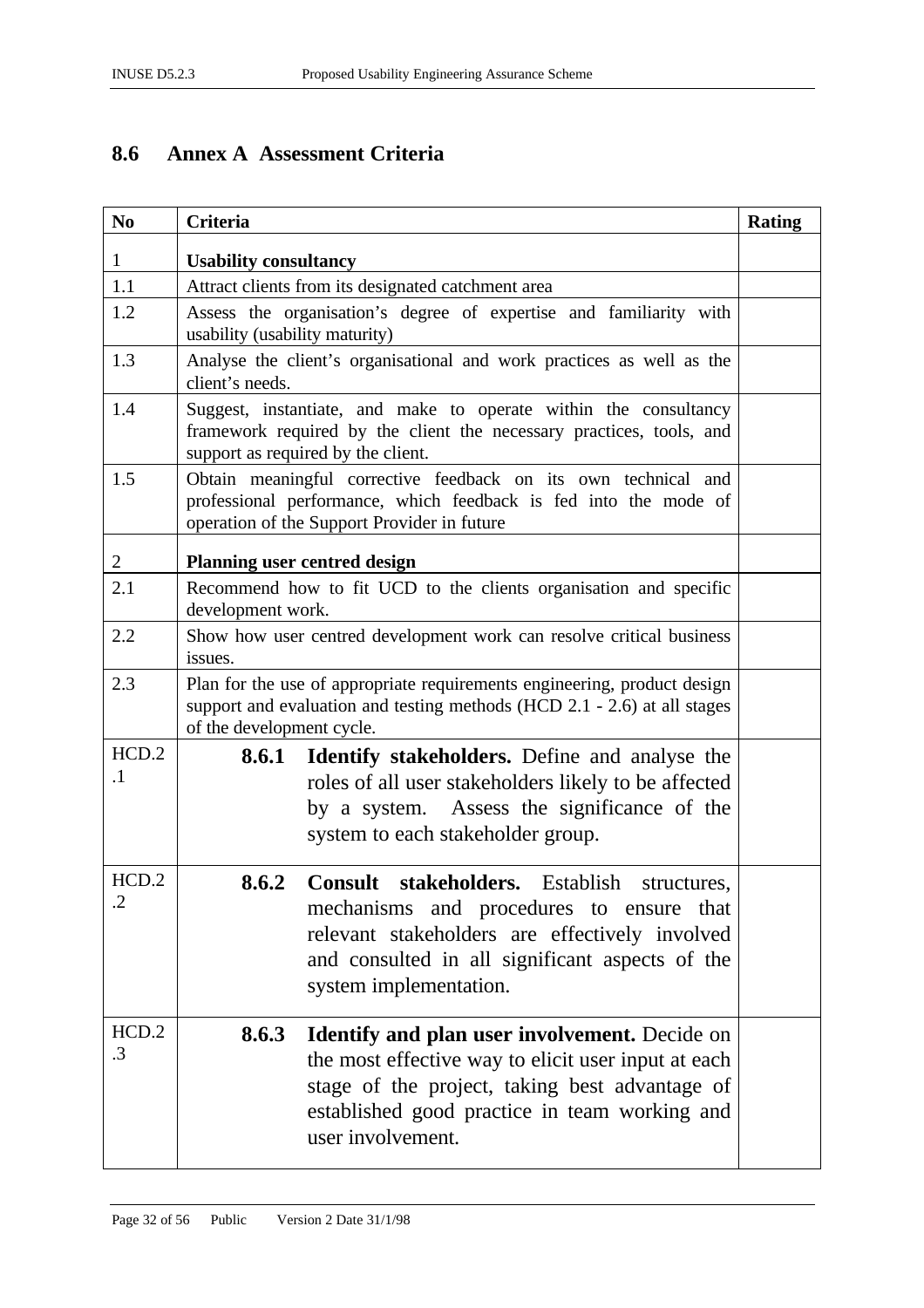| HCD.2<br>.4         | 8.6.4<br><b>Select</b><br>human-centred<br>methods<br>and<br>techniques. Decide which methods will be<br>included and how they will link together in the<br>development process. Define how this will<br>interface to the particular lifecycle methodology<br>being used in the development of the system. |  |
|---------------------|------------------------------------------------------------------------------------------------------------------------------------------------------------------------------------------------------------------------------------------------------------------------------------------------------------|--|
| HCD.2<br>.5         | 8.6.5<br>Ensure a human-centred approach within the<br>project team. Establish a multi-disciplinary<br>culture in the project team. Maintain staff focus<br>on human-centred development. Identify the<br>specialist skills required and plan how to provide<br>them.                                      |  |
| HCD.2<br>.6         | Plan human-centred design process. Develop<br>8.6.6<br>a plan specifying how the human-centred<br>activities integrate into the overall system<br>development process.                                                                                                                                     |  |
| 3                   | <b>Evaluation and Testing</b>                                                                                                                                                                                                                                                                              |  |
| 3.1                 | Formulate goals for the usability evaluation or testing.                                                                                                                                                                                                                                                   |  |
| 3.2                 | Select tools and techniques which are appropriate for assessing the extent<br>to which the goals have been achieved.                                                                                                                                                                                       |  |
| 3.3                 | Define an appropriate context of evaluation which takes account of the<br>context of use (activities HCD 3.1, 4.1 - 4.5 and 6.1).                                                                                                                                                                          |  |
| HCD.3<br>$\cdot$ 1  | Clarify and document system goals. Describe the objectives which the<br>user or user organisation wants to achieve through use of the system.                                                                                                                                                              |  |
| HCD.4<br>$\cdot$    | <b>Identify and document user's tasks.</b> Describe the tasks by which<br>stakeholders will achieve system goals.                                                                                                                                                                                          |  |
| HCD.4<br>$\cdot$ .2 | Identify and document significant user attributes.<br>Describe the<br>relevant characteristics of the end-users of the system. This will include<br>knowledge, language, physical capabilities, level of experience etc.                                                                                   |  |
| HCD.4<br>$\cdot$ 3  | Identify and document organisational environment. Describe the<br>relevant social and organisational milieu, management structure and<br>practices etc.                                                                                                                                                    |  |
| HCD.4               | <b>Identify and document technical environment.</b> Describe the relevant                                                                                                                                                                                                                                  |  |
| $.4\,$              | characteristics of equipment to be used.                                                                                                                                                                                                                                                                   |  |
| HCD.4<br>$.5\,$     | Identify and document physical environment. Describe the location,<br>workplace equipment and ambient conditions.                                                                                                                                                                                          |  |
| HCD.6               | Specify and validate context of evaluation. Describe and verify the                                                                                                                                                                                                                                        |  |
| $\cdot$             | conditions under which a system was tested or otherwise evaluated.<br>Describe the relationship, and especially discrepancies, between the<br>context of measurement and the context of use.                                                                                                               |  |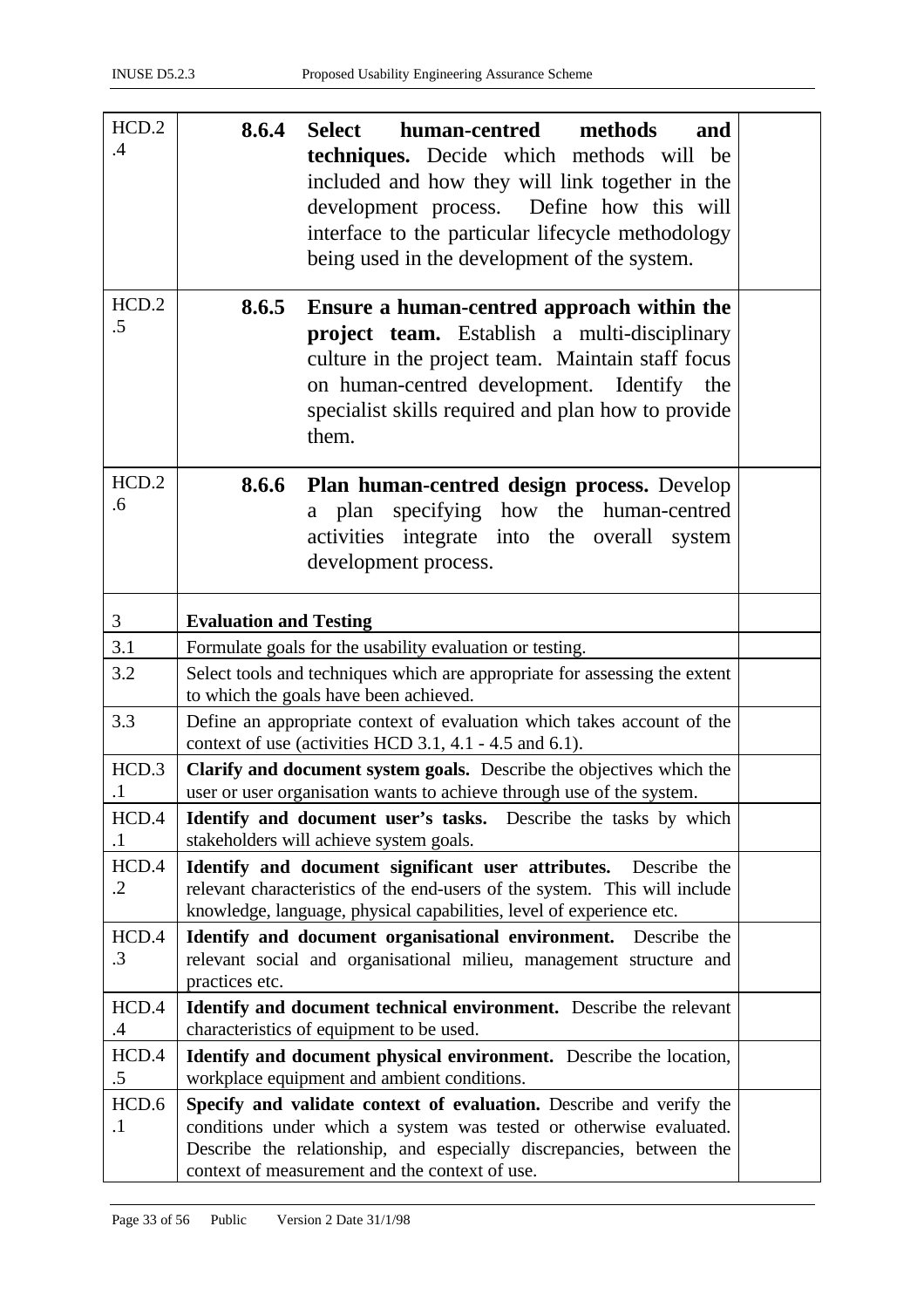| 3.4            | Design and carry out evaluation and testing procedures, analyse and            |  |
|----------------|--------------------------------------------------------------------------------|--|
|                | report the results, and produce diagnostics to improve the product             |  |
| HCD.6          | Evaluate prototypes in order to improve the design. Collect user               |  |
| $\cdot$ 3      | input on the quality in use of the developing system. Present the results      |  |
|                | to the design team(s) in the most appropriate format.                          |  |
| 3.5            | Assess whether goals have been achieved.                                       |  |
| HCD.6          | Evaluate the system in order to check that the system requirements             |  |
| .4             | have been met. Check systems against organisational, user and usability        |  |
|                | requirements.                                                                  |  |
| HCD.6          | Evaluate the system in order to check that the required practice has           |  |
| $.5\,$         | been followed. Check systems for adherence to applicable good practice,        |  |
|                | style guides, standards, guidelines and legislation.                           |  |
| HCD.6          | Evaluate the product in use in order to ensure that the product                |  |
| .6             | continues to meet organisational and user needs. Test the final and/or         |  |
|                | operational system to ensure that it meets the requirements of the users,      |  |
|                | the tasks and the environment, as defined in its specification.                |  |
| $\overline{4}$ | <b>Requirements engineering</b>                                                |  |
| 4.1            | Elicit the relevant context of use at the necessary level of detail as part of |  |
|                | the requirements (HCD $3.1$ , $4.1 - 4.5$ ).                                   |  |
| HCD.3          | Clarify and document system goals. Describe the objectives which the           |  |
| $\cdot$ 1      | user or user organisation wants to achieve through use of the system.          |  |
| HCD.4          | Identify and document user's tasks. Describe the tasks by which                |  |
| $\cdot$ 1      | stakeholders will achieve system goals.                                        |  |
| HCD.4          | Identify and document significant user attributes.<br>Describe the             |  |
| $\cdot$ .2     | relevant characteristics of the end-users of the system. This will include     |  |
|                | knowledge, language, physical capabilities, level of experience etc.           |  |
| HCD.4          | Identify and document organisational environment. Describe the                 |  |
| $\cdot$ 3      | relevant social and organisational milieu, management structure and            |  |
|                | practices etc.                                                                 |  |
| HCD.4          | Identify and document technical environment. Describe the relevant             |  |
| .4             | characteristics of equipment to be used.                                       |  |
| HCD.4          | Identify and document physical environment. Describe the location,             |  |
| $.5\,$         | workplace equipment and ambient conditions.                                    |  |
| 4.2            | Elicit and verify the user-based requirements (HCD 3.3 - 3.5, 6.2).            |  |
| HCD.3          | <b>Define the system.</b> Set and agree goals for the system from              |  |
| $\cdot$ 3      | commissioning to de-commissioning in terms of the total experience of          |  |
|                | the user and/or user organisation with the system.                             |  |
| HCD.3          | Generate the user and organisational requirements. Creation of an              |  |
| $\mathcal{A}$  | explicit statement of the user and organisational requirements for the         |  |
|                | system.                                                                        |  |
| HCD.3          | Set usability objectives. Generate and agree measurable criteria for the       |  |
| $.5\,$         | required quality in use of the system.                                         |  |
| 4.3            | State user-based requirements so they can be incorporated with system          |  |
|                | (technical) requirements.                                                      |  |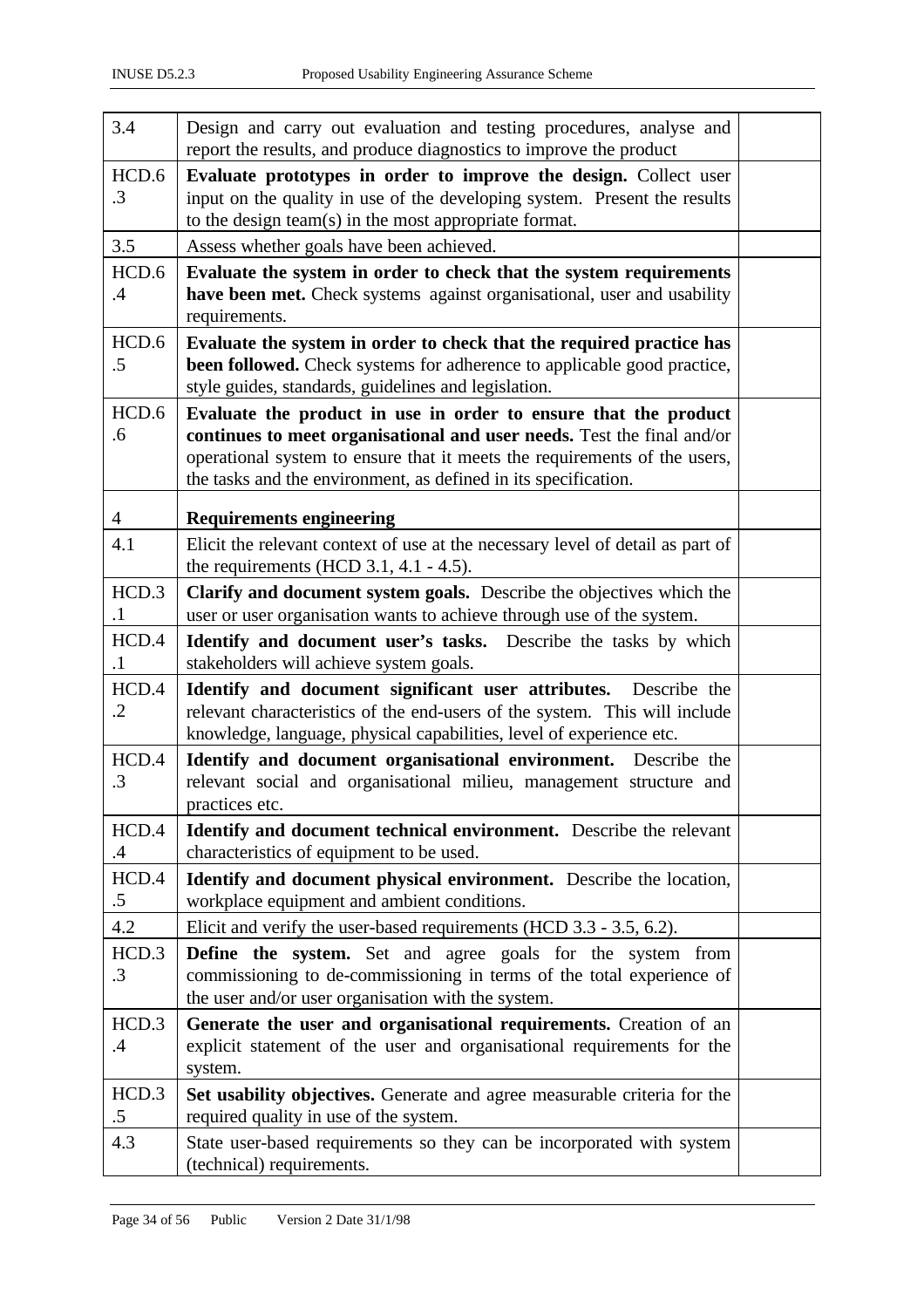| 5                      | <b>Product design support</b>                                                                                                                                                                                                                                                                                                          |  |
|------------------------|----------------------------------------------------------------------------------------------------------------------------------------------------------------------------------------------------------------------------------------------------------------------------------------------------------------------------------------|--|
| 5.1                    | Generate a range of design options to support the users' tasks (HCD 5.2,<br>5.3)                                                                                                                                                                                                                                                       |  |
| HCD.5<br>$\cdot$ .2    | <b>Produce composite task model.</b> Develop a feasible model of the user's<br>new tasks from existing knowledge of best practice, the requirements,<br>context of use, allocation of function and design constraints for the<br>system.                                                                                               |  |
| HCD.5<br>$\cdot$ 3     | Produce system design. Generate and analyse a range of design options<br>for all stakeholder-facing aspects of the system.                                                                                                                                                                                                             |  |
| 5.2                    | Recommend the most suitable guidelines and style guides and national<br>and international standards for the interface when required (HCD 5.4).                                                                                                                                                                                         |  |
| HCD.5<br>$\mathcal{A}$ | Use existing knowledge to develop design solutions. Analyse best<br>practice for applicability to the system.<br>Include the user and<br>organisational requirements, context of use, international standards,<br>legislative requirements, existing patents, good practice, style guides and<br>project standards etc. in the design. |  |
| 5.4                    | Assist the client in instantiating these standards, guidelines, and style<br>guides.                                                                                                                                                                                                                                                   |  |
| 5.5                    | Use the most appropriate methods for evaluating prototypes (HCD 5.6).                                                                                                                                                                                                                                                                  |  |
| HCD.5<br>.6            | <b>Develop prototypes.</b> Make the design solution<br>8.6.7<br>more concrete using simulations, models, mock-<br>Development of<br>some<br>trial<br>etc.<br>ups<br>implementation of some aspect of the system for<br>the purposes of testing with users or user<br>representatives.                                                  |  |
| 6                      | <b>Training courses</b>                                                                                                                                                                                                                                                                                                                |  |
| 6.1                    | Set out a syllabus of instruction appropriate to the expertise of the<br>trainees in usability and user centred design.                                                                                                                                                                                                                |  |
| 6.2                    | Carry out a self-assessed training course following the syllabus.                                                                                                                                                                                                                                                                      |  |
| 6.3                    | documentation<br>coursework<br>Supply<br>(notes,<br>selected<br>reading,<br>bibliographies, URLs etc.).                                                                                                                                                                                                                                |  |
| 6.4                    | Refer to appropriate previous experience in the course topic(s).                                                                                                                                                                                                                                                                       |  |
| 6.5                    | Set up a practical exercise in the coursework topic (if relevant).                                                                                                                                                                                                                                                                     |  |
| 6.6                    | Use appropriate training materials.                                                                                                                                                                                                                                                                                                    |  |
| 7                      | <b>Technology transfer</b>                                                                                                                                                                                                                                                                                                             |  |
| 7.1                    | Assess a client's technology transfer and support needs                                                                                                                                                                                                                                                                                |  |
| 7.2                    | Organise and run training courses                                                                                                                                                                                                                                                                                                      |  |
| 7.3                    | Provide appropriate reference documentation, which is improved though                                                                                                                                                                                                                                                                  |  |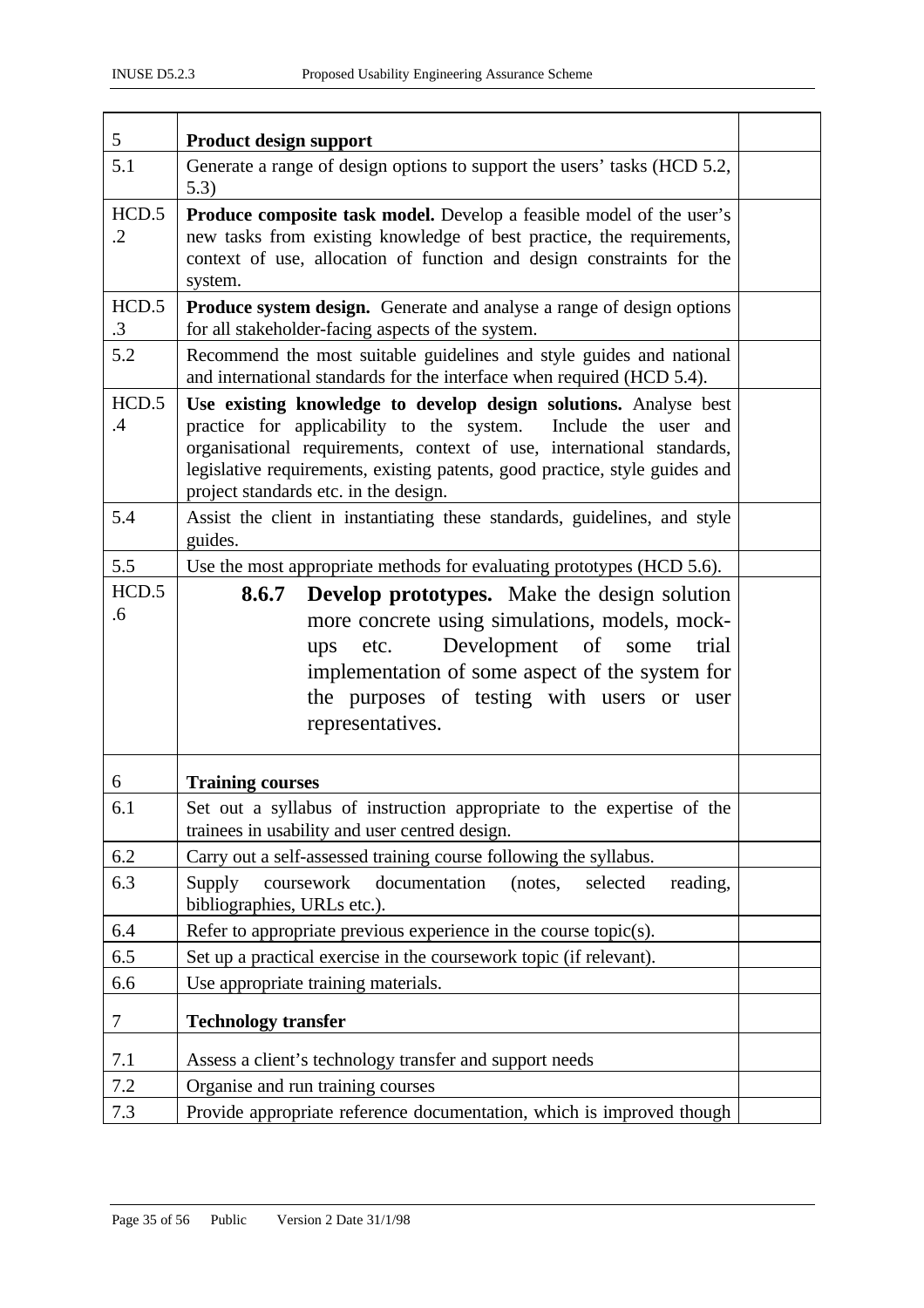|     | feedback on its use                                                                                                                  |  |
|-----|--------------------------------------------------------------------------------------------------------------------------------------|--|
| 7.4 | Provide support and assistance at the client's premises <sup>7</sup> , until the client<br>demonstrates an acceptable level of skill |  |
| 7.5 | Provide appropriate tools and methods to a client                                                                                    |  |
| 7.6 | Provide remote support to a client as required during the transfer period <sup>8</sup>                                               |  |

 $\overline{a}$ 

 $<sup>7</sup>$  This may be achieved in a number of ways including in- and out-placement of staff, visits, audits etc.</sup>

 $8$  This may be achieved in a number of ways including telephone or Email helplines, mentoring etc.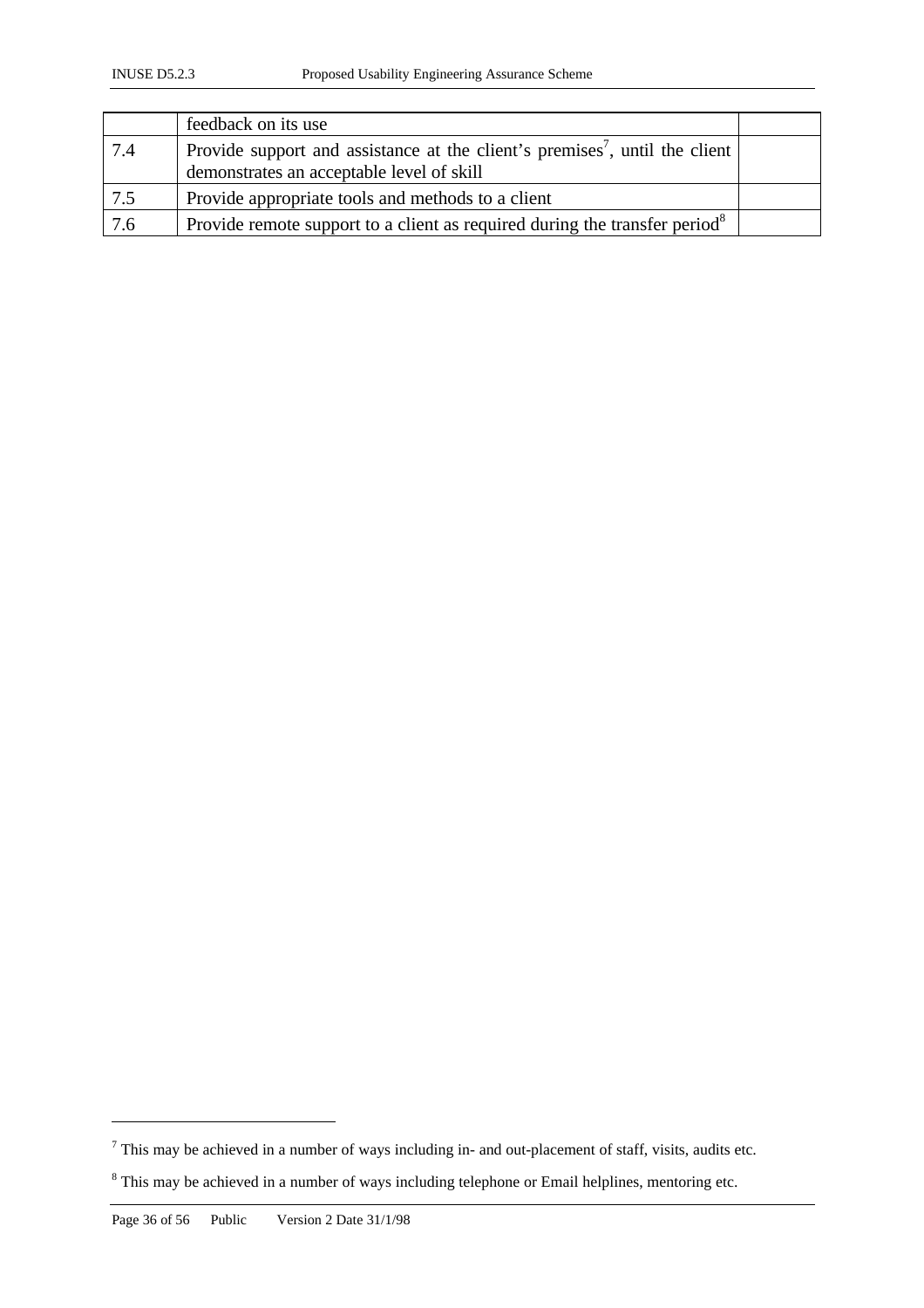# **8.7 Annex B Human-Centred Development processes**

Extract from INUSE Deliverable D5.1.4(p) Usability Maturity Model: Processes, v 1.0 30/1/98.

# **8.7.1 The Human-Centred Development process category (HCD)**

The *Human-Centred Development* category consists of **processes** which address the consideration of end-users and other stakeholders in the specification, development and operation of a system. These processes always relate to the whole system under development, not just the details of the software. The processes cover human-centred activities throughout the whole life of a system.

Processes are enacted through the implementation of a set of component **base practices**. Base practices are sub-processes of a process. They describe what needs to be done in order to achieve the process. Practices are enacted through the use of methods, techniques and tools. Particular human-centred methods, techniques and tools are not described in this model<sup>9</sup>. However, some explanatory notes to the practices illustrate the requirements of methods, techniques and tools.

Processes use and produce **associated work products**. Associated work products can be in many forms, including the following: pieces of information, documents, hardware, software, training courses, awareness in individuals. Lists of typical associated work products from each of the processes described below are given in Annex 2 of D5.1.4(p).

The processes belonging to the Human-Centred Development category are:

- **HCD.1** Ensure HCD content in system strategy
- **HCD.2** Plan the human-centred design process
- **HCD.3** Specify the user and organisational requirements
- **HCD.4** Understand and specify the context of use
- **HCD.5** Produce design solutions
- **HCD.6** Evaluate designs against requirements
- **HCD.7** Facilitate the human-system implementation

These are described in the following sections.

# **8.7.2 HCD.2 Plan the HCD process**

The purpose of the process *Plan the human-centred design* is to specify how the humancentred activities fit into the whole system lifecycle process and the organisation. As a result of successful implementation of this process:

- the project plan will allow for iteration and incorporation of user feedback
- resources will be allocated for effective communication between the design team participants
- potential conflicts and trade-offs between human-centred and other issues will be reconciled
- human-centred processes will be incorporated into quality systems, procedures and standards.

 $\overline{a}$ 

<sup>&</sup>lt;sup>9</sup> Many informative texts which describe how to carry out the base practices are available. These include the INUSE guides listed in the References section of this document.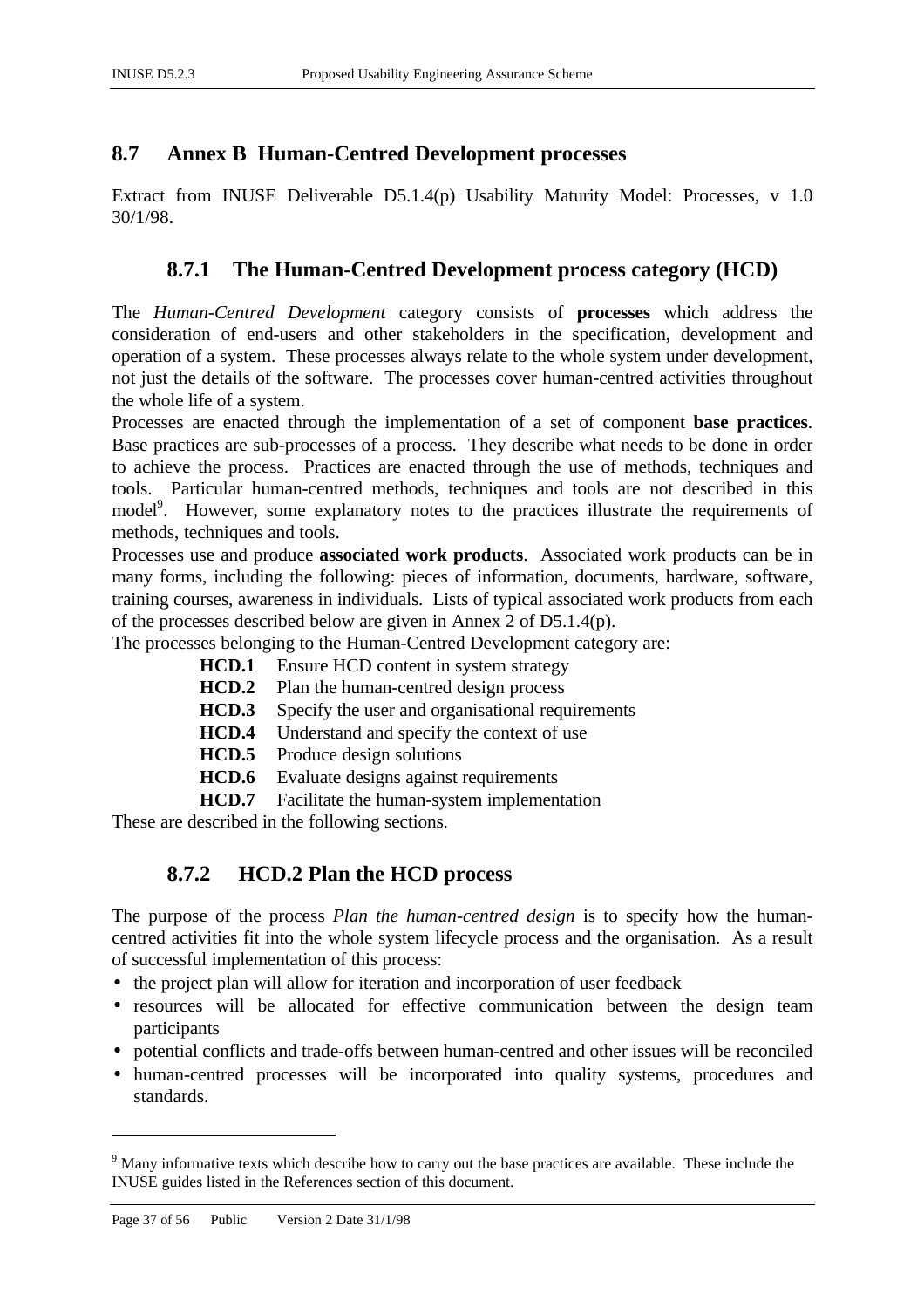• human-centred issues will be supported and promoted within the organisation.

**Note**

This process is directly related to ISO 13407, clauses: 7 'Planning the human-centred process'; 8.4.6 'Manage the iteration of design solutions'; 8.5.2 'Evaluation plan'. Some practices in this process overlap with the management practices in the ISO 15504 capability scale. This also occurs in ISO 15504 Part 5.

*Base Practices:*

**HCD.2.1 Identify stakeholders.** Define and analyse the roles of all user stakeholders likely to be affected by a system. Assess the significance of the system to each stakeholder group.

**HCD.2.2 Consult stakeholders.** Establish structures, mechanisms and procedures to ensure that relevant stakeholders are effectively involved and consulted in all significant aspects of the system implementation.

**HCD.2.3 Identify and plan user involvement.** Decide on the most effective way to elicit user input at each stage of the project, taking best advantage of established good practice in team working and appropriate user involvement.

**HCD.2.4 Select human-centred methods and techniques.** Decide which methods will be included and how they will link together in the development process. Define how this will interface to the particular lifecycle methodology being used in the development of the system.

**HCD.2.5 Ensure a human-centred approach within the project team.** Establish a multi-disciplinary culture in the project team. Maintain of staff focus on human-centred development. Identify the specialist skills required and plan how to provide them.

**HCD.2.6 Plan human-centred design process.** Develop a plan specifying how the human-centred activities integrate into the overall system development process.

### **Note**

An HCD plan should establish that input from HCD processes has been used in the design. An HCD plan allows for iteration where necessary. An HCD plan includes long term monitoring of the use of the system. (see HCD.6.6)

**HCD.2.7 Manage human-centred process.** Take specific account of user issues in management of projects and development departments. Ensure that the system development process takes account of user input. Take account of stakeholder and user issues support activities (e.g. contracts management and purchasing).

**HCD.2.8 Champion human-centred activities.** Promote a human-centred approach within the organisation. Establish and communicate a policy for human-centredness within the organisation.

**HCD.2.9 Provide support for human-centred design.** Include human-centred elements in support procedures (e.g. quality assurance, change control, process and method maintenance, resource management). Ensure that these are carried out as an integral part of the infrastructure management for the organisation.

# **8.7.3 HCD.3 Specify the User and Organisational Requirements**

The purpose of the process *Specify the user and organisational requirements* is to establish the organisational and user requirements for the system. This process should take full account of the needs, competencies and working environment of all relevant stakeholders in the system. As a result of successful implementation of the process, the following will be defined: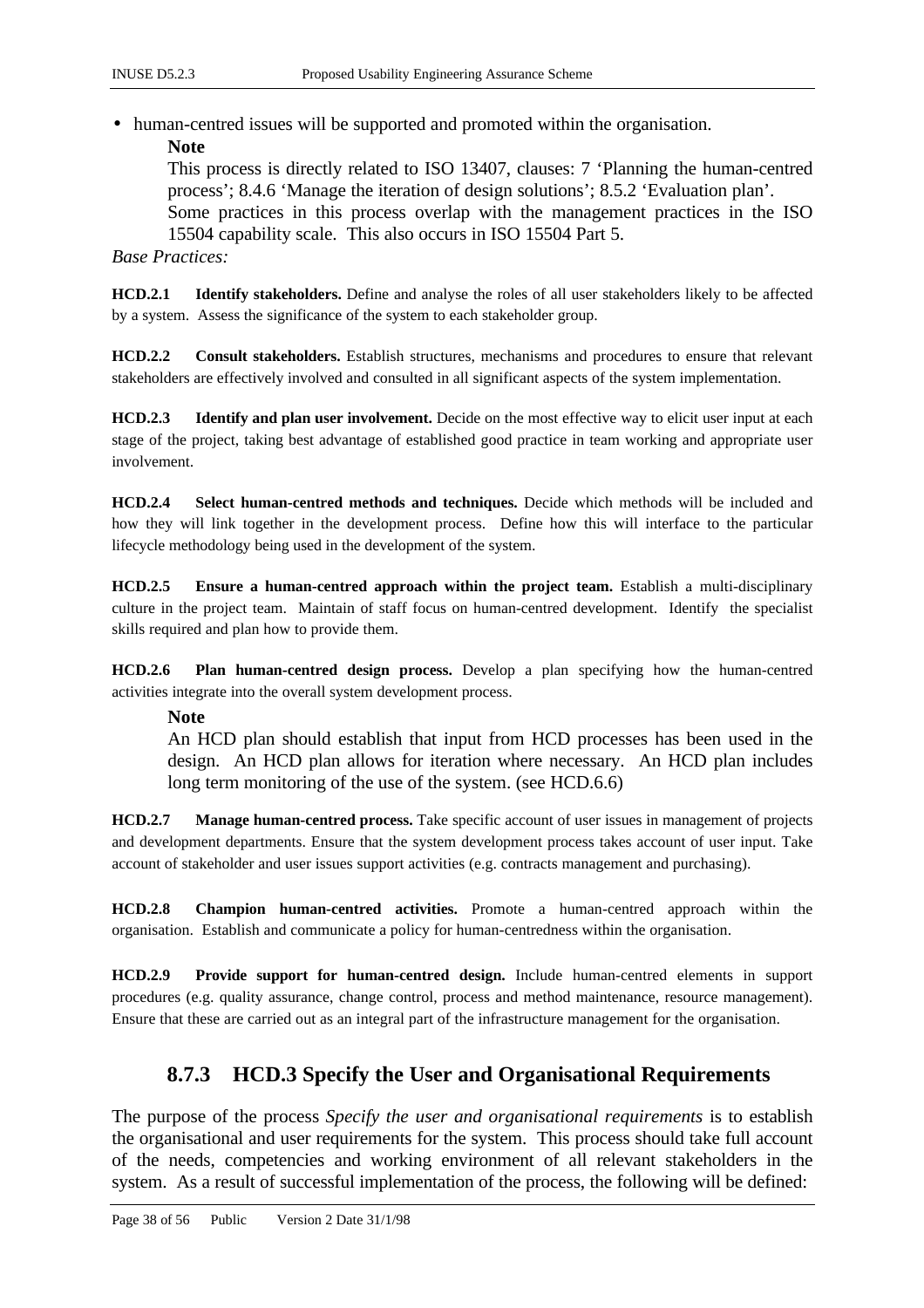- required performance of new system against operational and financial objectives
- relevant statutory or legislative requirements
- co-operation and communication between users and other relevant parties
- the users' jobs (including the allocation of tasks, users' comfort, safety, health and motivation)
- task performance
- work design, and organisation practices and structure
- feasibility of operation and maintenance
- objectives for the operation and/or use of the software and hardware components of the system.

### **Note**

This process is directly related to ISO 13407 clause 8.3 'Specify user and organisational requirements'.

HCD.3.1 and 3.2 determine high-level requirements for the system. HCD 3.3-3.5 define detailed requirements for the system. The definition of detailed requirements requires an understanding of the context of use. This is defined in HCD 4. The two processes therefore overlap in the lifecycle.

### *Base Practices:*

**HCD.3.1 Clarify and document system goals.** Describe the objectives which the user or user organisation want to achieve through use of the system.

**HCD.3.2 Assess risk to stakeholders.** Review the safety, health and well-being risks to the stakeholders of the system. Relate this to the overall risk assessment for the system.

**HCD.3.3 Define the system.** Set and agree goals for the system from commissioning to de-commissioning in terms of the total experience of the user and/or user organisation with the system.(e,g, goals for suitability, acceptability and efficiency).

**HCD.3.4 Generate the user and organizational requirements.** Create an explicit statement of the user and organisational requirements for the system.

### **Note**

Requirements may ranked in order of importance.

Statutory requirements regarding working environment and workload should be taken into account.

**HCD.3.5 Set usability objectives.** Generate and agree measurable criteria for the required quality in use of the system.

### **Note**

The quality in use may be stated as required levels of usability for the system or its component parts in the context of particular tasks based on performance requirements.

# **8.7.4 HCD.4 Understand and Specify the Context of Use**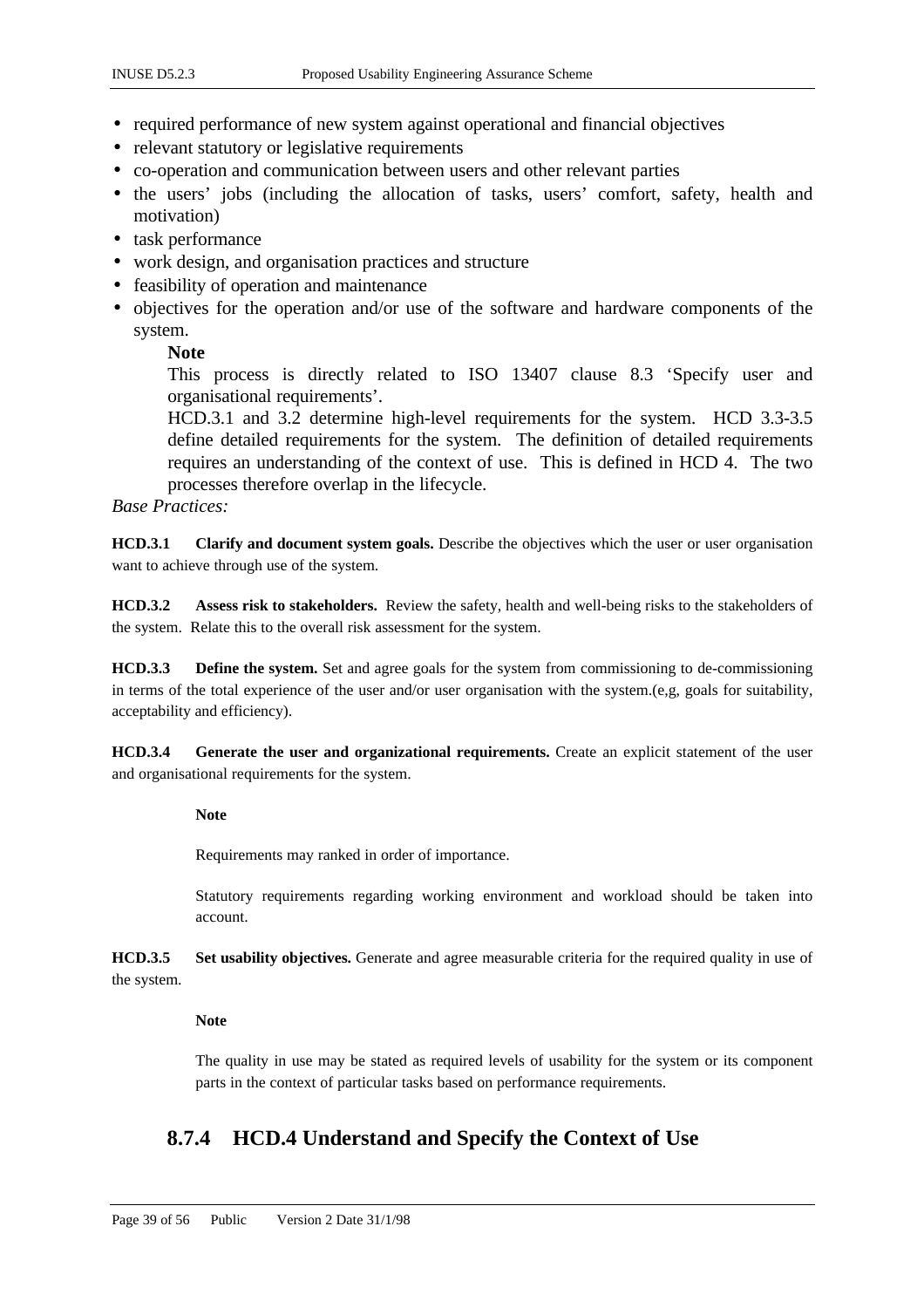The purpose of the process *Understand and specify the context of use* is to identify, clarify and record the characteristics of the stakeholders, their tasks and the organisational and physical environment in which the system will operate. As a result of successful implementation of this process the following will be defined:

- the characteristics of the intended users
- the tasks the users are to perform
- the organisation and environment in which the system is used.
	- **Note**

This process is directly related to ISO 13407 clause 8.2 'Understand and specify the context of use'.

### *Base Practices:*

**HCD.4.1 Identify and document user's tasks**. Describe the activities which users perform to achieve system goals.

### **Note**

Task descriptions are not solely in terms of equipment functions or features. Tasks may change (or evolve) during the lifecycle of the system.

**HCD.4.2 Identify and document significant user attributes.** Describe the relevant characteristics of the end-users of the system. This will include knowledge, language, physical capabilities, level of experience etc.

**HCD.4.3 Identify and document organisational environment.** Describe the relevant social and organisational milieu, management structure and practices etc.

**HCD.4.4 Identify and document technical environment.** Describe the relevant characteristics of equipment to be used.

**HCD.4.5 Identify and document physical environment.** Describe the location, workplace equipment and ambient conditions.

# **8.7.5 HCD.5 Produce Design Solutions**

The purpose of the process *Produce design solutions* is to create potential design solutions by drawing on established state-of-the-art practice, the experience and knowledge of the participants and the results of the context of use analysis. As a result of successful implementation of the process:

- the whole socio-technical system in which any technical components operate will be considered in the design
- user requirements will be taken into account in the purchasing of system components
- user requirements will be taken into account in the design of the system
- existing knowledge of best practice from socio-technical systems engineering, ergonomics, psychology, cognitive science and other relevant disciplines will be integrated into the system
- communication between stakeholders in the system will be improved because the design decisions will be more explicit
- the development team will be able to explore several design concepts before they settle on one
- stakeholder and end-user feedback will be incorporated in the design early in the development process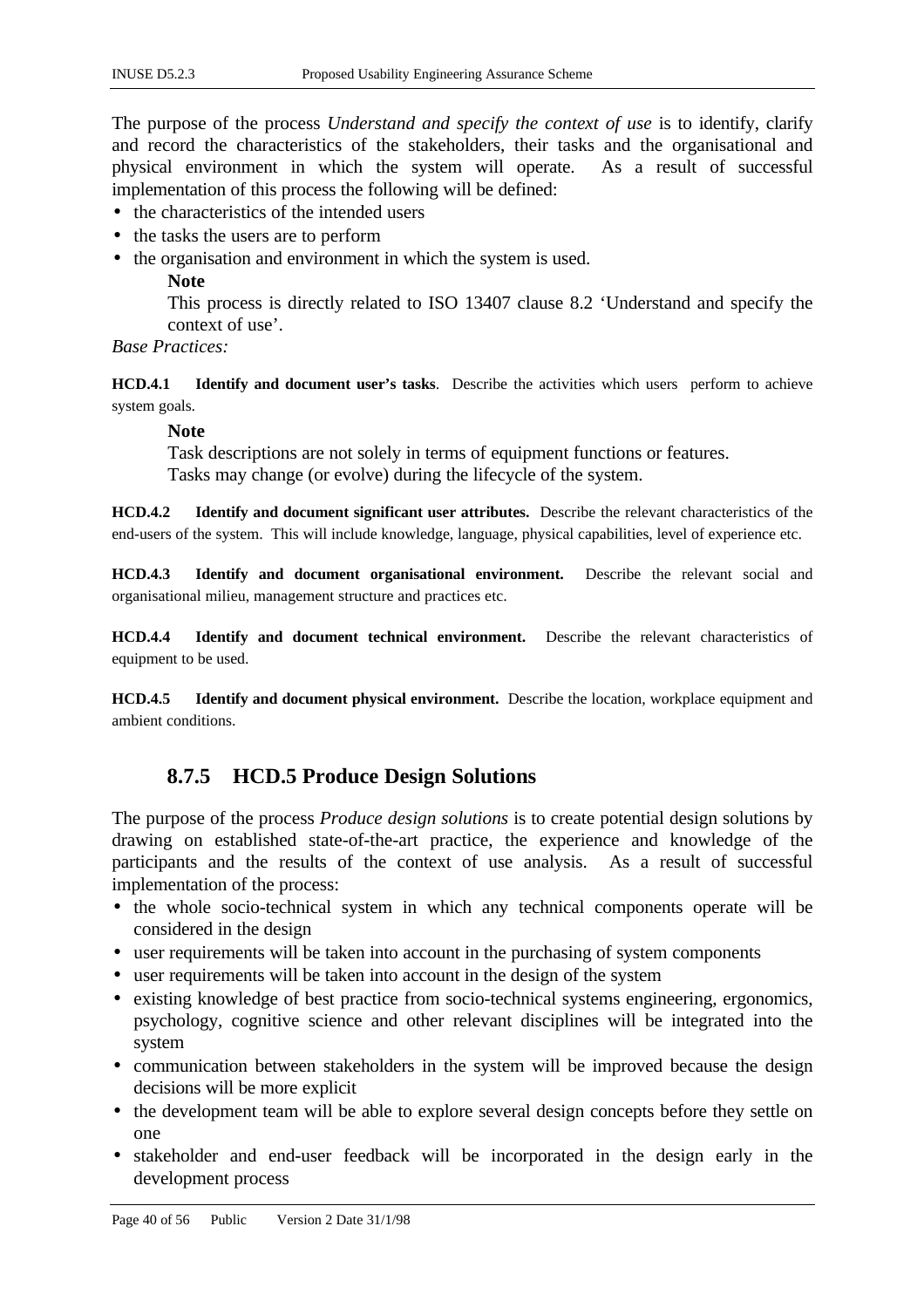- it will be possible to evaluate several iterations of a design and alternative designs
- the interface between the user and the software, hardware and organisational components of the system will be designed
- user training and support will be developed.
	- **Note**

This process is directly related to ISO 13407 clause 8.4 'Produce design solutions'. *Base Practices:*

**HCD.5.1 Allocate functions.** Analyse the task model and the context of use to distribute functions between the human, machine and organisational components of the system best suited to doing the work.

**HCD.5.2 Produce composite task model.** Develop a feasible model of the user's new tasks from existing knowledge of best practice, the requirements, context of use, allocation of function and design constraints for the system.

**HCD.5.3 Produce system design.** Generate and analyse a range of design options for all stakeholderfacing aspects of the system.

**HCD.5.4 Use existing knowledge to develop design solutions.** Analyse best practice for applicability to the system. Include the user and organisational requirements, context of use, international standards, legislative requirements, existing patents, good practice, style guides and project standards etc. in the design.

**HCD.5.5 Specify system.** Produce a design for the user-related components of the system. Change design in the light of feedback from evaluations.

### **Note**

Depending on the type of system, the specification can include, but is not limited to, one or all of the following: design of user's jobs, user's tasks, working environment, hardware, software, user documentation, packaging design, interface functionality etc.

**HCD.5.6 Develop prototypes.** Make the design solution more concrete using simulations, models, mockups etc. Develop simulation or trial implementation of key aspects of the system for the purposes of testing with users or user representatives.

**HCD.5.7 Develop user training.** Identify, specify and produce the training required to enable relevant stakeholders to perform tasks effectively using the new system. Cover or include any proposed changes in business processes, job design and tasks.

**HCD.5.8 Develop user support.** Identify, specify and produce the user support services for the system. Take into account any proposed changes in business processes and job design.

# **8.7.6 HCD.6 Evaluate Designs against Requirements**

The purpose of the process *Evaluate designs against requirements* is to collect feedback on the developing design. This feedback will be collected from end users and other representative sources. As a result of successful implementation of this process:

- feedback will be provided to improve the design
- there will be an assessment of whether user and organisational objectives have been achieved or not
- long-term use of the system will be monitored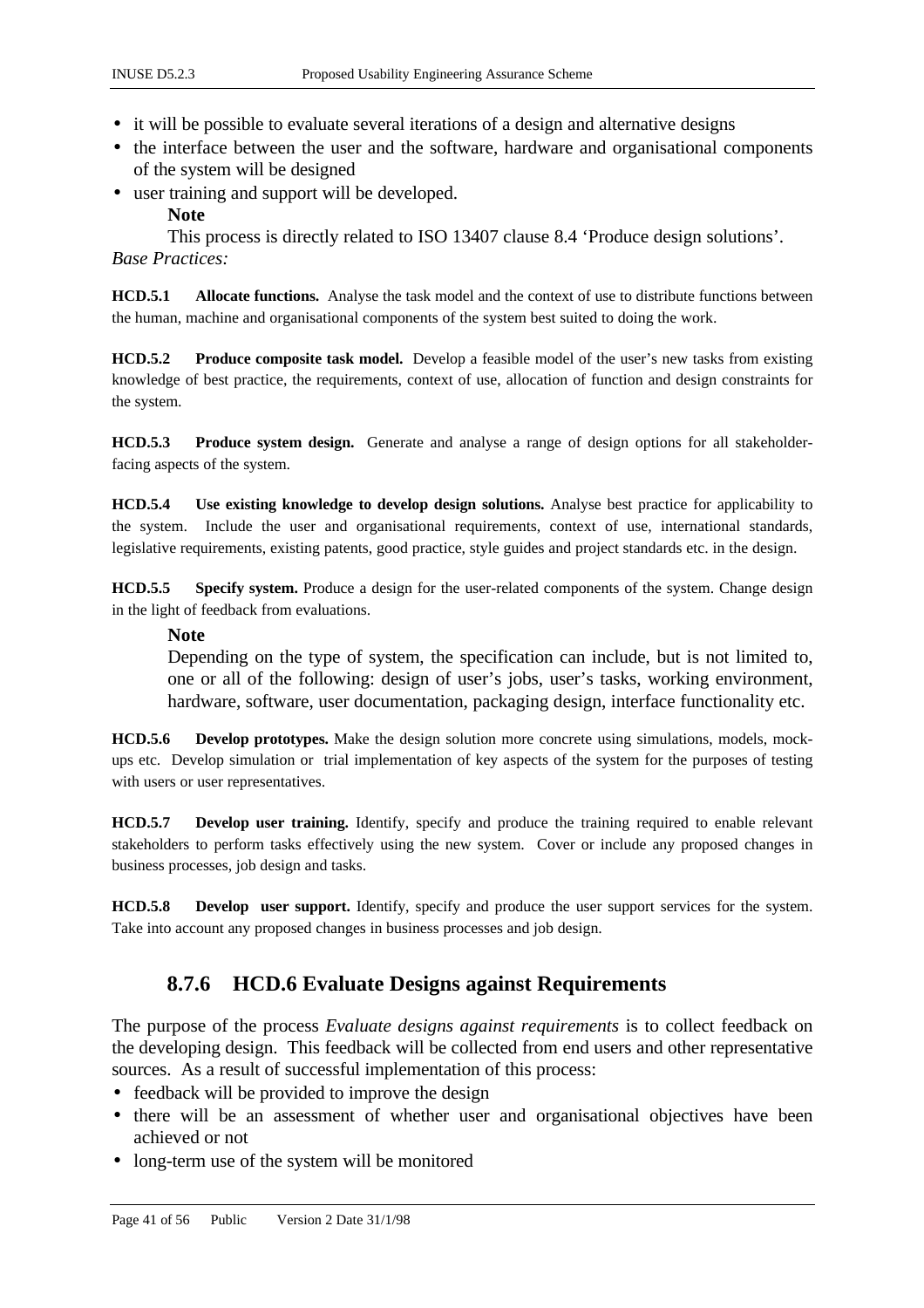In the case of evaluation to identify improvements to the design, successful implementation of the process will reflect:

- potential problems and scope for improvements in: the technology, supporting material, organisational or physical environment and the training
- which design option best fits the functional and user requirements
- feedback and further requirements from the users.

In the case of evaluation to assess whether objectives have been met, successful implementation of the process will demonstrate:

- how well the system meets its organisational goals
- that a particular design meets the human-centred requirements
- conformity to international, national and/or statutory requirements.

### **Note**

This process is directly related to ISO 13407 clause 8.4 'Evaluate designs against requirements'.

Evaluation may be carried out in the short term (e.g. trials by potential users during design in order to compare features of prototypes) or in the long term (e.g. a postinstallation study to validate the specification, monitoring of sickness records for health and safety problems or a survey to identify the requirements for the next version of a system).

For all evaluations the opportunities for end user involvement should be investigated. If end users are not involvement the risks should be assessed.

### *Base Practices:*

**HCD.6.1 Specify and validate context of evaluation.** Describe and verify the conditions under which a system is tested or otherwise evaluated. Describe the relationship, and especially discrepancies, between the context of measurement and the context of use.

### **Note**

This practice is performed prior to each of HCD 6.2 to 6.6.

**HCD.6.2 Evaluate early prototypes in order to define the requirements for the system.** Benchmark appropriate systems using relevant criteria. Test the usability of competing/alternative systems and/or system concepts. Use prototypes to stimulate stakeholder input to system requirements. Test stability of requirements.

**HCD.6.3 Evaluate prototypes in order to improve the design.** Collect user input on the quality in use of the developing system. Present the results to the design team(s) in the most appropriate format.

**HCD.6.4 Evaluate the system in order to check that the system requirements have been met.** Check systems against organisational, user and usability requirements. (see also HCD 3.4 and 3.5)

**HCD.6.5 Evaluate the system in order to check that the required practice has been followed.** Check systems for adherence to applicable good practice, style guides, standards, guidelines, and legislation.

**HCD.6.6 Evaluate the system in use in order to ensure that it continues to meet organisational and user needs.** Test the final and/or operational system to ensure that it meets the requirements of the users, the tasks and the environment, as defined in its specification. (see also HCD 3.4 and 3.5)

### **Note**

This includes routine contact with a representative number of users using a defined procedure to elicit information about human-centred aspects of the system by means of questionnaires, reports, logs, interviews etc. This also includes feedback to stakeholders.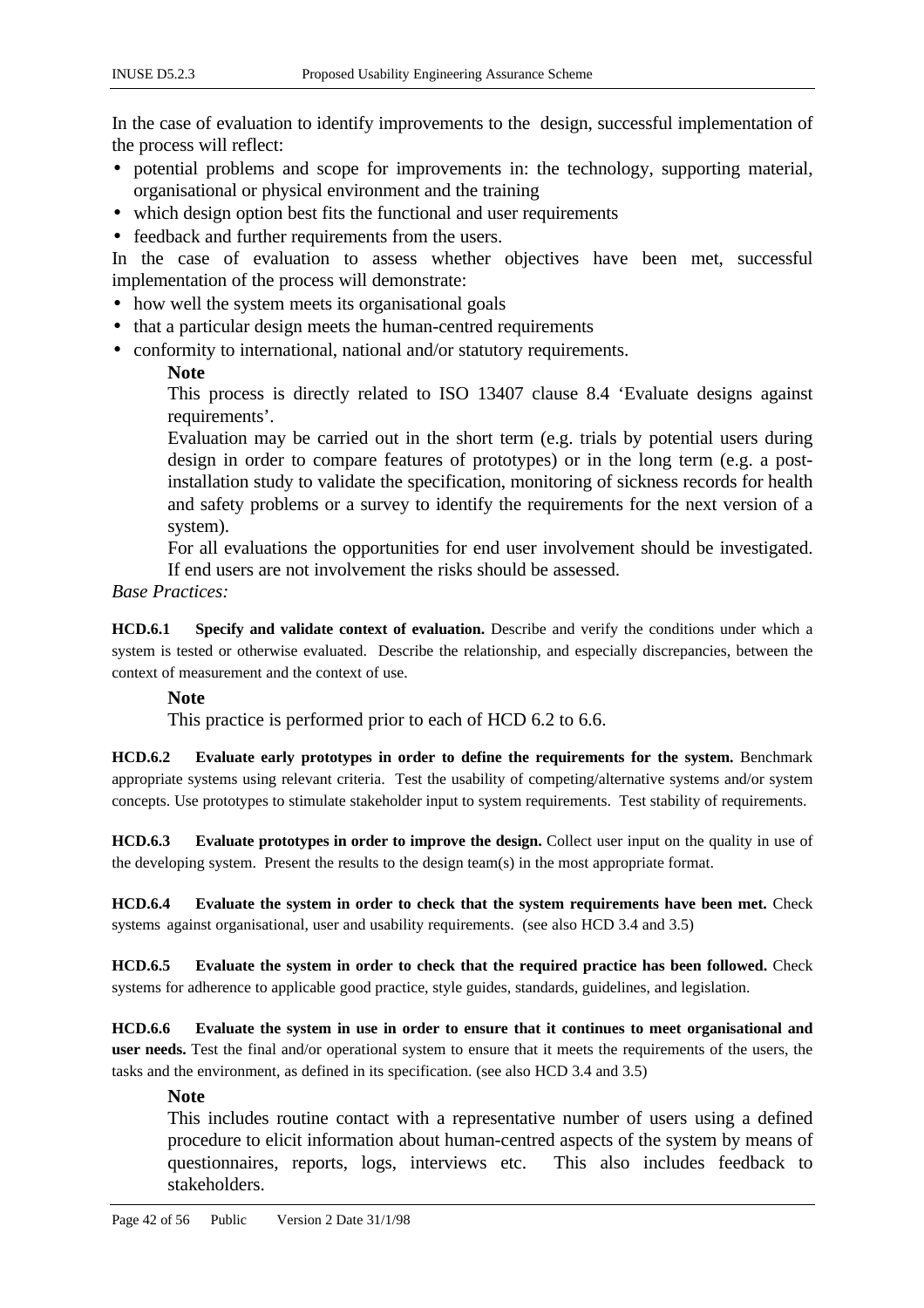Evaluation of the system in use can also be used to assess whether the requirements and the resulting specification were correct.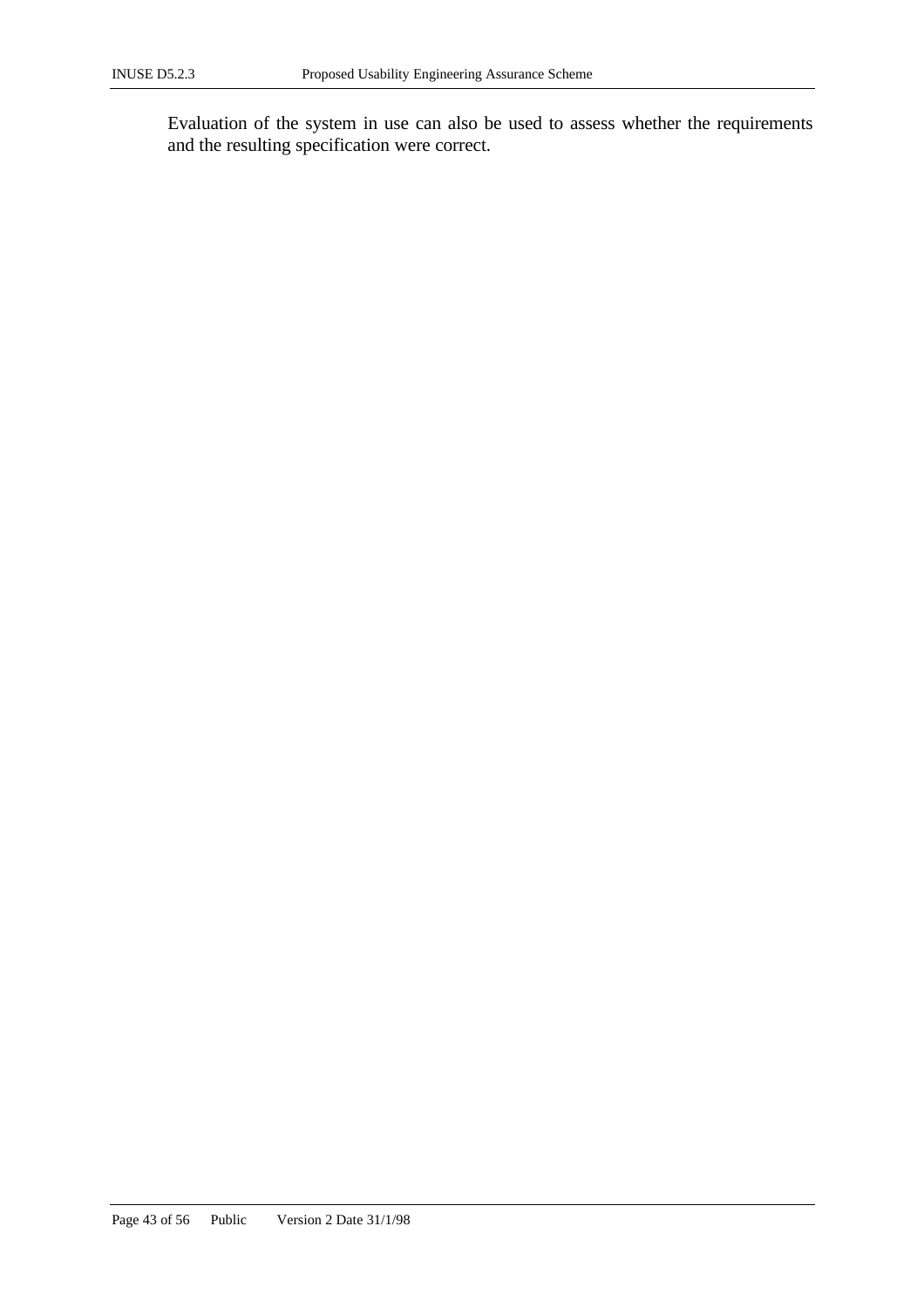# **8.8 Annex C: Guidance for on-site assessments**

It is recommended that the assessor asks the following questions:

- 1. What is the area and purpose of your business?
- 2. How many staff do you have, of which how many fall within the scope of the accreditation?
- 3. For which areas are you seeking accreditation?
- 4. What quality procedures to you follow to ensure that work is carried out reliably to a professional standard?
- 5. For each area:
	- Which staff have expertise in this area?
	- How often do you do this type of work?
	- How do you go about it?
	- Take me through an example (tick off issues as they arise)
	- or answer the individual questions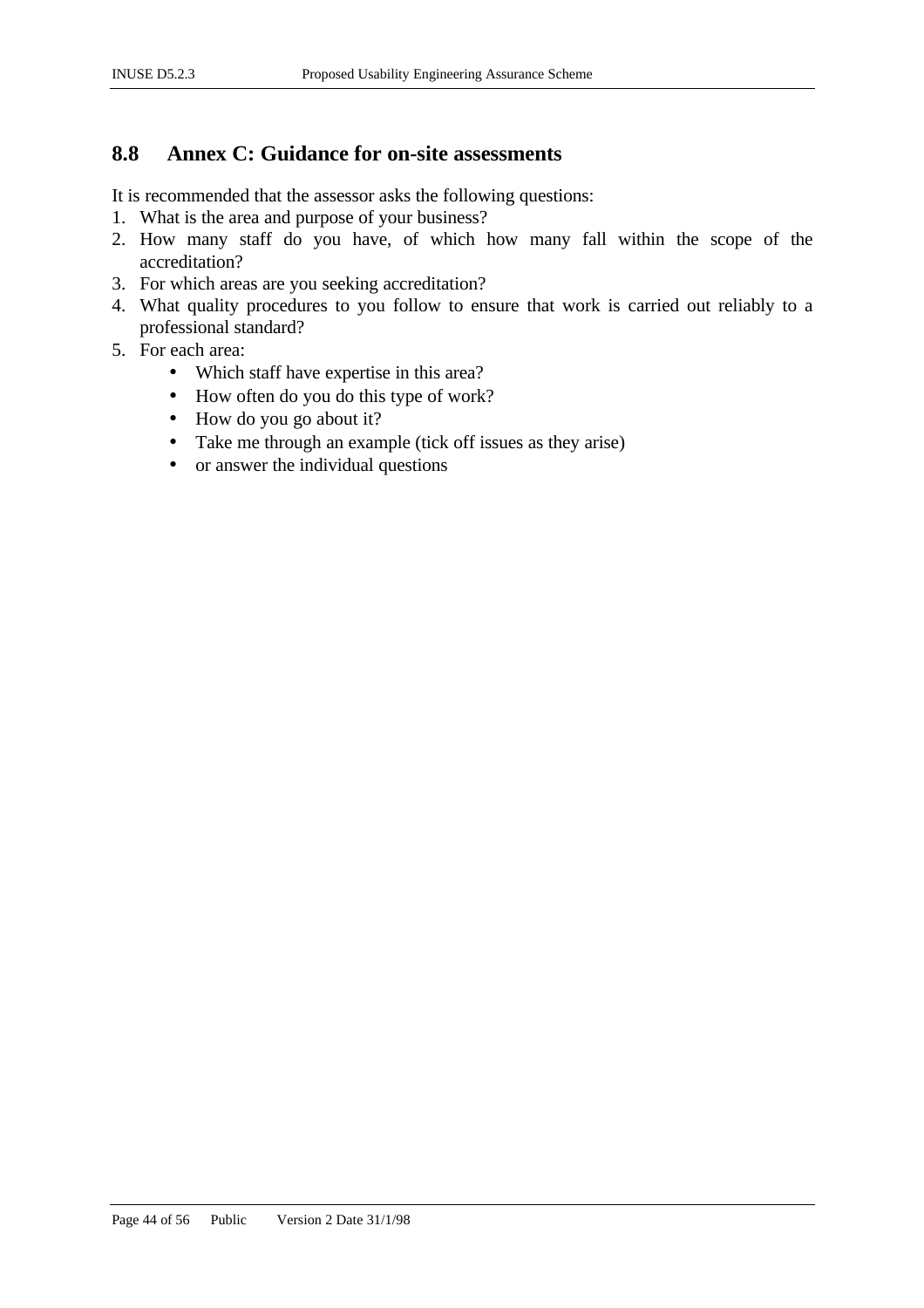# **9. ISO 13407 Conformity Assessment Scheme, 13407 G**

# **9.1 Overview**

The scheme provides a procedure and set of criteria which can be used to assess how closely a development process has followed the spirit of ISO 13407, Human-Centred Design Processes for Interactive Systems. A product which follows a human-centred design process is expected to have the following benefits:

user well-being, health and safety, smoother development process, more attractive product for users, closer match to business objectives, and better match to a user's task.

This document contains criteria for process certification. The Standard leaves the information to be provided and the specification of the procedures to be used to evaluate conformance as a matter of negotiation between vendors and purchasers of IT products. In many cases it is not possible for the supplier and purchaser to establish such a relationship. In cases where negotiation is not possible e.g. generic software, off-the-shelf products, low margin contracts etc. a defined procedure is required. This scheme defines a level of specification which can be applied to a wide range of types of IT product.

Unless otherwise indicated in the scope, a *13407 G* assessment will cover all clauses of the standard judged to be relevant to the system being assessed within its particular context of use.

# **9.2 Assessment procedure**

# **9.2.1 General**

The assessment procedure is based on the review of information produced during a product lifecycle. This material can be in many locations and forms and the terms used to describe such information may vary between organisations and projects. For this scheme the most appropriate form and location are defined. For projects which are in their early stages it is advisable to consider the use of these defined forms on the project. For projects which are under way or complete it may be necessary to provide a table or checklist which indicates the location of the required information in the documents provided to the assessors.

Inspection can be carried out at the Producer's premises if required by the client or the Certification Body. For products still under development the assessment process can be partitioned and timed to suit the constraints of the Producer's system development lifecycle.

# **9.2.2 Application procedure**

Application for assessment should be made on a request for *13407 G conformity assessment form* which should be completed in full by the client. A separate request form should be completed for each product and every place of production where the application is being made. The completed form should be submitted to the Certification Body. Documentation should be provided in the language requested by the Certification Body or its agents.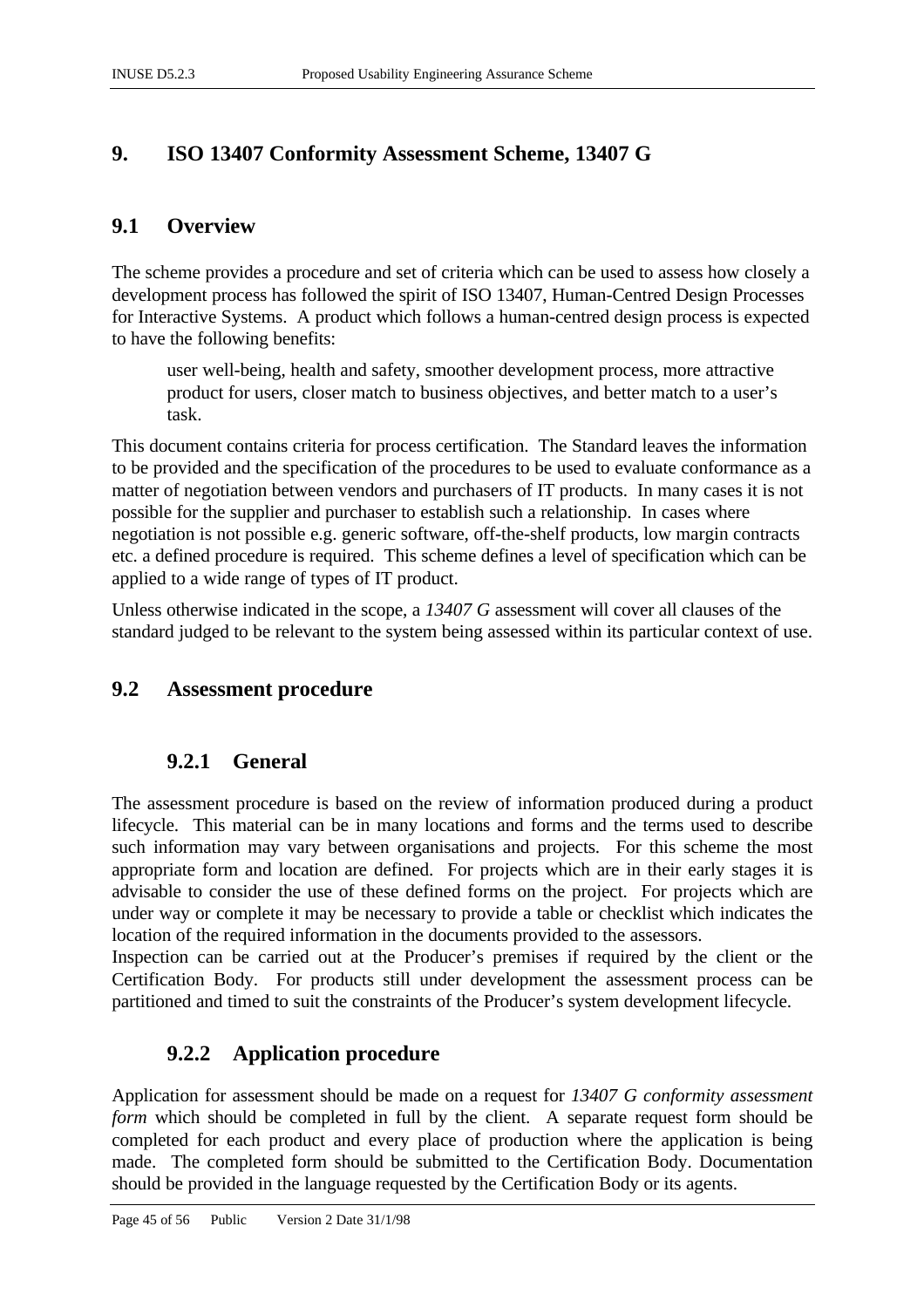A *13407 G Conformity Certificate* may be sought for more than one platform or for more than one version of the product. In this case the Producer must ensure that the submitted documentation shows how any variations are handled in the development process.

# **9.2.3 Assessment inspections**

An assessment will be carried out in several phases. The exact details will depend on the documentation provided, the particular development lifecycle and the product to be assessed. However, there will always be an initial scoping phase in which the submission will be reviewed and discussed and a precise scope of assessment will be established. This will address the project activities to be covered, the information required, the programme for the assessment and the resources required.

Each lifecycle activity will then be assessed against the criteria given in the section Assessment Certification below. Because of the diversity of Producers, products and particular lifecycles the identification and provision of suitable information is likely to be iterative.

# **9.2.4 Assessment report**

On completion of the assessment, a preliminary assessment report will be produced which presents the detailed findings of the assessment. The client will be given the opportunity to comment on any factual errors concerning the evidence assessed.

A final assessment report will be issued which takes into account any comments from the client. It will summarise the findings of the assessment. It will indicate whether the assessment organisation is satisfied that all the requirements of the scheme have been met.

The assessment report is valid only for the version(s) of the product and the operating environments that are identified in it.

# **9.2.5 Resubmission**

The report may indicate that the requirements have not been met. In this case the client may take remedial action to address the non-conformances and re-submit the product.

# **9.3 Certification**

# **9.3.1 General**

If the development of the product satisfies the requirements of the scheme a certificate will be authorised.

# **9.3.2 Issue of a certificate**

The *13407 G Conformity Certificate* will contain the following information:

- name and address of the Producer's registered office
- place of production (if different)
- unambiguous identification of the certified product
- specification of the context(s) of use for which the product is intended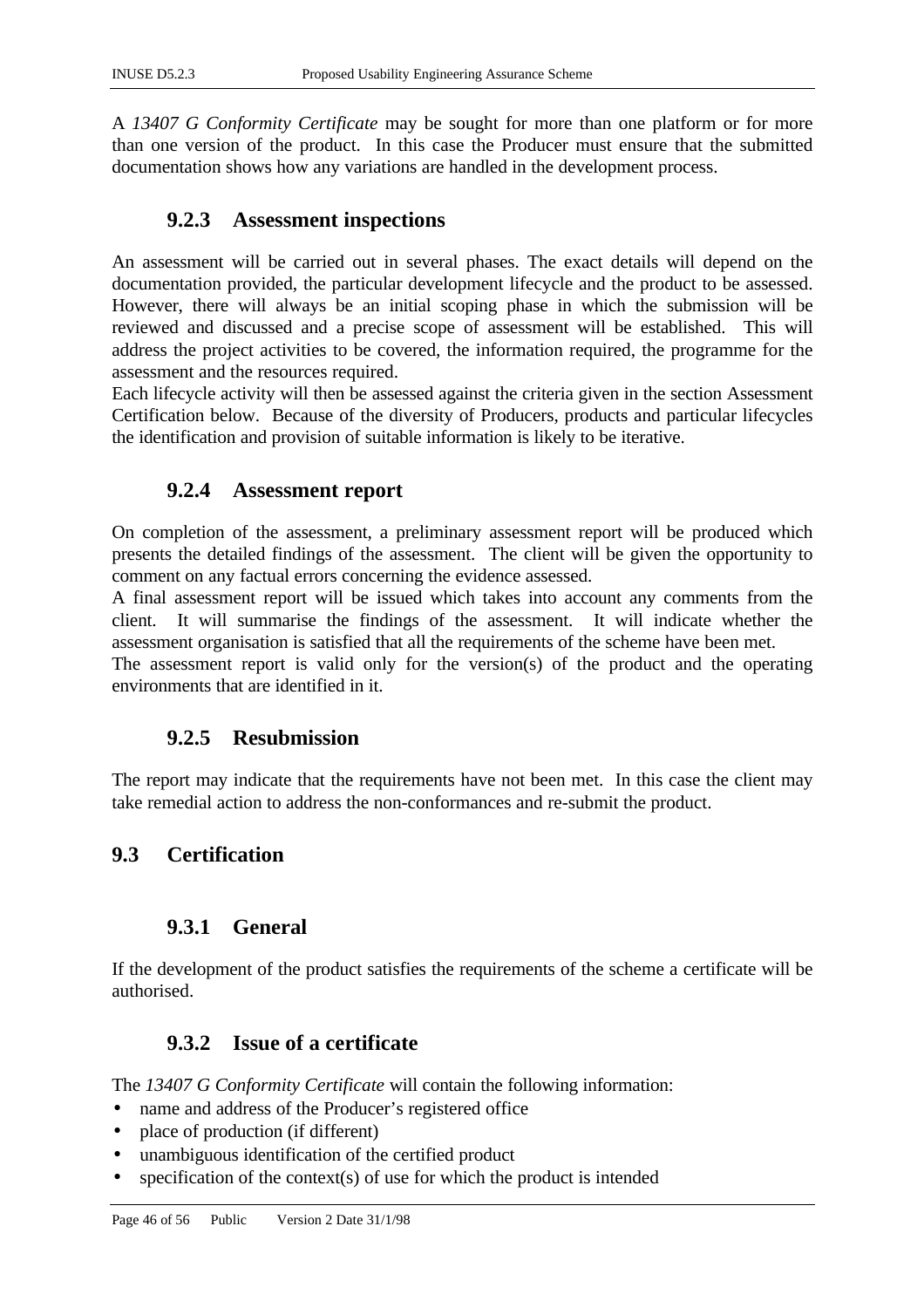- precise scope of the assessment performed on the development of the product
- name of the Certification Body
- references to any non-conformances with the assessment criteria
- certificate number and date of issue
- expiry date of certificate
- statement of the terms and conditions covering the *13407 G Conformity Certificate*

# **9.3.3 Period of validity**

*13407 G Conformity Certificates* are normally awarded for a period of one year.

# **9.3.4 Extending a certificate**

A certificate may be extended by an extension document at the request of the Producer for the following reasons:

- extension of the period of certification
- a new version of the product
- a new context of use for the product
- an amendment to the original certificate

Upon request for an extension, the Certification Body will advise the client of any additional provisions such as additional information or changes to the criteria which need to be fulfilled in order that an extension may be awarded. In particular user feedback and customer complaints will be examined.

Provided that the application is accepted and any additional provisions fulfilled, an extension to *13407 G Conformity Certificate* will be issued which supplements the original certification. Additional provisions will be included in the extension certificate.

An extension certificate is normally valid for a period of one year. Applications for extension should be made two months before expiry of a certificate or immediately if changes to the product are required.

The maximum period for all extensions is up to seven years from the date of issue of the original certificate. After this time a full re-assessment of the development process will be required.

# **9.3.5 Cancellation**

The Certification Body reserves the right to cancel a certificate if:

- any changes are made to the development process which are deemed to adversely affect the provisions under which the certificate was awarded
- the quality in use of the product is found to be unsatisfactory in practice
- the client fails to retain assessed documentation for the lifetime of the certificate
- improper use is made of the certificate or the conformity mark or of the name of the Certification Body
- due settlement of fees is not completed
- the Producer moves from the address detailed in the certificate without informing the Certification Body in writing
- the Producer fails to fulfil the responsibilities detailed in the section 'Producer's responsibility' below.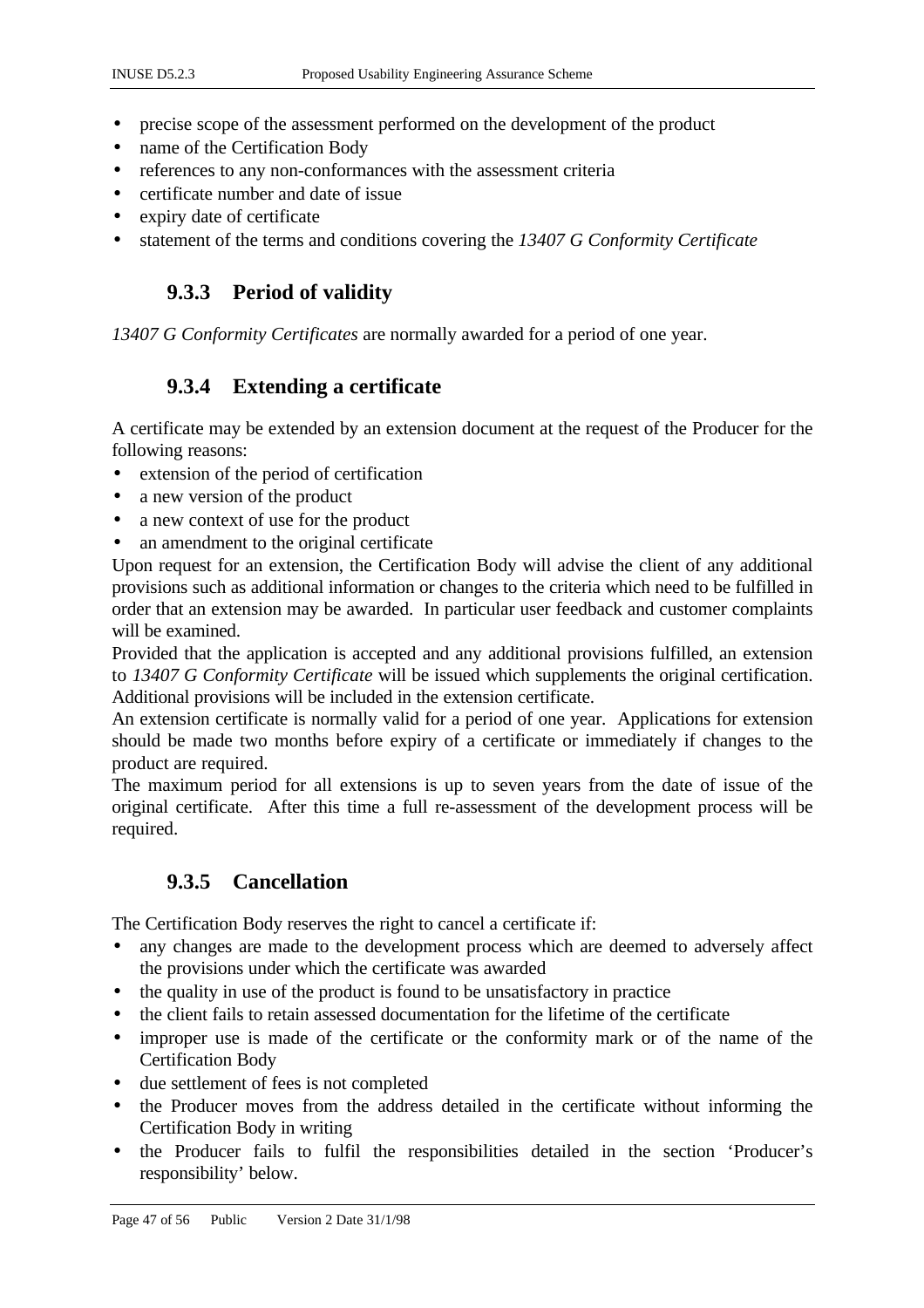In addition a certificate will be cancelled if:

- a Producer does not wish to extend certification
- the product is no longer marketed

If the Certification Body considers that a certificate should be cancelled the Producer will be informed in writing and requested to respond by a specified date. If adequate explanation or corrective action is not received by the Certification Body on or before that date the Producer will be reminded of the situation together with a proposed date of cancellation.

The certifying bodies have the right to publish details of cancelled certificates together with the reasons.

# **9.4 Appeals**

If a dispute arises concerning the conduct, outcome or cancellation of a *13407 G Conformity Certificate* the Producer should first discuss the matter with the assessor who leads the assessment. If the Producer is not satisfied the matter should be brought to the attention of the scheme manager.

# **9.5 Conformity mark**

Upon receipt of the *13407 G Conformity Certificate* the Producer can use *the Scheme Conformity Mark*. This may be included on user documentation, packaging, promotional literature or the product itself with the following minimum information:

- name of Producer
- name and version of the IT product
- the number of the certificate
- the name of the Certification Body

The *Mark* must be used in compliance with the applicable specification for the *Mark* and only for software designed and manufactured in strict conformity with the assessed processes during their period of certification validity.

The *Mark* must only be issued by a Certification Body accredited to certify against *the 13407 G Conformity Scheme*.

 $\leq$ If the scheme is used a conformant Mark should be designed $\geq$ 

# **9.6 Fees**

This section is not applicable to a draft scheme. However, it is suggested that single, inclusive fees for each certificate and each extension certificate are preferred. There should be provision for expenses if site visits are made. There should also be provision for charges if clients withdraw an application during the assessment process.

# **9.7 Producer's responsibility**

In supplying an IT product which has been awarded *13407 G* conformity it is the Producer's responsibility to ensure that:

• each unit supplied is in strict conformity with that certified by the Certification Body.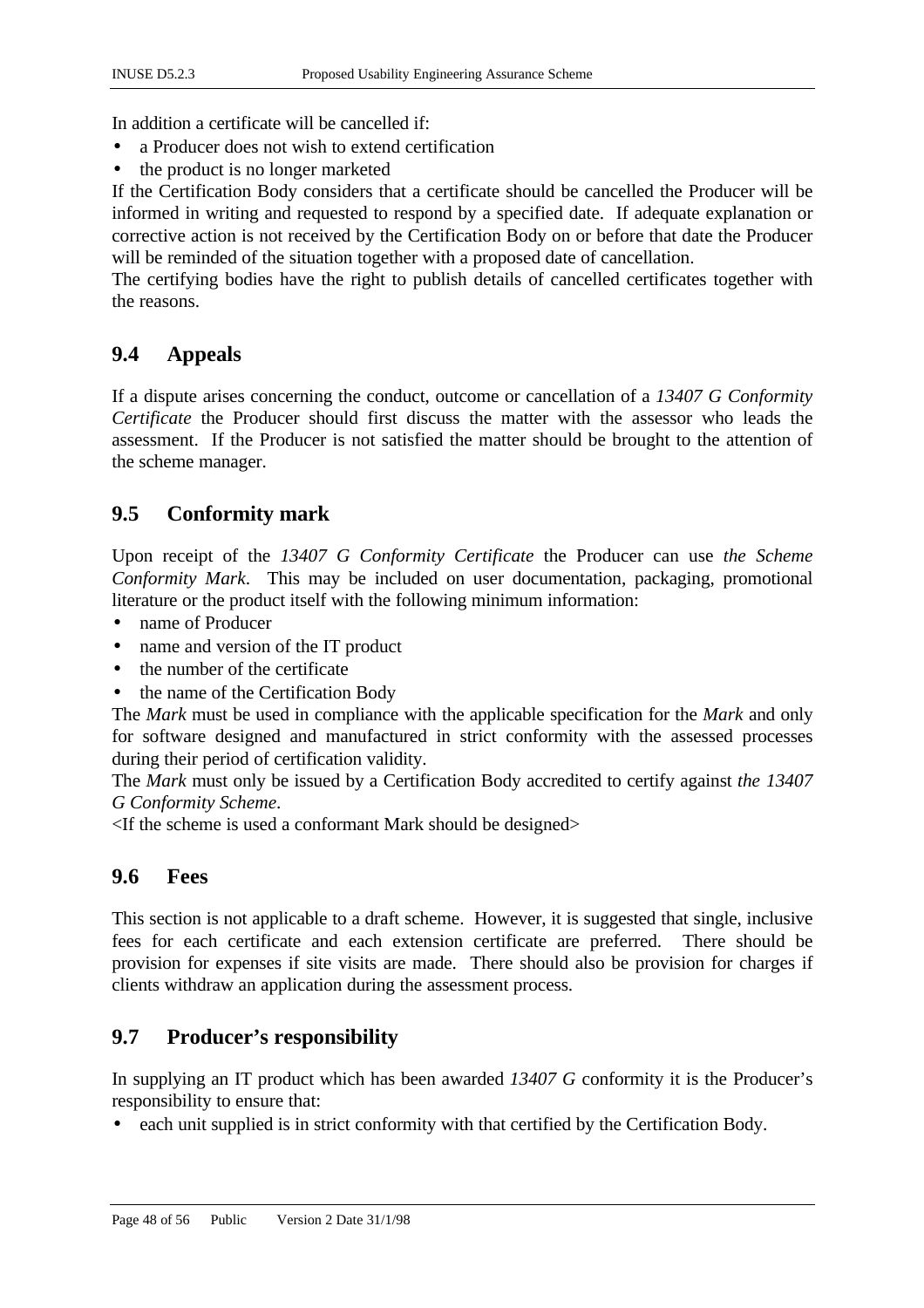• each unit is supplied with appropriate instructions for the product, its installation, purpose, use and intended context of use. These should include any warnings with respect to doing or refraining from doing anything with or in relation to the product, its installation and its purpose or its use.

The Producer may only make reference to the Certification Body or the *13407 G Mark* or the Certification Body's name, in advertising or otherwise, for IT products which have been certified by that body. The Producer should not attempt to mislead purchasers concerning the *13407 G conformity assessment* by claiming functions, purposes or contexts of use for the product not covered by the certification.

The Producer must retain all assessed documentation until at least seven years after the expiry of the associated certificate.

The Producer must provide reasonable access to premises for visits in connection with assessment and must maintain and make available to the Certification Body, on request, records of discovered faults and customer complaints concerning the IT product.

The Producer must annually re-submit a description of its human centred processes to the Certification Body, if these processes have changed since the last submission.

Subject to written approval from the Certification Body the Producer may reprint some or all of the assessment report for advertising or marketing purposes.

The Producer shall agree to the terms and conditions under which the Certification Body performs the work.

# **9.8 Publication**

All software certified under the Scheme will be included in a *List of 13407 G Certified Products* which will be updated annually.

# **9.9 Declaration**

Precise details of the quality procedures followed by the Certification Body for the operation of the *13407 G Conformity Scheme* must be made available. EN 45011 gives the general requirements for the operation of product certification.

The Certification Body shall maintain the strictest confidentiality of information received in the course of an assessment.

The Certification Body shall define the terms and conditions under which it performs the work related to assessment.

*13407 G Conformity Certificates* must only be issued by a Certification Body accredited to certify against *the 13407 G Conformity Scheme*.

# **9.10 Definitions**

**Certification** Procedure by which a third party gives written assurance that a product, process or service conforms to specified requirements. (ISO/IEC Guide 2:1991, General terms and their definitions concerning standardisation and related activities)

**Certification Body** An organisation accredited to perform Certification. (ISO/IEC Guide 2:1991, General terms and their definitions concerning standardisation and related activities)

**Conformity** The fulfilment by a product, process or service of specified requirements. (ISO/IEC Guide 2:1991, General terms and their definitions concerning standardisation and related activities)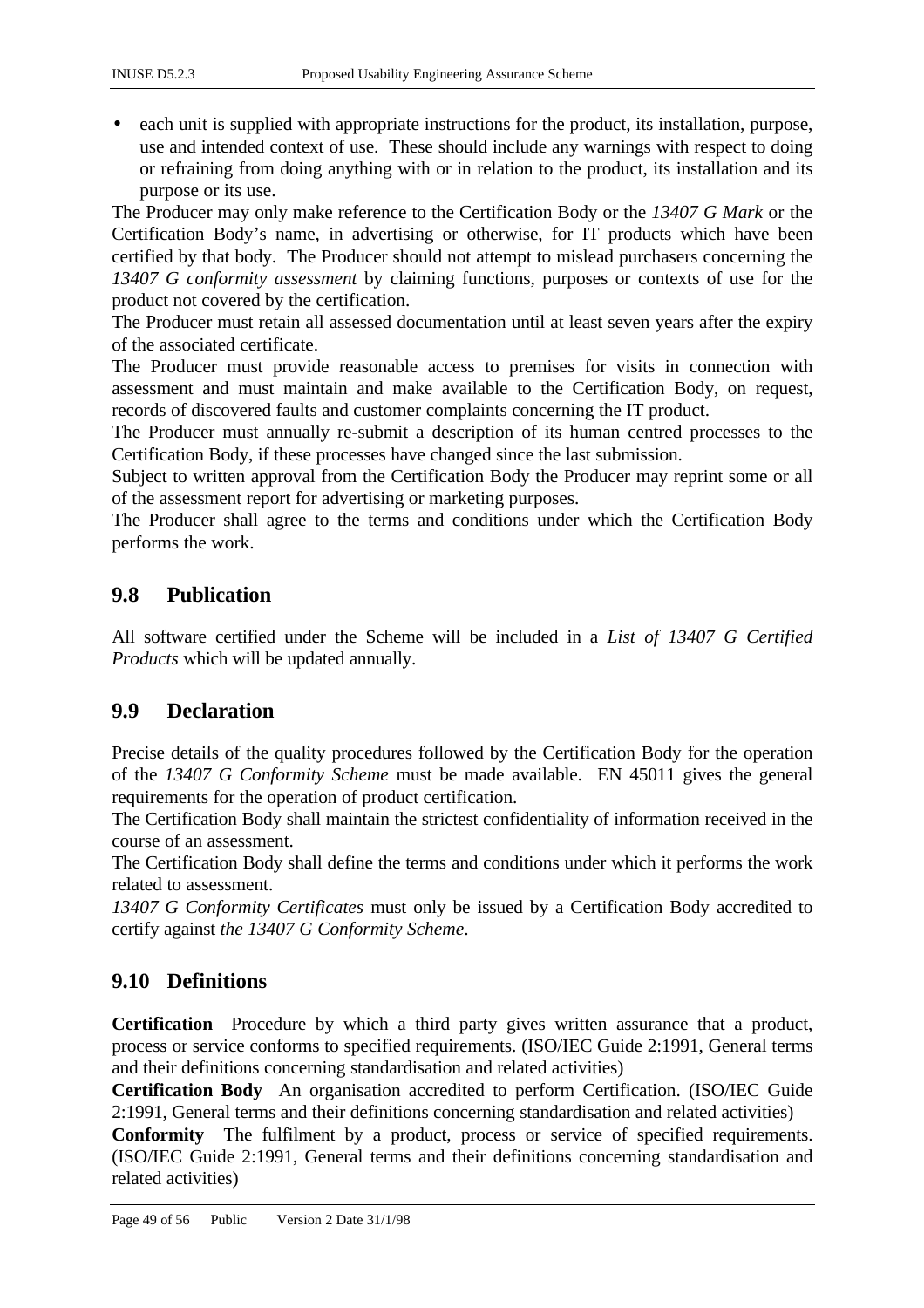**Producer** The organisation which produced the product, abstracted it or carried out the industrial or other processes which gave it its essential attributable characteristics. (LR Type Approval: Procedure, Lloyd's Register of Shipping, 1990) In the case of this document the Producer is also the Applicant for Certification and, following award of a certificate is a Licensee. These terms are defined in EN 45011.

**Product** All goods or services including a product which is comprised in another product, whether by virtue of being a component part or the entire product.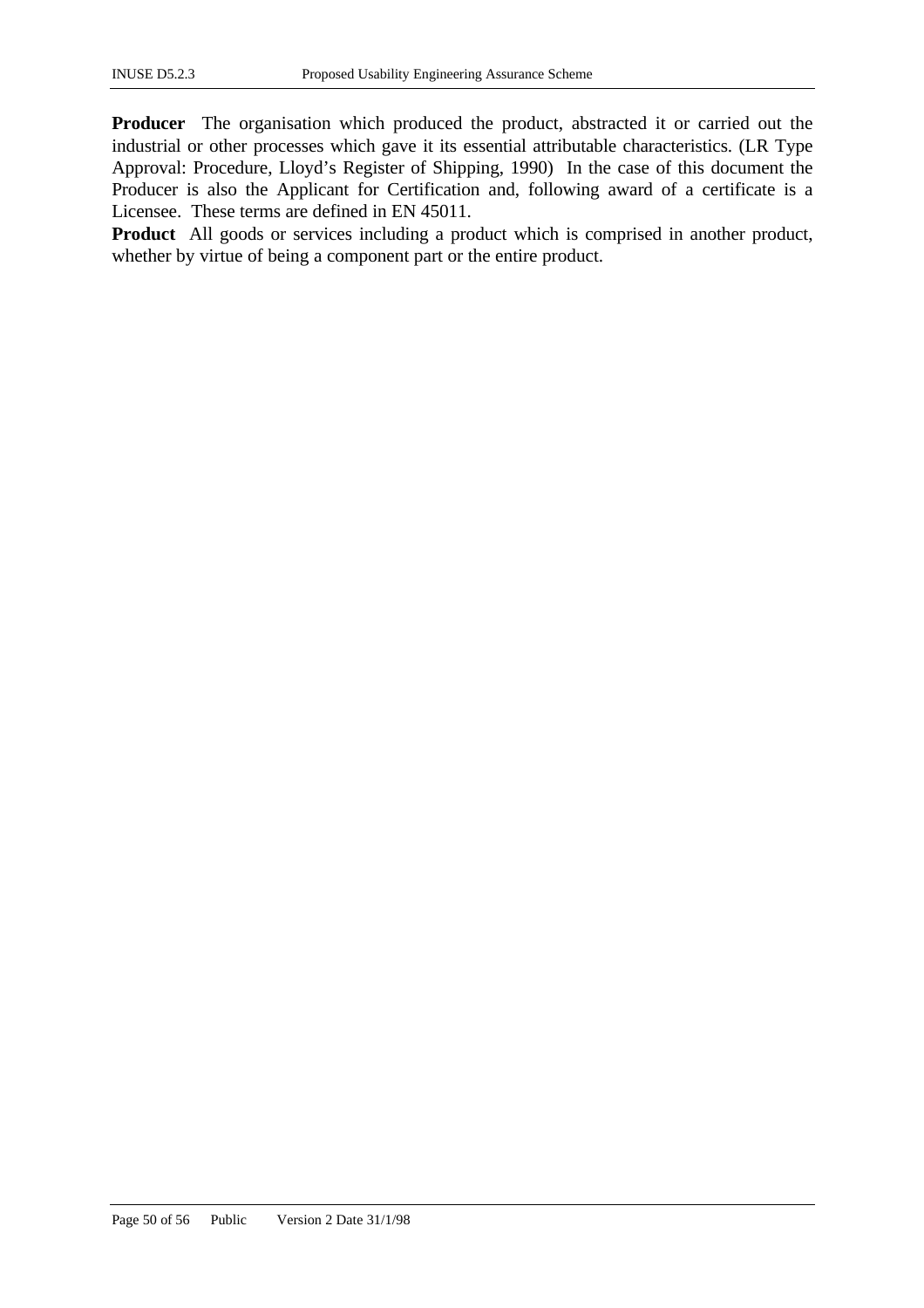# **9.11 Submission information**

# **9.11.1** *I3407 Lite* **Conformity Assessment Form**

All section must be completed in full by the Applicant.

| Applicant's<br>name<br>and       |  |
|----------------------------------|--|
| normal business address          |  |
| <i>(including)</i><br>of<br>name |  |
| nominated contact)               |  |
| Producer's<br>name<br>and        |  |
| normal business address if       |  |
| different from Applicant         |  |
| of<br><i>(including)</i><br>name |  |
| nominated contact)               |  |
| If the Applicant is not the      |  |
| Producer<br>please<br>state      |  |
| Applicant's relationship         |  |
| to the Producer                  |  |
| Place<br>of<br>production        |  |
| nominated<br><i>(including)</i>  |  |
| contact)                         |  |
| Type of request:                 |  |
| new certificate                  |  |
| extension<br>of                  |  |
| certificate                      |  |
| Have any changes been            |  |
| made<br>since<br>previous        |  |
| certificate?                     |  |
| Where is the assessment          |  |
| to be conducted?                 |  |
| Is the assessment to take        |  |
| end of<br>the<br>place<br>at     |  |
| development or during            |  |
| development?                     |  |
| Description of Product           |  |
| Configuration information        |  |
| (name and version of all         |  |
| software<br>and hardware         |  |
| and intended contexts of         |  |
| use)                             |  |

# **9.11.2 Location of information**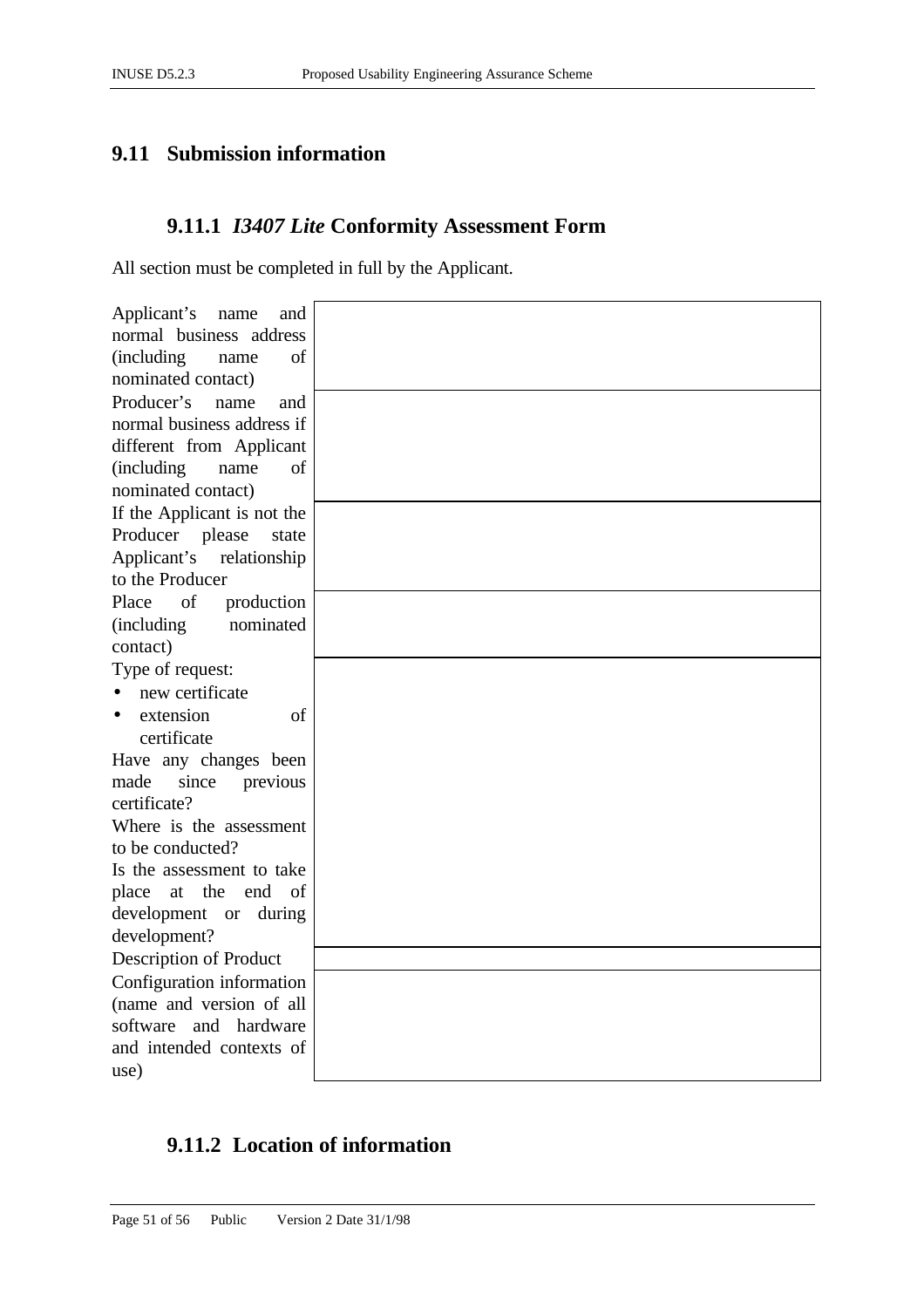The second column in the checklist should be used to record the location(s) of the required information in the documentation provided. Documentation should be provided in the language requested by the Certification Body or its agents.

# **9.11.3 Planning the human-centred development process for IT products**

### **Information item**

List of human-centred activities to be carried out with suitable timescales

Procedure for integrating human-centred activities with other development activities (including appropriate milestones)

Individuals and organisation(s) responsible for the human-centred development activities and the range of skills they provide

Procedures for establishing feedback and communication on human-centred development activities.

| <b>LOCATION OF INIOFINATION</b> |  |
|---------------------------------|--|
|                                 |  |
|                                 |  |
|                                 |  |
|                                 |  |
|                                 |  |
|                                 |  |
|                                 |  |
|                                 |  |
|                                 |  |
|                                 |  |
|                                 |  |
|                                 |  |
|                                 |  |
|                                 |  |
|                                 |  |

# **9.11.4 Specifying the context of use**

Specification of the range of intended users, tasks and environments support design activity Sources from which the context of use

information was derived

Evidence of context of use information in the non-functional specification

Evidence that the context of use is one of the driving forces in the development process

# **Information item Location of information**

# **9.11.5**

# **9.11.6 Specifying user and organisational requirements**

# **Information item Location of information**

The range of representative users and other stakeholders in the development process Identification of key user requirements A statement of the human-centred design goals

| LOCALION OF HITOFINATION |
|--------------------------|
|                          |
|                          |
|                          |
|                          |
|                          |
|                          |
|                          |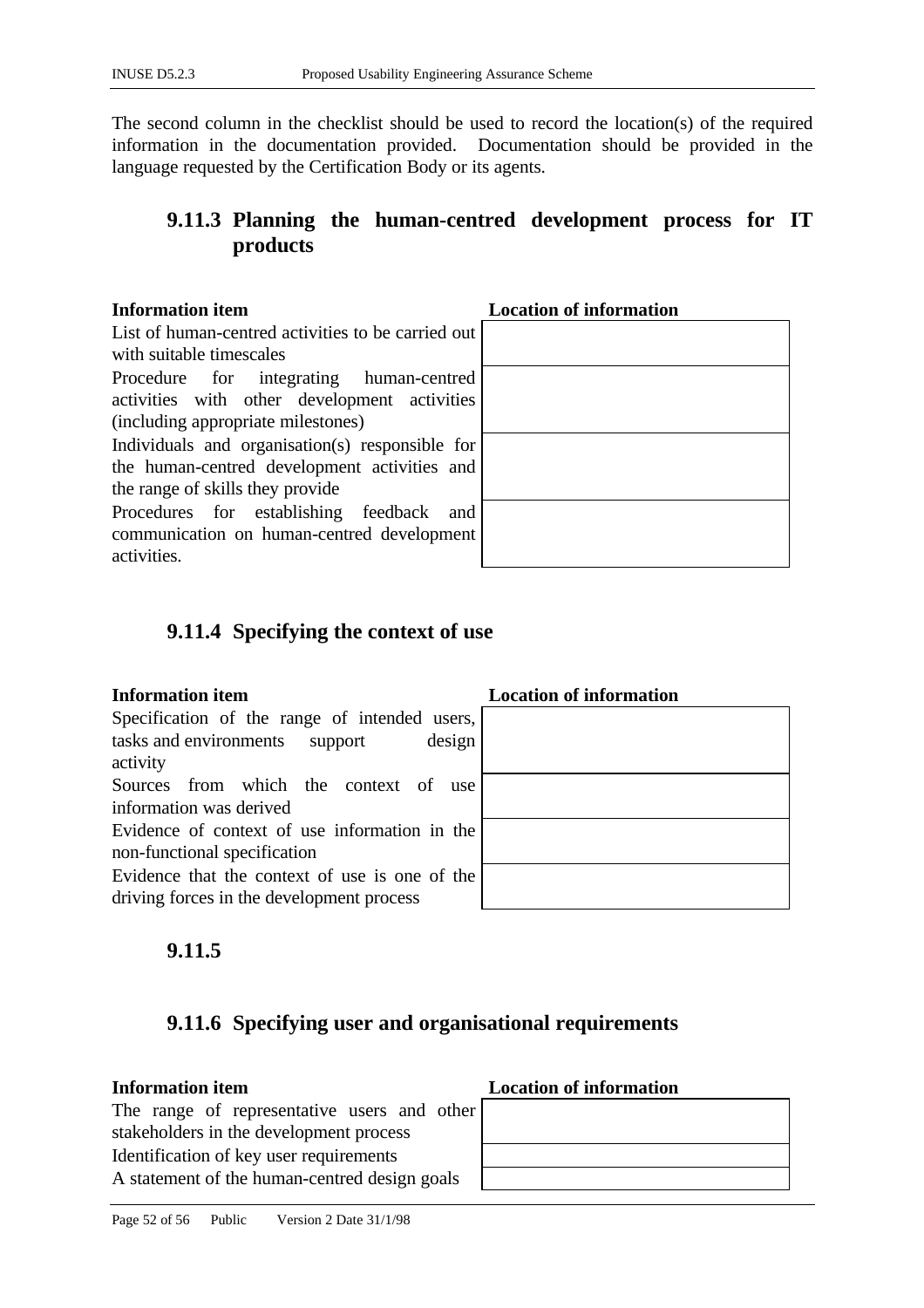Benchmarks against which the design can be tested

# **9.11.7 Production of design solutions**

# **Information item Location of information**

The sources of existing knowledge and standards, with an indication of applicability/non applicability Steps taken to ensure that the prototype covered key requirements and followed good practice Features of which version of the product were subject to evaluation Evidence that the requirements are one of the

driving forces in prototype development

# **9.11.8 Evaluation of design solutions against user and organisational requirements**

Human-centred design goals to be evaluated The parts of the IT product which are to be evaluated Evidence of how the evaluation is to be performed and the procedures for performing it, including the number of users taking part and their representativeness, resources required for evaluation and analysis of results Evidence of appropriateness of testing and data collection methods for the IT product given its context of use Evidence of the appropriateness of the treatment of test results The content and format of the feedback to the designers including recommendations of 'where next', ranked findings and a list of actions agreed/taken Evidence that evaluation results have been used to improve and refine the IT product Feedback and use of results in other corporate development activities

# **Information item Location of information**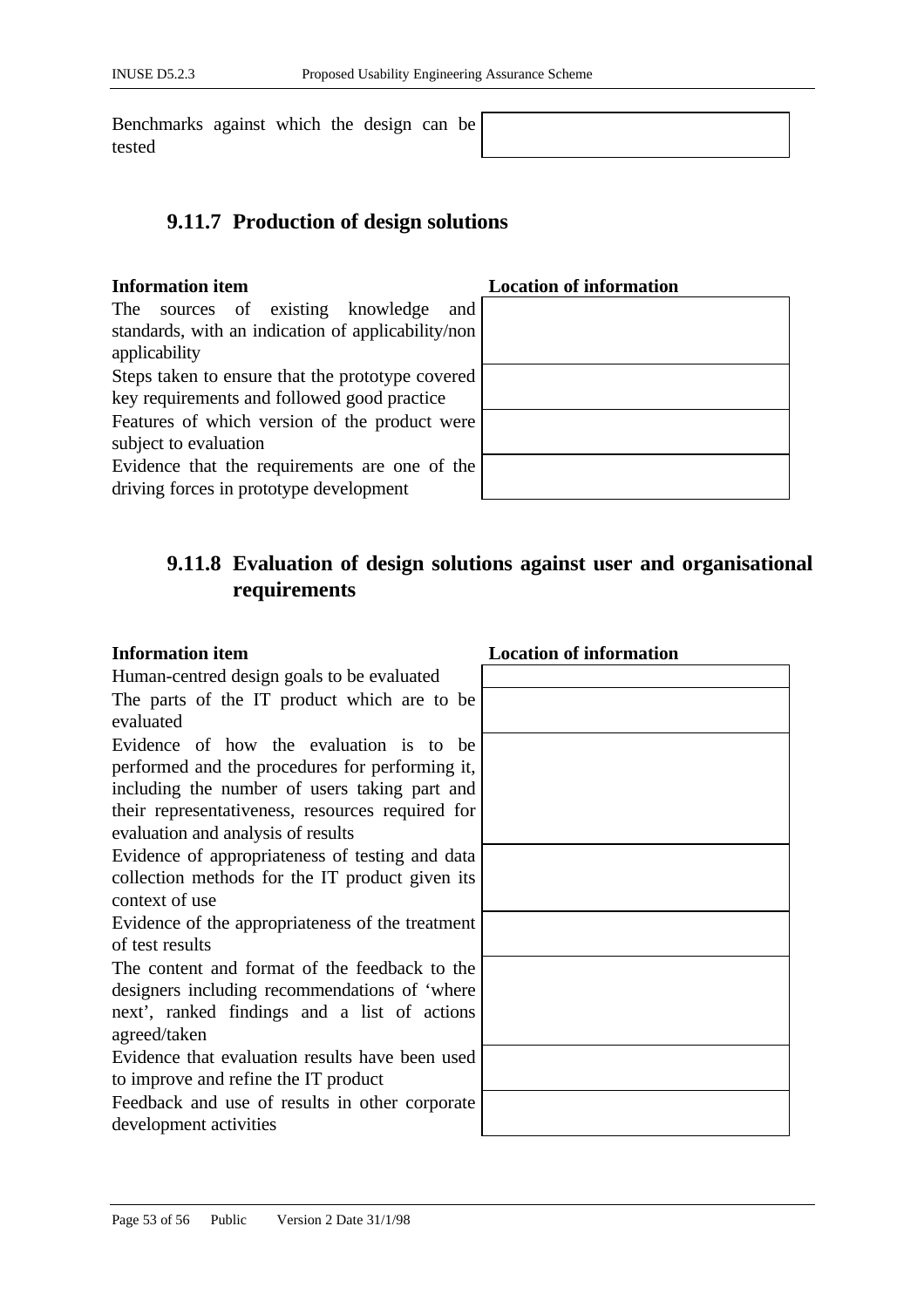# **9.12 Assessment Criteria**

# **9.12.1 Introduction**

These principles and criteria are for use in the assessment of evidence submitted to Certification Bodies in request of a *13407 G Conformity Certificate*. They are to be used only for that purpose.

# **9.12.2 References**

ISO DIS 13407, Human-Centred design process for interactive systems.

Lloyd's Register Software Conformity Assessment System Procedure SC94, Lloyd's Register of Shipping.

EN 45011:1989, General criteria for certification bodies operating product certification. ATOMOS II, 1997, Programmable System Development Guidance, ref. A225.01.08.055.002, Lloyd's Register of Shipping.

# **9.12.3 Definitions**

The definitions in ISO DIS 13407 apply.

# **9.12.4 Principles and criteria**

1. Sound evidence must be provided to show that the criteria for the assessment have been satisfied. This could include but should not be limited to documentation, files and other records.

- a) There is to be a list which identifies submitted documents and files and indicates their relationship to the submission information listed in the 'location of information' section of the submission form.
- b) All documents and files are to be uniquely identified including the version. A change history is to be included in the document or on attachments.
- c) All documents, files and records are to be clearly approved, signifying review and acceptance. Where computer files are submitted, the approval mechanism is to be made clear.
- d) There is to be clear definition of dependencies between document, files and records. For example, parent documents are to be fully referenced by name, reference, issue number and date.
- e) If tables, figures or illustrations are used, their relationship to the text is to be defined.
- f) Items or concepts are to be referred to by the same name throughout the document.
- g) All documents within the project document set should be consistent in their use of terms, acronyms, abbreviations and notations.

Any deviations or differences between terms, acronyms, abbreviations and notations used in project documentation and standards applied in the project, are to be identified and described.

2. User centred activities shall be employed throughout the lifecycle.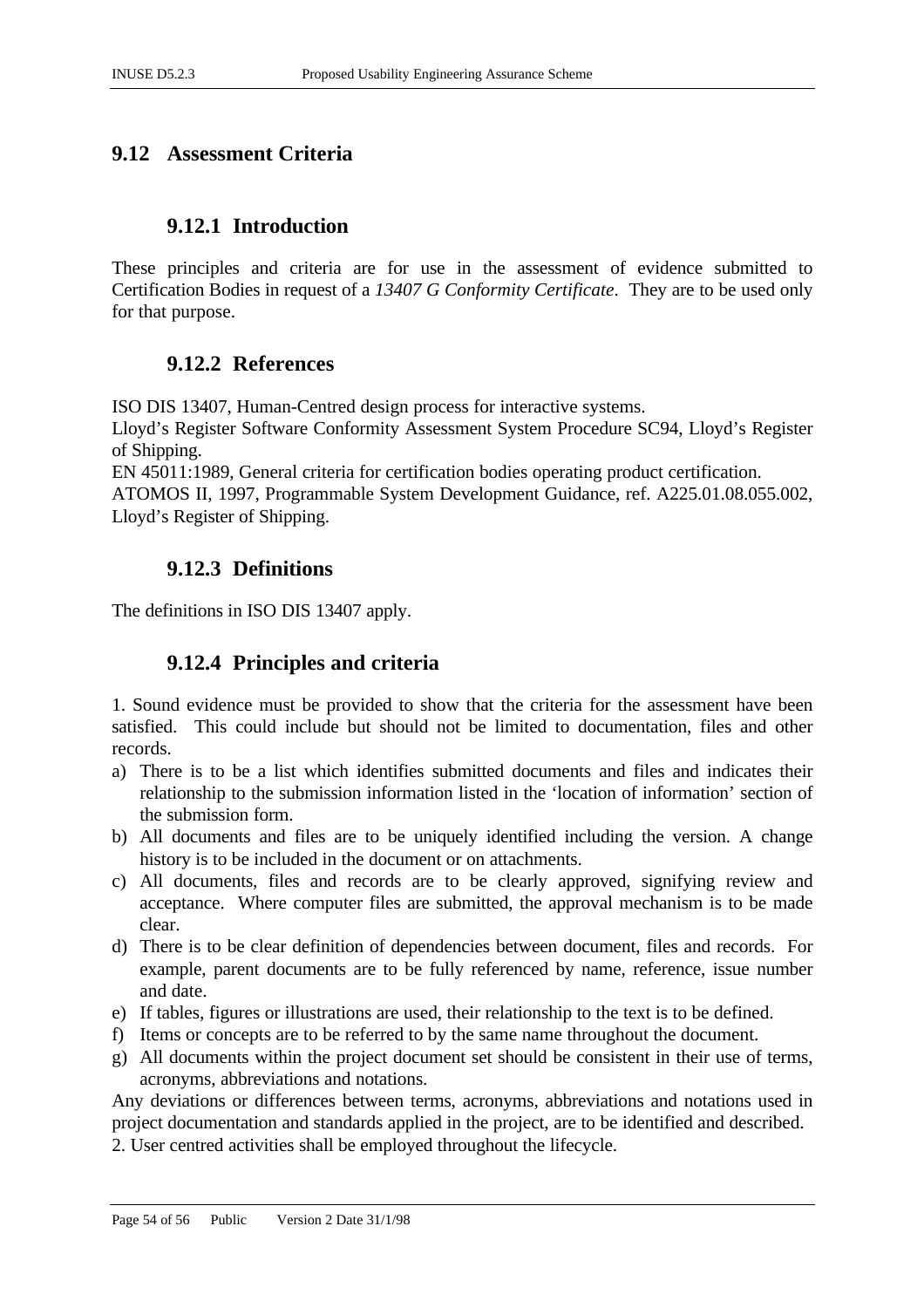- a) A clear definition of user tasks and goals shall be obtained by involving users in specifying the PES requirements.
- b) User characteristics shall be taken into account throughout the PES development.
- c) Preliminary design solutions shall take account of existing human factors knowledge.
- d) User feedback shall be obtained by appropriate means to evaluate design solutions.
- e) There shall be iteration throughout the lifecycle to ensure that user feedback is effectively utilised.
- f) The design team shall have appropriate multi-disciplinary skills.
- 3. There shall be an appropriate allocation of function between user and technology.
- a) Functions that are outside the capabilities and limitations of human operators shall be allocated to the PES.
- b) The complexity of user allocated functions shall be matched to user skills and abilities.
- c) The functions allocated to the user shall form a meaningful set in terms of the task goals and user workload*.*

4. A plan should be developed to specify how the human-centred activities fit into the overall product development process. It should form part of the overall project plan and should be subject to the same project disciplines as other key activities. The plan should allow for effective design team communication, iteration and feedback into the design activities.

- a) Human-centred activities must be carried out and suitable timescales should be defined.
- b) There must be evidence that evaluation results have been used to improve and refine the IT product.
- c) There must be individuals and organisation(s) responsible for the human-centred development activities. The range of skills which they provide should be described.
- d) The resources required for evaluation and analysis of results should be known.
- e) There should be procedures for establishing feedback and communication on humancentred development activities.
- f) There should be a procedure for integrating human-centred activities with other development activities.

5. The context of use is to state the range and relevant characteristics of intended users, tasks, equipment and environments of the system in sufficient detail to support design and evaluation activities. Particular attention should be given to those characteristics which are judged to have significant impact on the performance of the users.

- a) The range of intended users, tasks and environments must be specified.
- b) The sources from which the context of use information was derived should be described.
- c) There should be context of use information in the non-functional specification.
- d) The context of use should be one of the driving forces in the development process.

6. A thorough understanding of the goals for the product, the tasks to be supported, the capabilities of the users, and the organisational and physical environment of the product are required in order to apply ergonomics principles. The user, ergonomic and usability requirements in relation to the context of use of the product must therefore be stated and understood clearly, fully and consistently.

- a) The range of representative users and other stakeholders in the development process shall be known.
- b) There must be a statement of the human-centred design goals and their target values.
- c) There should be a statement of the objectives which the intended users have for the IT product and the performance of the tasks which will be carried out with the product.
- d) The user and ergonomic requirements should be prioritised, unambiguous and stated in sufficient detail to support design and evaluation activities.